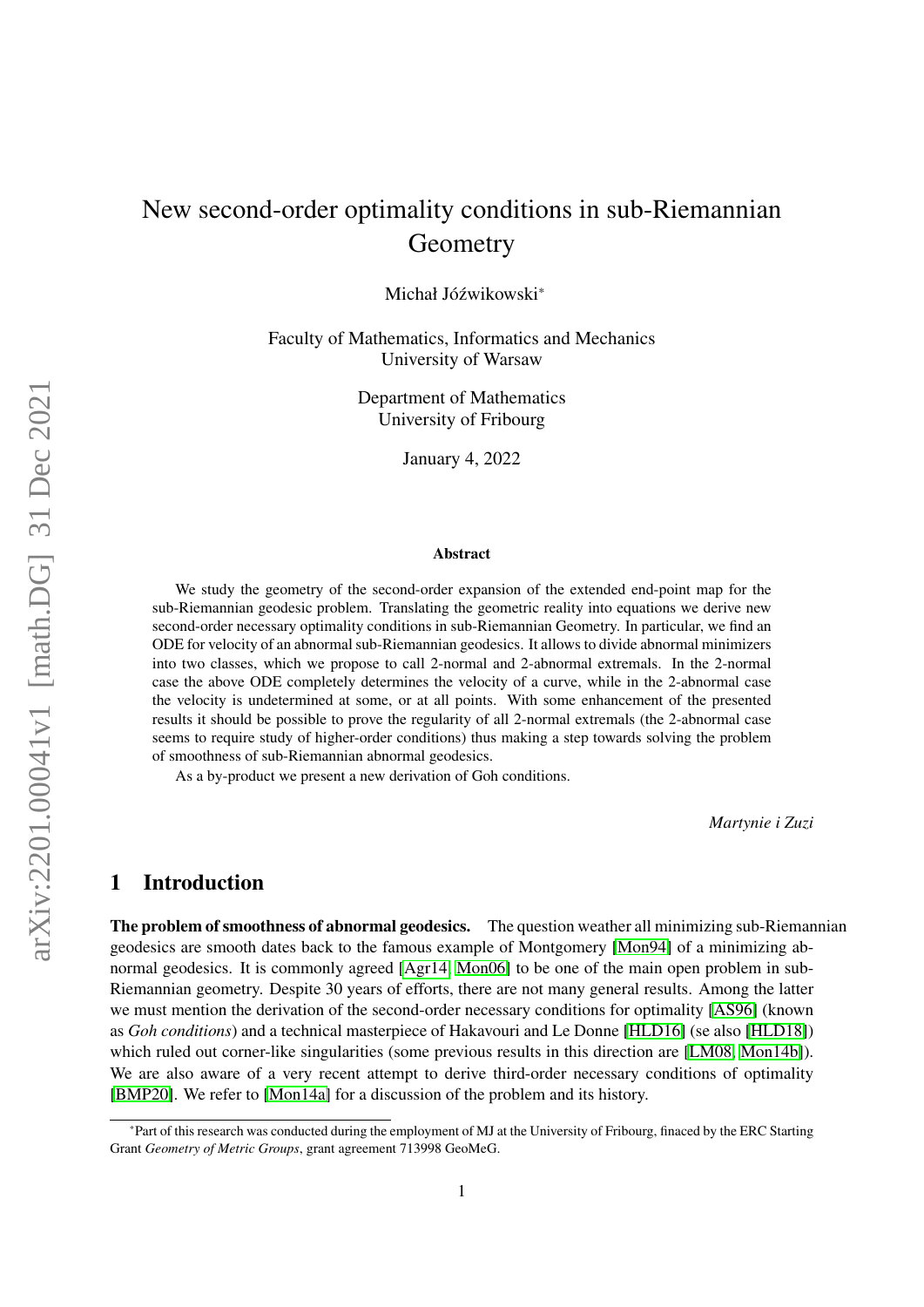Basic ideas. In this paper we propose the following approach to the problem. Consider a sub-Riemannian manifold  $(M, \mathcal{D}, \langle \cdot, \cdot \rangle)$  and the problem of minimizing the energy by a D-horizontal curve  $q(t)$  with  $t \in [t_0, t_1]$  joining given two points  $q_0 = q(t_0)$  and  $q_1 = q(t_1)$  on M. We may (locally) reformulate this problem as an optimal control problem in a standard way – see page [6.](#page-5-0) Now let

$$
\mathbf{End}^{[t_0,t]}: L^{\infty}([t_0,t],\mathbb{R}^k) \longrightarrow M \times \mathbb{R} ; \qquad \mathbf{End}^{[t_0,t]}[u] = (q(t), E^{[t_0,t]}[u])
$$

be the extended end-point map at time  $t \in [t_0, t_1]$  related with this optimal control problem. Here  $q(t)$ is the sub-Riemannian trajectory corresponding to the control  $u \in L^{\infty}([t_0, t_1], \mathbb{R}^k)$  and  $E^{[t_0, t]}[u]$  is the energy of this trajectory at time t.

In the next step, for a distinguished trajectory of the system  $q(t) \in M$  corresponding to a given control  $u \in L^{\infty}([t_0, t], \mathbb{R}^k)$ , we study curves  $s \mapsto \text{End}^{[t_0, t]}[u + s \cdot \Delta u]$  built for all possible controls  $\Delta u \in$  $L^{\infty}([t_0, t], \mathbb{R}^k)$ . More precisely, we are interested in 2-jets of such curves at  $s = 0$ , i.e.

**End**<sup>[t<sub>0</sub>,t]</sup>[u + s 
$$
\Delta u
$$
] =: **End**<sup>[t<sub>0</sub>,t]</sup>[u] + s  $\cdot$  **b**<sup>(1)</sup>(t,  $\Delta u$ ) + s<sup>2</sup>  $\cdot$  **b**<sup>(2)</sup>(t,  $\Delta u$ ) + o(s<sup>2</sup>).

One may think of the collection of pairs  $(b^{(1)}(t,\Delta u), b^{(2)}(t,\Delta u))$  (for all possible  $\Delta u$ 's) as of quadratic approximations of the image of the end-point map around  $\text{End}^{[t_0,t]}[u]$ .

It turns out that, for a given  $\Delta u \in L^{\infty}([t_0, t_1], \mathbb{R}^k)$ , curves  $\mathbf{b}^{(1)}(t, \Delta u)$  and  $\mathbf{b}^{(2)}(t, \Delta u)$  satisfy quite a complicated system of ODEs [\(3.3\)](#page-7-0)-[\(3.4\)](#page-7-1). It is convenient to treat the latter as a control system (build on top of a fixed trajectory  $q(t)$  of the initial sub-Riemannian control system) with  $\Delta u$  playing the role of the control.

The key point now is to relate the properties of this new controls system with optimality of a sub-Riemannian trajectory  $q(t)$ . To do this we rely on two results:

- Firstly, the classical theory of Agrachev and Sarychev [\[AS96\]](#page-30-3) gives information about the space of curves  $\mathbf{b}^{(2)}(t,\Delta u)$  for these controls  $\Delta u \in L^{\infty}([t_0,t_1],\mathbb{R}^k)$  which satisfy  $\mathbf{b}^{(1)}(t,\Delta u) = \mathbf{0}$ .
- Secondly, thanks to the results of [\[JS21\]](#page-30-8), we may change coordinates transforming the pairs  $(\mathbf{b}^{(1)}(t,\Delta u),\mathbf{b}^{(2)}(t,\Delta u))$  into pairs  $(\mathbf{q}^{(1)}(t,\Delta u),\mathbf{q}^{(2)}(t,\Delta u)) \in \mathbb{R}^{n+1} \times \mathbb{R}^{n+1}$ , for which the new control system we want to analyze takes a much simpler form [\(3.7\)](#page-8-0)–[\(3.8\)](#page-8-1).

Using the above we are able to relate the geometry of the sets

$$
\{(\bm{b}^{(1)}(t,\Delta u),\bm{b}^{(2)}(t,\Delta u)) \mid \Delta u \in L^{\infty}([t_0,t_1],\mathbb{R}^k)\} \text{ where } t \in [t_0,t_1]
$$

with the optimality of the sub-Riemannian trajectory  $q(t)$ .

**The main result.** Leaving aside some technical complications (we need to divide the curve  $q(t)$  into pieces by excluding a finite number of points in the time interval  $[t_0, t_1]$  it turns out that, if the curve  $q(t)$  is an abnormal minimizing geodesics, then there exists a *Pontryagin covector*  $\varphi(t) = (\varphi(t), 0) \in$  $\mathrm{T}^*_{(q(t),E^{[t_0,t]}[u])}(M\times\mathbb{R})$  such that for each  $t\in[t_0,t_1]$ , the set

$$
S_t := \{(\boldsymbol{b}^{(1)}(t,\Delta u), \langle \boldsymbol{b}^{(2)}(t,\Delta u),\boldsymbol{\varphi}(t)\rangle) \mid \Delta u \in L^{\infty}([t_0,t_1],\mathbb{R}^k)\} \subset \mathrm{T}_{(q(t),E^{[t_0,t]}[u])}(M\times\mathbb{R})\times\mathbb{R}
$$

is bounded by a graph of a quadratic map  $\Phi_2(t)$  :  $\mathrm{T}_{(q(t),E^{[t_0,t]}[u])}(M\times\mathbb{R})\times\mathrm{T}_{(q(t),E^{[t_0,t]}[u])}(M\times\mathbb{R})\to\mathbb{R}$ (see the figure below).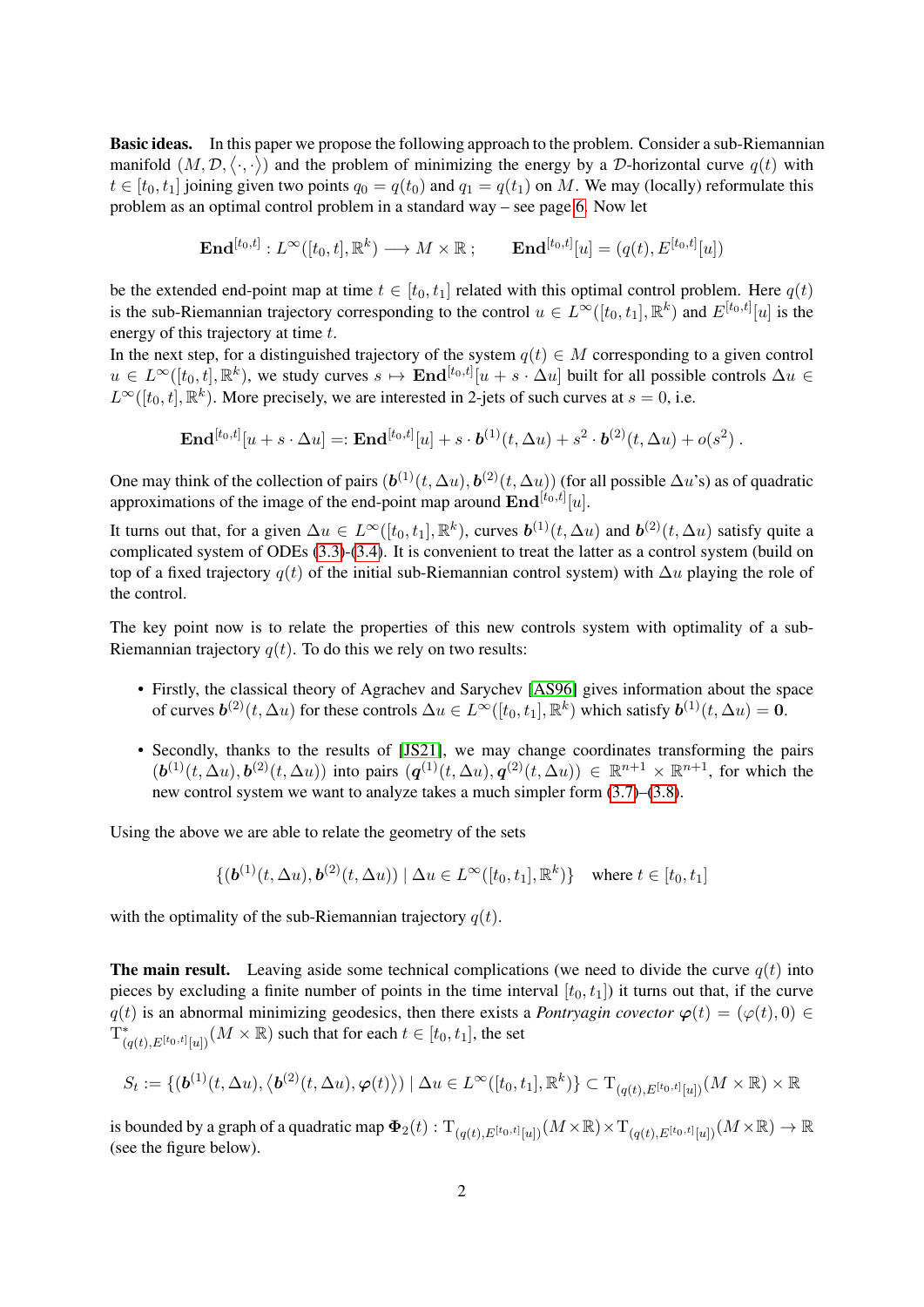

For a minimizing curve the second-order approximations of the image of the extended end-point map (grey area) must be bounded by a graph of a quadratic function (dashed line). Solid lines represent different quadratic approximations of the image of the extended end-point map  $\text{End}^{[t_0,t]}$ .

Moreover, by taking this bounding map biggest possible, we may guarantee that  $\Phi_2(t)$  has properties of the value function in the sense of Bellman. In particular, it turns out that for every control  $\Delta u \in$  $L^{\infty}([t_0, t_1], \mathbb{R}^k)$  the function

$$
t \longmapsto \langle \mathbf{b}^{(2)}(t,\Delta u), \boldsymbol{\varphi}(t) \rangle - \boldsymbol{\Phi}_2(t) [\mathbf{b}^{(1)}(t,\Delta u), \mathbf{b}^{(1)}(t,\Delta u)]
$$

is non-decreasing. By differentiation with respect to t (we were able to prove that  $\Phi_2(t)$  is differentiable almost everywhere) we get a set of ODEs and an inequality that an abnormal minimizing SR geodesic should satisfy. The above properties are stated as Thm [4.11,](#page-18-0) which is the main result of this paper.

Discussion of the main result. The most significant feature of Thm [4.11](#page-18-0) is, in our opinion, the existence of a pair of ODEs [\(4.8\)](#page-19-0)–[\(4.9\)](#page-19-1) that each minimizing SR geodesic should satisfy (the well-known *Goh condition* is a simple consequence of these equations – see Remark [4.12\)](#page-19-2). The first of these equations is of the form

<span id="page-2-0"></span>(1.1) 
$$
\left\langle X_i \big|_{q(t)}, \xi(t) \right\rangle + 2 a_2(t) \cdot u_i(t) = 0.
$$

It describes the controls  $u_i(t)$  of the SR geodesic  $q(t)$  in terms of vector fields  $X_i$  spanning the distribution D, and two functions  $\xi(t)$ ,  $a_2(t)$  related with the quadratic map  $\Phi_2(t)$ . Note that if  $a_2(t) \neq 0$ we may explicitly derive  $u_i(t)$  as a function of other quantities. This observation is a basis of a distinction of abnormal extremals into sub-classes of *2-normal* and *2-abnormal extremals* proposed by us in Definition [4.13.](#page-20-0) The former class is defined by the property that  $a_2(t) \neq 0$  for every  $t \in [t_0, t_1]$ , hence the controls  $u_i$  are solutions of algebraic equations. Geometrically the 2-normal case corresponds to a situation when for every t the graph of  $\Phi_2(t)$  strictly separates the cost direction from the set  $S_t$ . By contrast, in the 2-abnormal case the controls  $u_i(t)$  are undetermined at some times  $t \in [t_0, t_1]$  and the above separation is not strict. Schematically the difference is depicted on the figure below.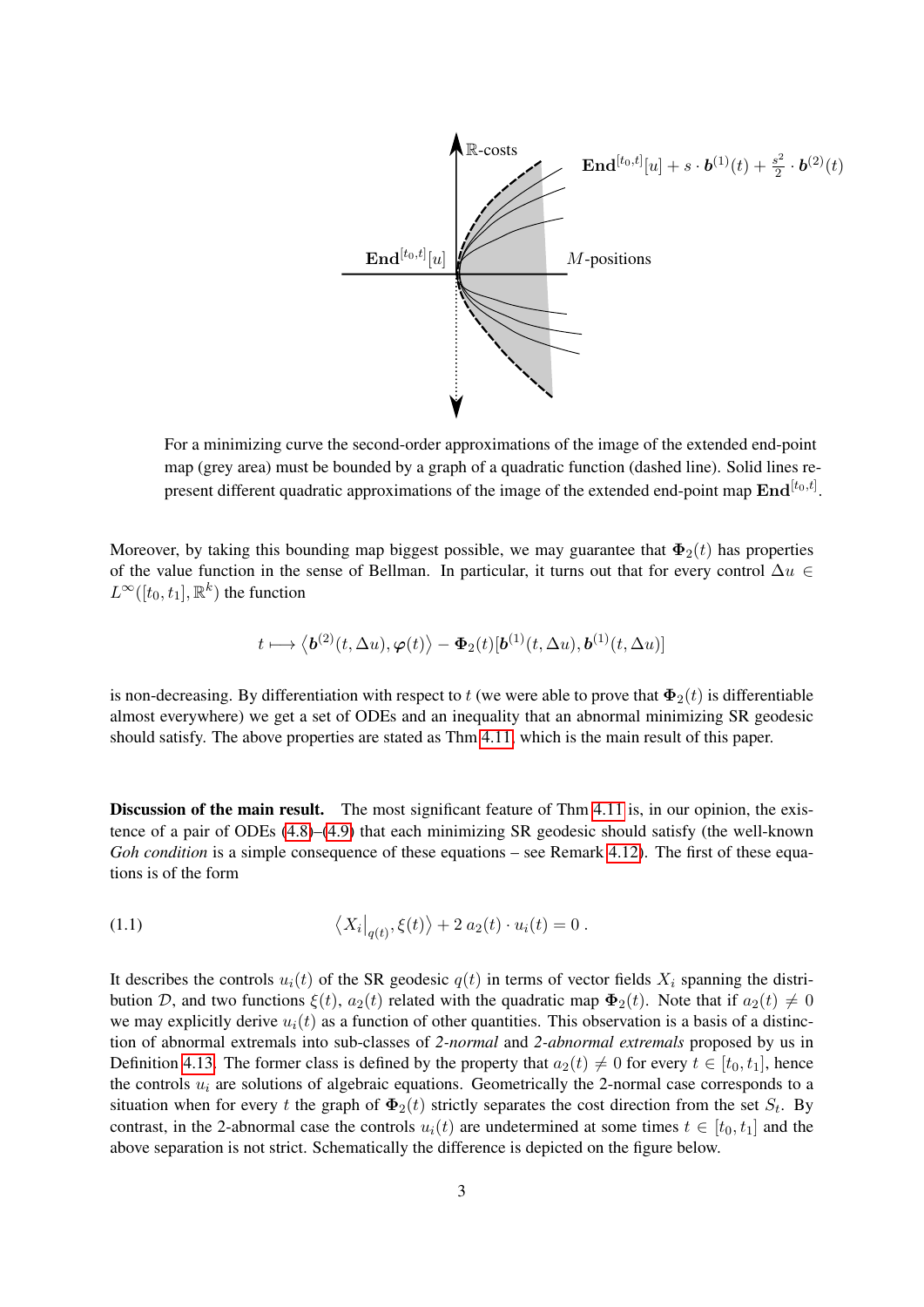

In the 2-normal case (left), the minimal 2-jet is separated from the cost direction  $\mathbb{R}$ , while in the 2-abnormal case (right) there is no separation.

The presence of equation [\(1.1\)](#page-2-0) is very important from the point of view of the regularity problem of SR geodesics, at least in the 2-normal case. It is clear that the regularity problem is related with the t-regularity of maps  $\xi(t)$  and  $a_2(t)$  or, more generally, the whole quadratic map  $\Phi_2(t)$ . Unfortunately, in this paper we were only able to prove that these objects are of bounded variation, which is not enough for our purposes. However, I hope that other researchers, perhaps more experienced in optimal control theory, could help improving the regularity results.

Let us note that the regularity of 2-abnormal extremals seems to be a much more difficult task requiring, in my opinion, study of third- or higher-order expansions of the extended end-point map.

**Supplementary results.** The question whether the set  $S_t$  is bounded is closely related with a special case of a linear-quadratic optimal control problem (we speak about a *characteristic optimal control problem* of the SR trajectory  $q(t)$ ). In our main result – Thm [4.11](#page-18-0) – we used only the existence of a bound (and the fact that it is actually a graph of a quadratic map). An interesting problem on its own is the question whether the boundary points on  $S_t$  are realizable by some controls from  $L^\infty([t_0, t], \mathbb{R}^k)$ , or to put it differently, does the characteristic optimal control problem has solutions. In general, this may not be the case as show examples studied by us in Ssec. [4.4.](#page-18-1) However, when the solutions exists they can provide a lot of information about the SR trajectory  $q(t)$ , in particular prove its regularity. We discuss this topic in detail in Ssec. [4.5,](#page-22-0) providing both algebraic and differential (by means of the Pontryagin Maximum Principle) criteria for the existence of solutions of the characteristic optimal control problem. In particular, we prove Lemma [4.22](#page-28-0) in which we show that assumptions weaker then these of [\[BMP20,](#page-30-7) Thm 1.2] imply that if the abnormal minimizing SR geodesic  $q(t)$  is a 2-normal extremal in the sense of Definition [4.13,](#page-20-0) it must be piece-wise  $C^2$  with a finite number of pieces.

Content of this paper. In the preliminary Sec. [2](#page-4-0) we state the sub-Riemannian geodesic problem and reformulate it in a control-theoretic setting. We also give a brief introduction to jets. In Sec. [3](#page-6-0) we define the (extended) end-point map and its second-order expansion, which we treat as a certain control system. Later in Lem. [3.1](#page-8-2) we introduce adapted coordinates which significantly simplifies this system, and we make some initial observations about its properties. Sec. [4](#page-11-0) contains main results of the paper. We begin by recalling the Agrachev-Sarychev theory and connecting it with the control system related with the second-order expansion of the end-point map. This leads us to a consideration of the characteristic optimal control problem of the SR trajectory in Ssec. [4.2.](#page-13-0) In particular we prove Lemma [4.7](#page-15-0) proving that after division of the trajectory into a finite number of pieces, the cost function in the characteristic optimal control problem is bounded on each piece. The latter result is guarantees the existence of the the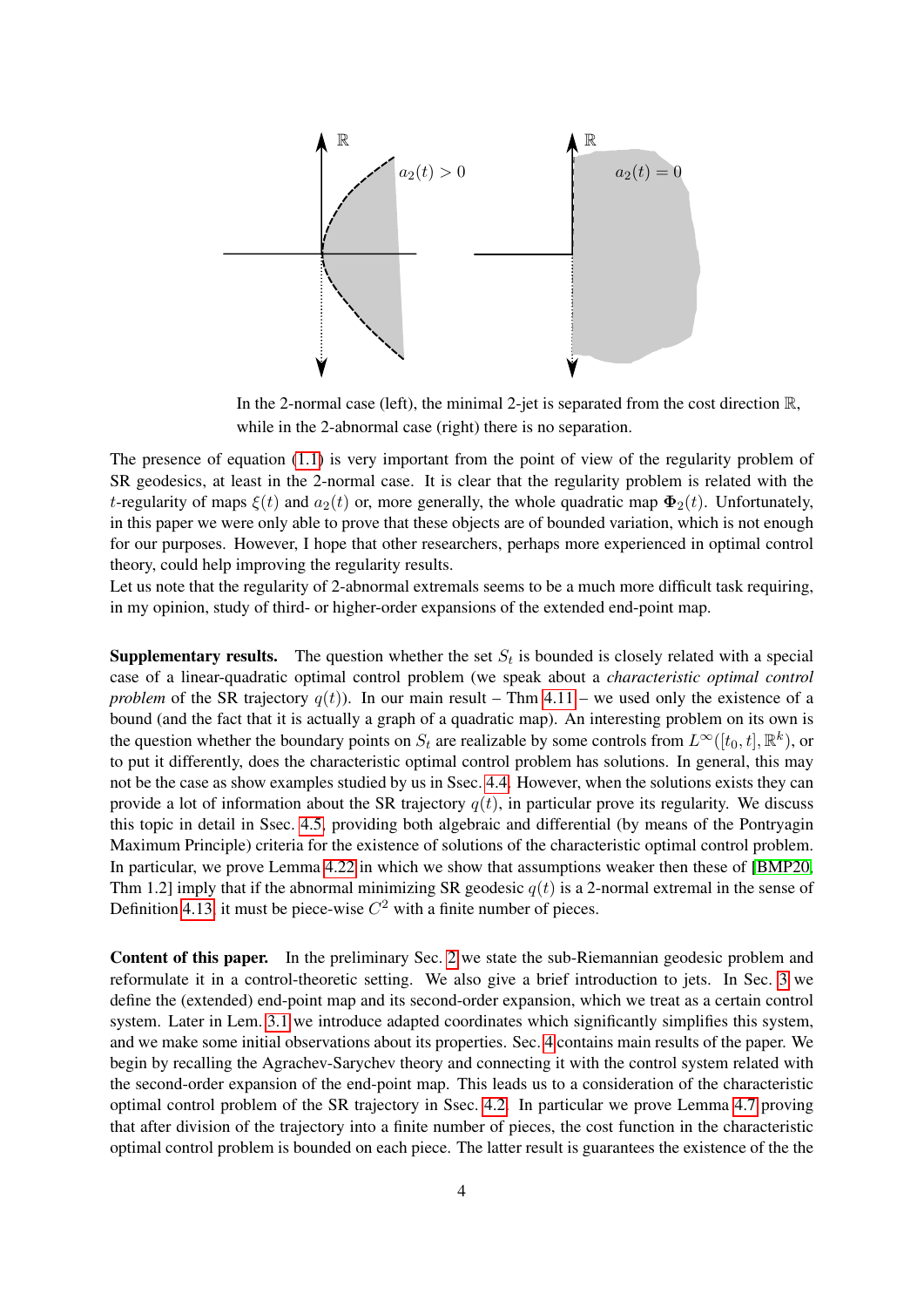value function for that problem. In Ssec. [4.3](#page-15-1) we study basic properties of this function, which allow to formulate or main result – Thm [4.11](#page-18-0) – in Ssec. [4.4.](#page-18-1) Later in that subsection we discuss consequences of our main result, introducing the notions of 2-normal and 2-abnormal extremals and studying two examples. Finally Ssec. [4.5](#page-22-0) contains the discussion of (potential) solutions of the characteristic optimal control problem and some consequences of their existence. We end by stating a few hypothesis in Sec. [5.](#page-29-0)

# <span id="page-4-0"></span>2 Preliminaries

Regularity of curves. Throughout this work we will talk about curves on smooth manifolds of various classes of regularity. (Some emphasis will be put on improving the regularity of a curve by means of a bootstrap technique.) At the bottom level we have L∞-curves, i.e. *measurable and essentially bounded*. A step higher are *ACB* curves, i.e. *absolutely continuous with*  $L^{\infty}$  *derivatives*. The relation within these two is that if  $\gamma(t)$  satisfies an ODE  $\dot{\gamma}(t) \stackrel{\text{a.e.}}{=} f(t)$ , where  $f(t)$  is of class  $L^{\infty}$  then  $\gamma(t)$  is ACB. This resembles the standard relation between  $C<sup>r</sup>$  and  $C<sup>r+1</sup>$  curves. Therefore it should not be very abusive to the standard mathematical jargon to denote the class  $L^{\infty}$  as  $C^{0-}$ , and the class ACB as  $C^{1-}$  (so that  $C^{0-+1} = C^{1-}$  and also  $C^{1-} \subset C^0$ ).

#### 2.1 The sub-Riemannian geodesic problem

The sub-Riemannian geodesic problem. We shall be working within the following geometric setting. Let M be a smooth *n*-dimensional manifold and let  $D \subset TM$  be a smooth distribution of rank k on M. By  $g(\cdot, \cdot): \mathcal{D} \times_M \mathcal{D} \to \mathbb{R}$  we shall denote a positively-defined symmetric bilinear product on  $\mathcal{D}$  (called a *sub-Riemannian metric*). The triple (M, D, g) constitutes a *sub-Riemannian structure* (*SR structure*, in short). Given a pair of points  $q_0, q_1 \in M$  and an interval  $[t_0, t_1] \subset \mathbb{R}$  we consider the following *SR geodesic problem*:

- <span id="page-4-3"></span>(P) Find an absolutely continuous curve  $q : [t_0, t_1] \rightarrow M$  satisfying the following conditions:
- <span id="page-4-1"></span>(P1) q is almost everywhere tangent to  $D$ , i.e.,  $\dot{q}(t) \in \mathcal{D}_{q(t)}$  for a.e.  $t \in [t_0, t_1]$ .
- <span id="page-4-2"></span>(P2) q joins  $q_0$  and  $q_1$ , that is,  $q(t_0) = q_0$  and  $q(t_1) = q_1$ .
- (P3) in the set of all curves satisfying conditions ([P1\)](#page-4-1) and ([P2\)](#page-4-2), curve  $q$  realizes the minimum of the *energy functional*

$$
q \longmapsto \mathcal{E}[q] := \frac{1}{2} \int_{t_0}^{t_1} g(\dot{q}(\tau), \dot{q}(\tau)) \, d\tau.
$$

Ii is well-known [\[Mon06\]](#page-30-2) that under the assumption that  $D$  is bracket-generating, and that M is complete, problem [\(P\)](#page-4-3) has a solution for every  $q_0, q_1 \in M$  and every  $[t_0, t_1] \subset \mathbb{R}$ . A solution of the problem (P) is called a *minimizing SR geodesic*.

It follows easily from the Cauchy-Schwarz inequality that the minimizing SR geodesic has to be normalized, i.e.,  $q(\dot{q}(t), \dot{q}(t))$  is constant on  $[t_0, t_1]$ . Therefore we may actually look for the solutions of [\(P\)](#page-4-3) in the class of ACB curves. In the forthcoming control-theoretic formulation of the SR geodesic problem, this simple observation will allow us to consider the smaller class of  $L^{\infty}$ -controls, instead of all  $L^1$ -controls.

Control-theoretic formulation. In a local version, problem [\(P\)](#page-4-3) can be formulated as an optimal control problem. Indeed, choose k smooth, linearly independent vector fields  $X_1, \ldots, X_k$  spanning locally the distribution D. Note that, by applying the Gram-Schmidt orthogonalization, we may assume that the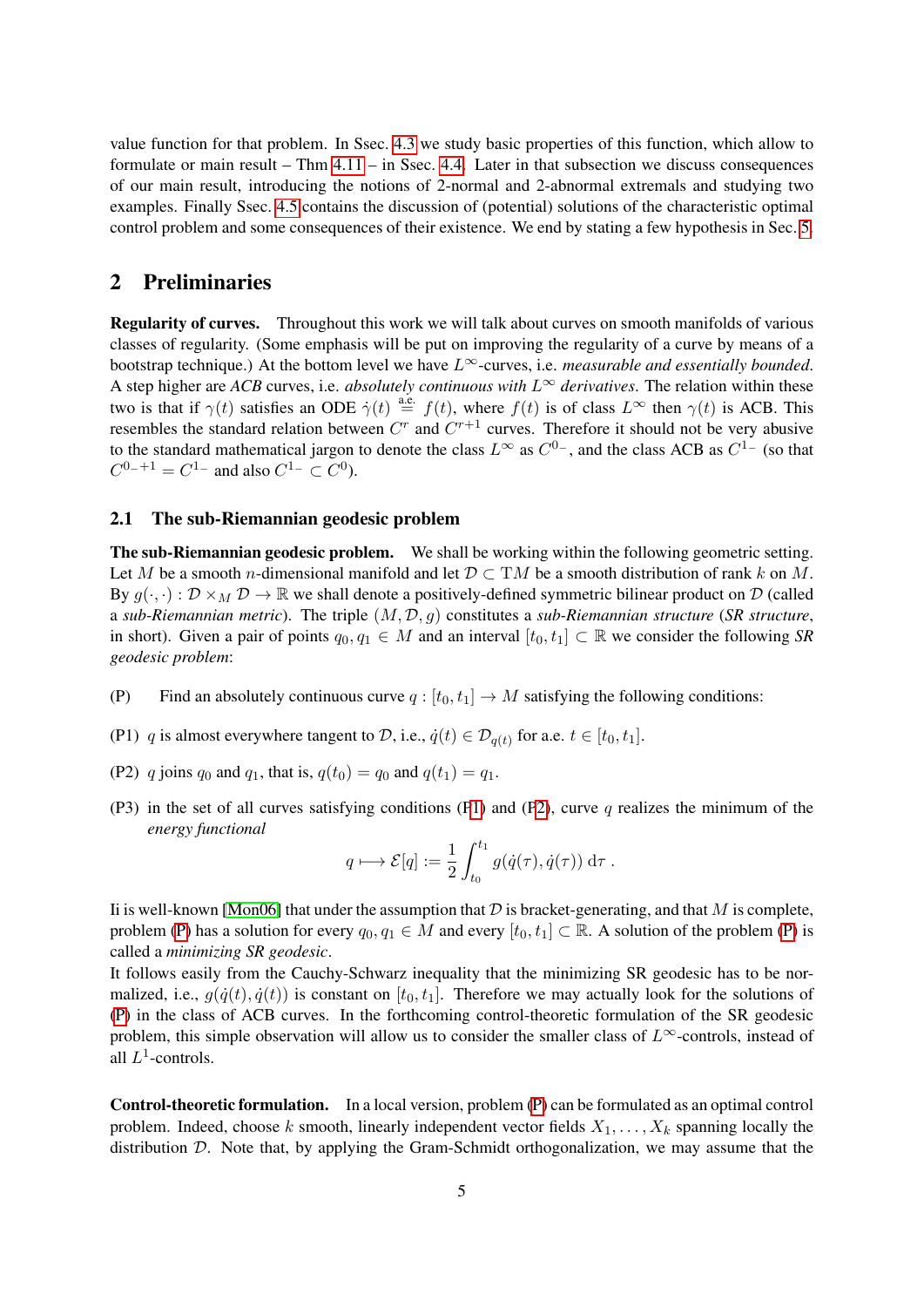fields  $\{X_i\}_{i=1,\dots,k}$  form an orthonormal basis of D, i.e.,  $g(X_i, X_j) = \delta_{ij}$ . Now every ACB curve  $q(t)$ almost everywhere tangent to  $D$  may be regarded as a solution of

<span id="page-5-1"></span><span id="page-5-0"></span>
$$
\dot{q}(t) = \sum_{i=1}^{k} u^{i}(t) \cdot X_{i} \Big|_{q(t)},
$$

where  $t \mapsto u(t) = (u^1(t), \dots, u^k(t)) \in \mathbb{R}^k$  is an  $L^\infty$ -map, and equation  $(\Sigma)$  is regarded in the sense of Caratheodory, i.e. the equality holds for almost every  $t \in [t_0, t]$ . We shall call such a q a *SR trajectory* corresponding to the *control* u.

Note that under the assumption that the fields  $X_i$  are normalized as  $g(X_i, X_j) = \delta_{ij}$ , the energy of such a trajectory is simply  $E^{[t_0,t_1]}[u]$ , where we define

<span id="page-5-3"></span>(E) 
$$
E^{[t_0,t]}[u] := \frac{1}{2} \int_{t_0}^t \sum_{i=1}^k (u^i(\tau))^2 d\tau = \frac{1}{2} ||u||^2_{L^2([t_0,t],\mathbb{R}^k)}.
$$

<span id="page-5-4"></span>From now on we shall study the SR geodesic problem [\(P\)](#page-4-3) within such a local framework, i.e. we take  $M \stackrel{\text{loc.}}{=} \mathbb{R}^n$ , and choose  $\{X_i\}_{i=1,\dots,k}$  a global g-orthonormal basis of smooth vector fields spanning  $\mathcal{D}$ . *Remark* 2.1 (Notation in the extended configuration space)*.* It is convenient to think of both, the trajectory  $q(t)$ , and the energy  $E^{[t_0,t]}$  at the same time, by introducing *the extended configuration space*  $M :=$  $M \times \mathbb{R}$ . For a control  $u \in L^{\infty}([t_0, t_1], \mathbb{R}^k)$  the *extended trajectory* is defined as  $q(t) := (q(t), E^{[t_0, t]}[u])$ , where  $q(t)$  satisfies ([Σ](#page-5-0)). Similar objects, consequently denoted by bold letters, will be considered thorough the paper.

#### <span id="page-5-2"></span>2.2 On jets

In the paper we speak about second-order optimality conditions in SR geometry. The term *second-order* means that we will consider the second-order Taylor expansions of various objects. Geometrically, we rather speak about *2-jets*. Below we recall some basic definitions and constructions from jet theory [\[Sau89,](#page-31-2) [KMS93\]](#page-30-9).

**Jets of curves.** We say that two  $C^2$ -curves  $\gamma$ ,  $\tilde{\gamma}$  :  $(-\varepsilon, \varepsilon) \longrightarrow M$  are *tangent of order two* at  $p = \tilde{\gamma}(0) - \tilde{\gamma}(0)$  if in some (and thus any) local coordinate system around n on M we have  $\gamma(0) = \tilde{\gamma}(0)$  if in some (and thus any) local coordinate system around p on M we have

$$
\gamma'(0) = \tilde{\gamma}'(0)
$$
 and  $\gamma''(0) = \tilde{\gamma}''(0)$ .

In other words, maps  $s \mapsto \gamma(s)$  and  $s \mapsto \tilde{\gamma}(s)$  have the same order-two Taylor expansions at  $s = 0$ . The relation  $\sim_2$  of being tangent of order two is an equivalence relation and is equivalence classes  $[\gamma]_{\sim_2} = [\tilde{\gamma}]_{\sim_2}$  are called 2-*jets* at p. We denote the set of all 2-jets at p by  $T_p^2M$ , and call it the *second*<br>tangent grass of M at p. In feat the collection  $T_p^2M$  in 1.1  $T_p^2M$  is a locally trivial hun *tangent space of* M *at* p. In fact the collection  $T^2M := \bigcup_{p \in M} T_p^2M$  is a locally trivial bundle over M. We call it the *second tangent bundle of* M. It is an example of a *graded bundle* in the sense of [\[GR12\]](#page-30-10), with the canonical multiplicative R-action defined on representatives by  $\lambda \mapsto (s \mapsto \gamma(\lambda \cdot s)).$ 

Given a curve 
$$
\gamma : (-\varepsilon, \varepsilon) \to M
$$
 and its (local) second-order Taylor expansion

$$
\gamma(s) = p + s \cdot \beta^{(1)} + s^2 \cdot \beta^{(2)} + o(s^2) ,
$$

we may thus identify its 2-jet with a pair  $(\beta^{(1)}, \beta^{(2)}) \simeq [\gamma]_{\sim_2}$ . Although one should remember, that only the first term  $\beta^{(1)}$  is a geometric object, representing a tangent vector at p, while the term  $\beta^{(2)}$  on its own (without the presence of a particular  $\beta^{(1)}$ ) has no intrinsic geometric meaning. In a particular situation when  $M = V$  is a vector space we may, however, canonically identify  $T_p^2 V \simeq V \times V$ , by considering the above Taylor expansion in any linear coordinates on V. Thus for a vector space, the bare term  $\beta^{(2)}$ has a geometric interpretation of an element of V.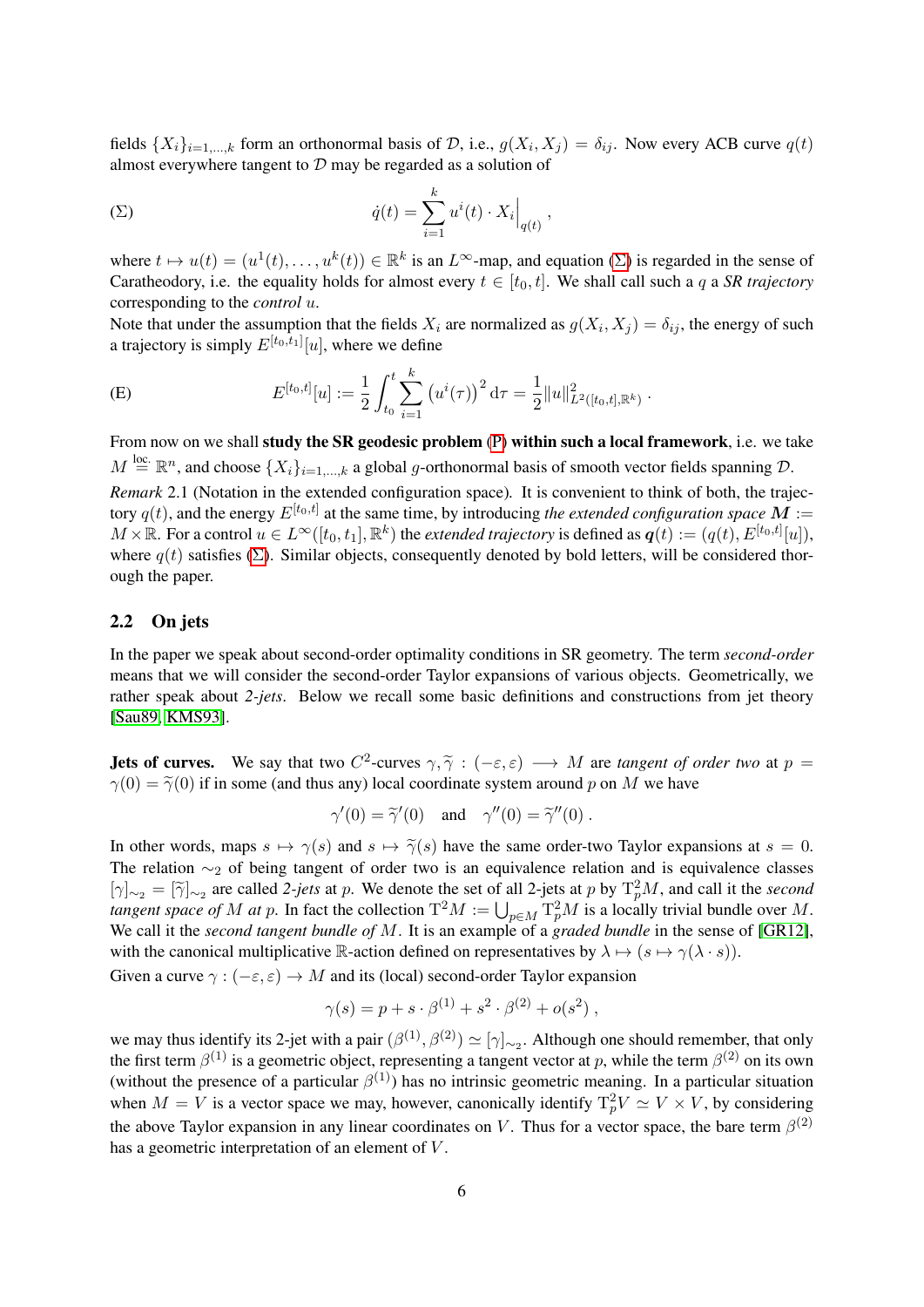**Jets of maps.** Let  $F : M \to N$  be a smooth map between manifolds. For a  $C^2$ -curve  $\gamma : (-\varepsilon, \varepsilon) \to M$ passing through  $\gamma(0) = p \in M$  consider a (local) second-order Taylor expansion

$$
F(\gamma(s)) = F(p) + s \cdot b^{(1)} + s^2 \cdot b^{(2)} + o(s^2) .
$$

Then the pair  $(b^{(1)}, b^{(2)})$  depends only on the 2-jet  $[\gamma]_{\sim_2}$ . Thus we may define the 2-jet of map F

$$
\mathrm{T}^2 F: \mathrm{T}^2 M \longrightarrow \mathrm{T}^2 N \qquad \text{via} \qquad \mathrm{T}^2_p M \ni [\gamma]_{\sim_2} \longmapsto [F(\gamma)]_{\sim_2} \in \mathrm{T}^2_{F(p)} N \; .
$$

 $T^2F$  is a bundle map over  $F: M \longrightarrow N$ .

**Pairings on jets.** As a particular example of the above consider a smooth function  $f : M \longrightarrow \mathbb{R}$  and a C<sup>2</sup>-curve  $\gamma : (-\varepsilon, \varepsilon) \longrightarrow M$  passing through  $\gamma(0) = p \in M$ . The order-two Taylor expansion of the composition  $f(\gamma) : (-\varepsilon, \varepsilon) \longrightarrow \mathbb{R}$  reads as

$$
f(\gamma(s)) = f(p) + s \cdot D_p f[\gamma'(0)] + s^2 \cdot \left\{ D_p f[\gamma''(0)] + D_p^2 f[\gamma'(0), \gamma'(0)] \right\} + o(s^2) ,
$$

and it depends only on the 2-jet  $[\gamma]_{\sim_2}$ . Further, the resulting 2-jet  $[f(\gamma)]_{\sim_2}$  is valued in the second tangent space of a vector space  $T^2_{f(p)} \mathbb{R} \simeq \mathbb{R} \times \mathbb{R}$ , and so the term of degree two

(2.1) 
$$
D_p f[\gamma''(0)] + D_p^2 f[\gamma'(0), \gamma'(0)]
$$

has an intrinsic geometric meaning.

Note that for a fixed 2-jet  $[f(\gamma)]_{\sim_2}$ , the value of [\(2.1\)](#page-5-1) depends only on the first and second derivatives  $D_p f$  and  $D_p^2 f$ , i.e. the second-order Taylor expansion of f at p. Since we may construct smooth functions with arbitrary derivatives at a point, we may define via

<span id="page-6-1"></span>(2.2) 
$$
\langle (\phi^1, \phi^2), (b^{(1)}, b^{(2)}) \rangle := \langle \phi^1, b^{(2)} \rangle + \phi^2[b^{(1)}, b^{(1)}]
$$

a natural (and geometrically meaningful) pairing between a 2-jet of a curve  $(b^{(1)}, b^{(2)}) \in T_p^2M$  and a pair  $(\phi, \Phi)$  consisting of a linear map  $\phi : T_pM \longrightarrow \mathbb{R}$  and a symmetric bi-linear map  $\Phi : T_pM \times T_pM \longrightarrow$ R.

*Remark* 2.2. It is worth to mention that the pairs  $(\phi, \Phi)$  as above can be identified with the elements of  $T_p^{2*}M$ , i.e. 2-covectors at  $p \in M$  in the sense of Tulczyjew [\[Tul\]](#page-31-3). We define the latter as equivalence classes of smooth functions on M, saying that  $f, \tilde{f} : M \to \mathbb{R}$  are equivalent if and only if  $f(\gamma(s))$  and  $\tilde{f}(\gamma(s))$  have the same second-order Taylor expansions at  $s = 0$  for any smooth curve  $\gamma : (-\varepsilon, \varepsilon) \to M$ passing through  $p = \gamma(0)$ . The pairing [\(2.2\)](#page-6-1) can be thus interpreted as a map  $T_p^{2*}M \times T_p^2M \longrightarrow \mathbb{R}$ . We remark that it has an elegant description in terms of the Weyl algebra of dual numbers [\[KMS93\]](#page-30-9).

# <span id="page-6-0"></span>3 The end-point map

#### 3.1 The end-point map and its second-order expansion

The end-point map and its second expansion. Denote by

$$
\text{End}_{q_0}^{[t_0,t]}: L^\infty([t_0,t],\mathbb{R}^k) \longrightarrow M
$$

the *end-point map* of the control system ( $\Sigma$ ) at time t and with the initial condition  $q_0$  at  $t = t_0$ . That is, for a control  $u \in L^{\infty}([t_0, t], \mathbb{R}^k)$ ,  $\text{End}_{q_0}^{[t_0, t]}[u]$  is a solution  $q(t)$  of ( $\Sigma$ ) satisfying  $q(t_0) = q_0$ .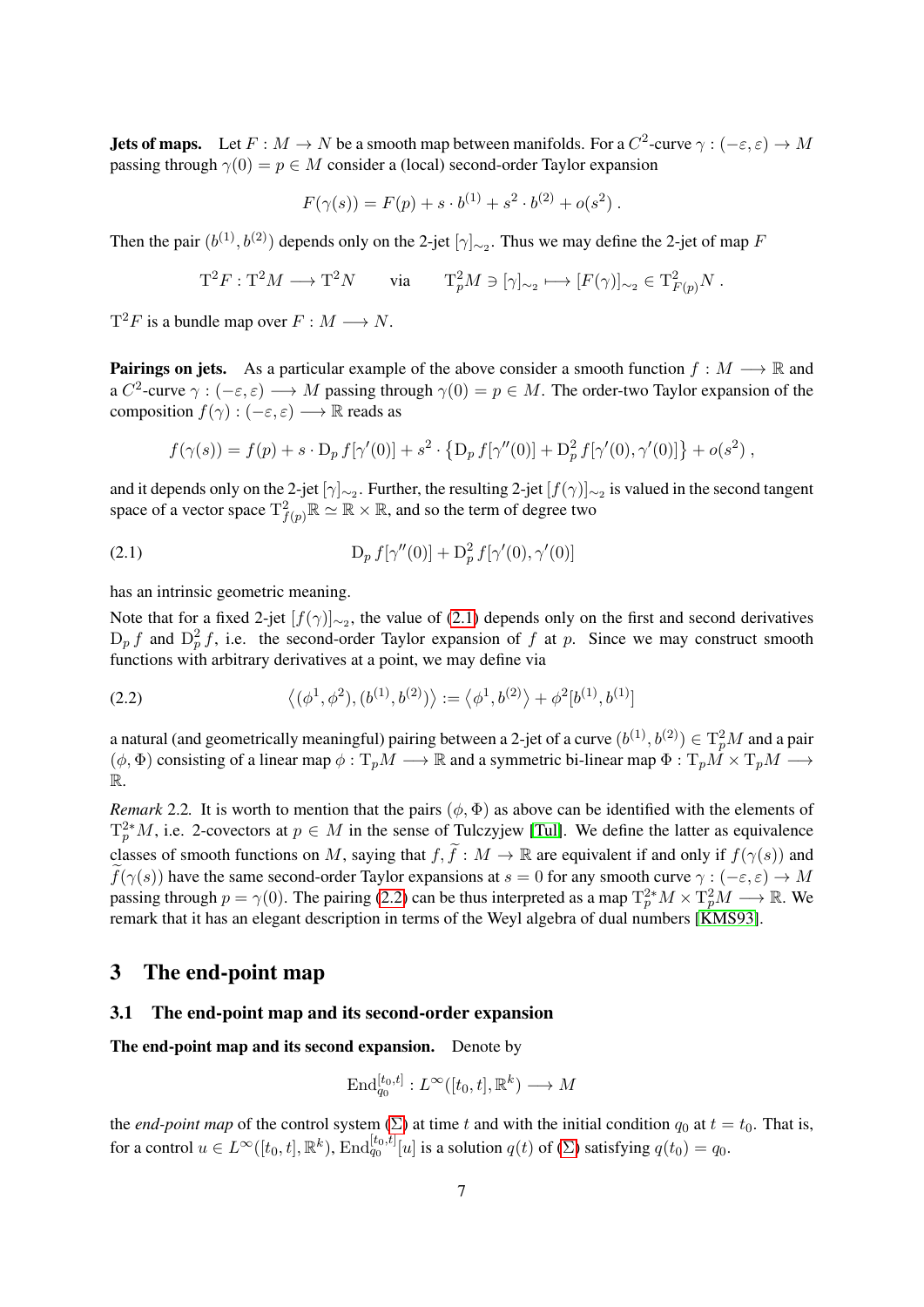We would like to study the following second-order expansion of this map (written in some local coordinate system)

<span id="page-7-2"></span>(3.1) 
$$
\text{End}_{q_0}^{[t_0,t]}[u+s\cdot\Delta u] = \text{End}_{q_0}^{[t_0,t]}[u] + s \cdot b^{(1)}(t,\Delta u) + s^2 \cdot b^{(2)}(t,\Delta u) + o(s^2),
$$

where  $\Delta u \in T_u L^{\infty}([t_0, t], \mathbb{R}^k) \simeq L^{\infty}([t_0, t], \mathbb{R}^k)$  is a control, and s is a real parameter. Of course  $b^{(1)}(t, \Delta u) = \mathcal{D}_u \operatorname{End}_{q_0}^{[t_0, t]}[\Delta u]$ , and one is tempted to write  $b^{(2)}(t, \Delta u) = \frac{1}{2} \mathcal{D}_u^2 \operatorname{End}_{q_0}^{[t_0, t]}[\Delta u, \Delta u]$ . The last equality makes, however, no sense as in general the second derivative of a manifold-valued map is not a well-defined geometric object – cf. [\[AS04,](#page-30-11) Chap. 20]. Expansion [\(3.1\)](#page-7-2) has a geometric meaning though – by our considerations in Ssec. [2.2](#page-5-2) it describes the second tangent map  $T^2 \text{End}_{q_0}^{[t_0,t]}$  evaluated on a 2-jet  $[s \mapsto u + s \cdot \Delta u + s^2 \cdot 0]_{\sim} \in \mathrm{T}_u^2 L^\infty([t_0, t], \mathbb{R}^k) \simeq L^\infty([t_0, t], \mathbb{R}^k) \times L^\infty([t_0, t], \mathbb{R}^k)$ . Thus a pair  $(b^{(1)}(t,\Delta u), b^{(2)}(t,\Delta u))$  is a local representative of some element in  $\mathrm{T}^2_{q(t)}M$ .

To calculate  $b^{(1)}(t,\Delta u)$  and  $b^{(2)}(t,\Delta u)$ , denote by  $q_s(t)$  a solution of the following ODE

<span id="page-7-3"></span>(3.2) 
$$
\dot{q}_s(t) = \sum_{i=1}^k (u^i(t) + s \cdot \Delta u_i(t)) \cdot X_i \Big|_{q_s(t)} \quad \text{with} \quad q_s(t_0) = q_0.
$$

Obviously  $q_s(t) = \text{End}_{q_0}^{[t_0,t]}[u + s \cdot \Delta u]$ . What is more, [\(3.2\)](#page-7-3) is an ODE in the sense of Caratheodory, depending smoothly on the parameter  $s$ . As such it has a solution which also smoothly depends on  $s$  – see [\[BP04\]](#page-30-12) – and, moreover, equations for  $b^{(1)}(t, \Delta u) = \partial_s |_{s=0} q_s(t)$  and  $b^{(2)}(t, \Delta u) = \frac{1}{2} \partial_s^2 |_{s=0} q_s(t)$ are obtained by differentiating  $(3.2)$  with respect to s, leading to (for notation simplicity below we omit the dependence of  $b^{(1)}(t, \Delta u)$  and  $b^{(2)}(t, \Delta u)$  on  $\Delta u$ )

<span id="page-7-0"></span>(3.3) 
$$
b^{(1)}(t) = \sum_{i=1}^{k} u_i(t) \cdot D_{q(t)} X_i \left[ b^{(1)}(t) \right] + \sum_{i=1}^{k} \Delta u_i(t) \cdot X_i \Big|_{q(t)}
$$

with the initial condition  $b^{(1)}(t_0) = 0$ ; and (3.4)

<span id="page-7-1"></span>
$$
b^{(2)}(t) = \sum_{i=1}^{k} u_i(t) \left\{ D_{q(t)} X_i \left[ b^{(2)}(t) \right] + \frac{1}{2} D_{q(t)}^2 X_i \left[ b^{(1)}(t), b^{(1)}(t) \right] \right\} + 2 \sum_{i=1}^{k} \Delta u_i(t) \cdot D_{q(t)} X_i \left[ b^{(1)}(t) \right]
$$

where  $b^{(1)}(t)$  is as above, and the initial condition is  $b^{(2)}(t_0) = 0$ .

The extended end-point map. Now we would like to add the energy [\(E\)](#page-5-3) to the picture. We define the *extended end-point map*

 $\mathbf{End}^{[t_0,t]}_{q_0}: L^\infty([t_0,t],\mathbb{R}^k) \longrightarrow M\times\mathbb{R} \ ,$ 

simply as  $\text{End}_{q_0}^{[t_0,t]}[u] := (\text{End}_{q_0}^{[t_0,t]}[u], E^{[t_0,t]}[u])$ . For any  $\Delta u \in L^{\infty}([t_0,t], \mathbb{R}^k)$  the second expansion of the energy term is just

(3.5) 
$$
E^{[t_0,t]}[u+s\cdot\Delta u] = E^{[t_0,t]}(u) + s \cdot c^{(1)}(t,\Delta u) + s^2 \cdot c^{(2)}(t,\Delta u) ,
$$

where  $c^{(1)}(t, \Delta u) = \int_{t_0}^t \sum_i u_i(\tau) \cdot \Delta u_i(\tau) d\tau$  and  $c^{(2)}(t, \Delta u) = \int_{t_0}^t \sum_i \Delta u_i(\tau)^2 d\tau$ . Or, in differential terms:

$$
c^{(1)}(t) = \sum_{i=1}^{k} u_i(t) \cdot \Delta u_i(t)
$$

$$
c^{(2)}(t) = \sum_{i=1}^{k} \Delta u_i(t)^2
$$

with the initial conditions  $c^{(1)}(t_0) = 0$  and  $c^{(2)}(t_0) = 0$ .

(3.6)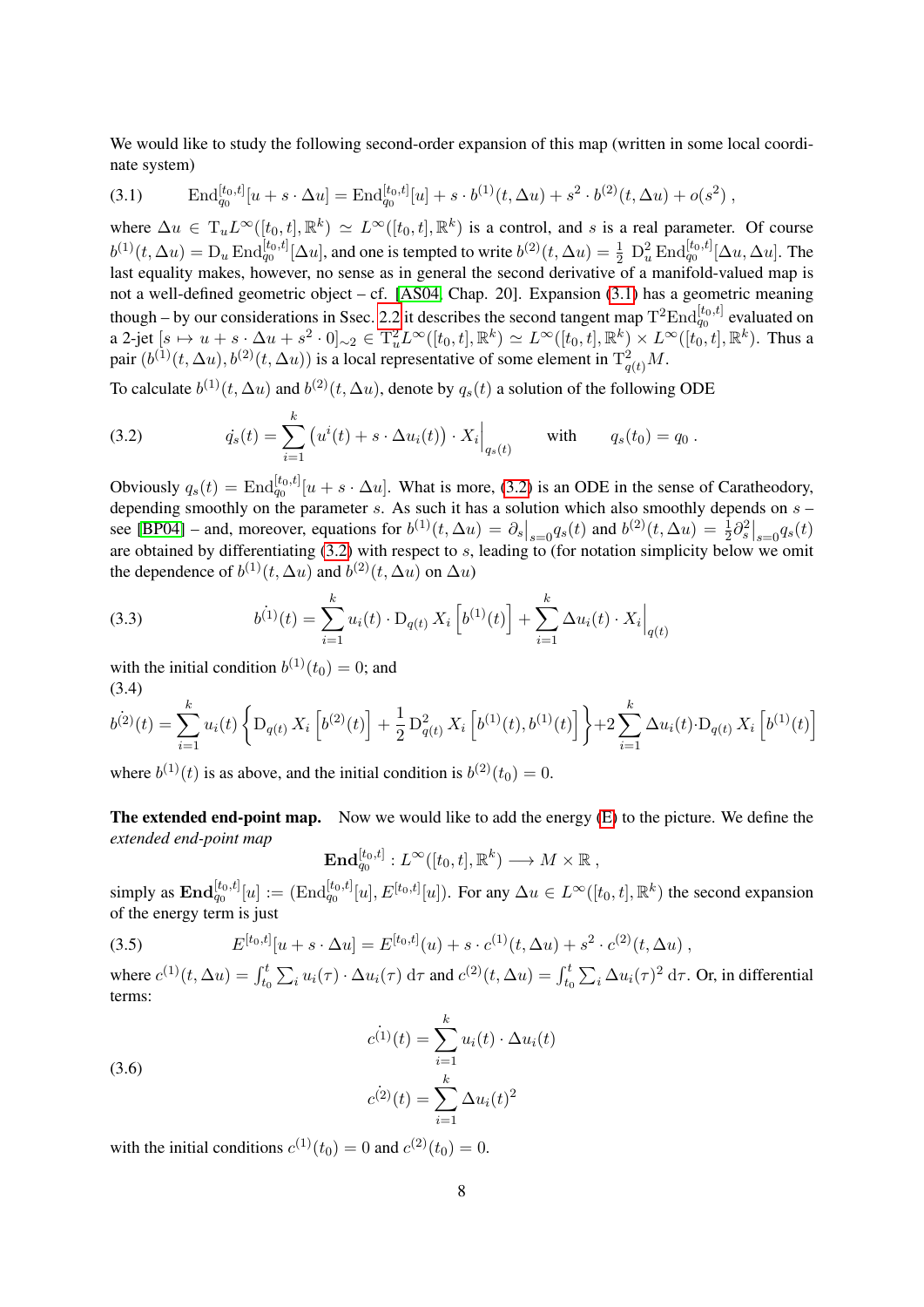#### 3.2 Adapted coordinates and the characteristic control system

Construction of adapted coordinates. The set of ODEs [\(3.3\)](#page-7-0)–[\(3.4\)](#page-7-1) describes the 2-jet of the endpoint map  $\text{End}_{q_0}^{[t_0,t]}$  related with a tangent element  $\Delta u \in T_u L^\infty([t_0,t],\mathbb{R}^k) \simeq L^\infty([t_0,t],\mathbb{R}^k)$ . Fixing  $u \in L^{\infty}([t_0, t], \mathbb{R}^k)$  we may view these equations as a non-autonomous control system, with  $\Delta u$  playing the role of a control. Recently in [\[JS21\]](#page-30-8), together with Bartek Sikorski, we described a method to simplify this control system by a construction of *adapted coordinates*. The underlying idea is actually quite simple. For a fixed control u, equation  $(\Sigma)$  may be seen as a trajectory of a time-dependent vector field  $X_u(t,q) = \sum_{i=1}^k u_i(t) \cdot X_i(q)$ . The (time-dependent) flow  $X_u^{\bullet\bullet}$  of this field – see [\[JR16a,](#page-30-13) Sec. 2] for a detailed discussion of this concept – naturally acts on  $M$  by local diffeomorphisms, and thus its derivatives act on TM,  $T^2M$ , etc. In particular, the second tangent map  $T^2X_u^{tt_0}$  is an isomorphism between the fibers  $T_{q_0}^2 M$  and  $T_{q(t)}^2 M$ . Therefore we may use the inverse of  $T^2 X_u^{tt_0}$  to identify the fibre  $T^2_{q(t)}M$  (where the 2-jet represented by a pair  $(b^{(1)}(t,\Delta u), b^{(2)}(t,\Delta u))$  belongs) with  $T^2_{q_0}M$ . Further, after identifying  $T_{q_0}^2 M$  with  $\mathbb{R}^n \times \mathbb{R}^n$ , each fibre  $T_{q(t)}^2 M$  becomes isomorphic with  $\mathbb{R}^n \times \mathbb{R}^n$  in a way naturally *adapted* to the evolution equation ( $\Sigma$ ). These identifications  $T^2_{q(t)}M \simeq \mathbb{R}^n \times \mathbb{R}^n$  are precisely the *adapted coordinates*. A direct description reads as follows

<span id="page-8-2"></span>**Lemma 3.1** ([\[JS21\]](#page-30-8)). Let  $u \in L^{\infty}([t_0, t], \mathbb{R}^k)$  be a control,  $q(t)$  the related trajectory of  $(\Sigma)$ , and choose *a basis*  $(\psi_a)_{a=1,2,...,n}$  *of the cotangent space*  $\mathrm{T}_{q_0}^*M$ *. Define* 

• *a 1-parameter family of linear maps*  $\Phi^{(1)}(t) = \left( \Phi_a^{(1)}(t) \right)$  $\lim_{a=1,2,...,n} : \mathrm{T}_{q(t)}M \longrightarrow \mathbb{R}^n$  by setting

$$
\dot{\Phi}_a^{(1)}(t)[b] + \sum_i u_i(t) \cdot \Phi_a^{(1)} [D_{q(t)} X_i[b]] = 0 \quad \text{for every } b \in T_{q(t)}M
$$
  

$$
\Phi_a^{(1)}(t_0) = \psi_a,
$$

• and a 1-parameter family of symmetric bi-linear maps  $\Phi^{(2)}(t) = \left( \Phi_a^{(2)}(t) \right)$  $_{a=1,2,...,n}$ : T<sub>q(t)</sub> $M \times$  $T_{q(t)}M \longrightarrow \mathbb{R}^n$  by setting

$$
\dot{\Phi}_a^{(2)}(t)[b,b] + \sum_i u_i(t) \cdot \left\{ \Phi_a^{(1)}(t) \left[ \mathcal{D}_{q(t)}^2 X_i[b,b] \right] + 2\Phi_a^{(2)}(t) \left[ \mathcal{D}_{q(t)} X_i[b],b \right] \right\} = 0 \n\text{ for every } b \in \mathcal{T}_{q(t)}M
$$
\n
$$
\Phi_a^{(2)}(t_0) = 0.
$$

*Then*  $\Phi^{(1)}(t)$  *is reversible for every*  $t \in [t_0, t_1]$ *. It follows that for every*  $t \in [t_0, t_1]$  *the assignment*  $\mathrm{T}^2_{q(t)}M \ni (b^{(1)}(t), b^{(2)}(t)) \longmapsto (q^{(1)}(t), q^{(2)}(t)) \in \mathbb{R}^n \times \mathbb{R}^n$ , were  $q^{(1)}(t) = (q_a^{(1)}(t))_{a=1,2,...,n} \in \mathbb{R}^n$ and  $q^{(2)}(t) = (q_a^{(2)}(t))_{a=1,2,...,n} \in \mathbb{R}^n$  are defined by

<span id="page-8-0"></span>(3.7) 
$$
q_a^{(1)}(t) := \Phi_a^{(1)}(t) \left[ b^{(1)}(t) \right]
$$

<span id="page-8-1"></span>(3.8) 
$$
q_a^{(2)}(t) := \Phi_a^{(1)}(t) \left[ b^{(2)}(t) \right] + \frac{1}{2!} \Phi_a^{(2)}(t) [b^{(1)}(t), b^{(1)}(t)]
$$

*is an isomorphism.*

*Moreover, if*  $(b^{(1)}(t), b^{(2)}(t))$  *satisfies* [\(3.3\)](#page-7-0)–[\(3.4\)](#page-7-1) *then the above*  $(q^{(1)}(t), q^{(2)}(t))$  *are subject to the following evolution equations*

<span id="page-8-3"></span>(3.9) 
$$
\dot{q}^{(1)}(t) = \sum_{i} \Delta u_i(t) \cdot Y_i^{(1)}(t)
$$

<span id="page-8-4"></span>(3.10) 
$$
\dot{q}^{(2)}(t) = \sum_{i} \Delta u_i(t) \cdot Y_i^{(2)}(t, q^{(1)}) ,
$$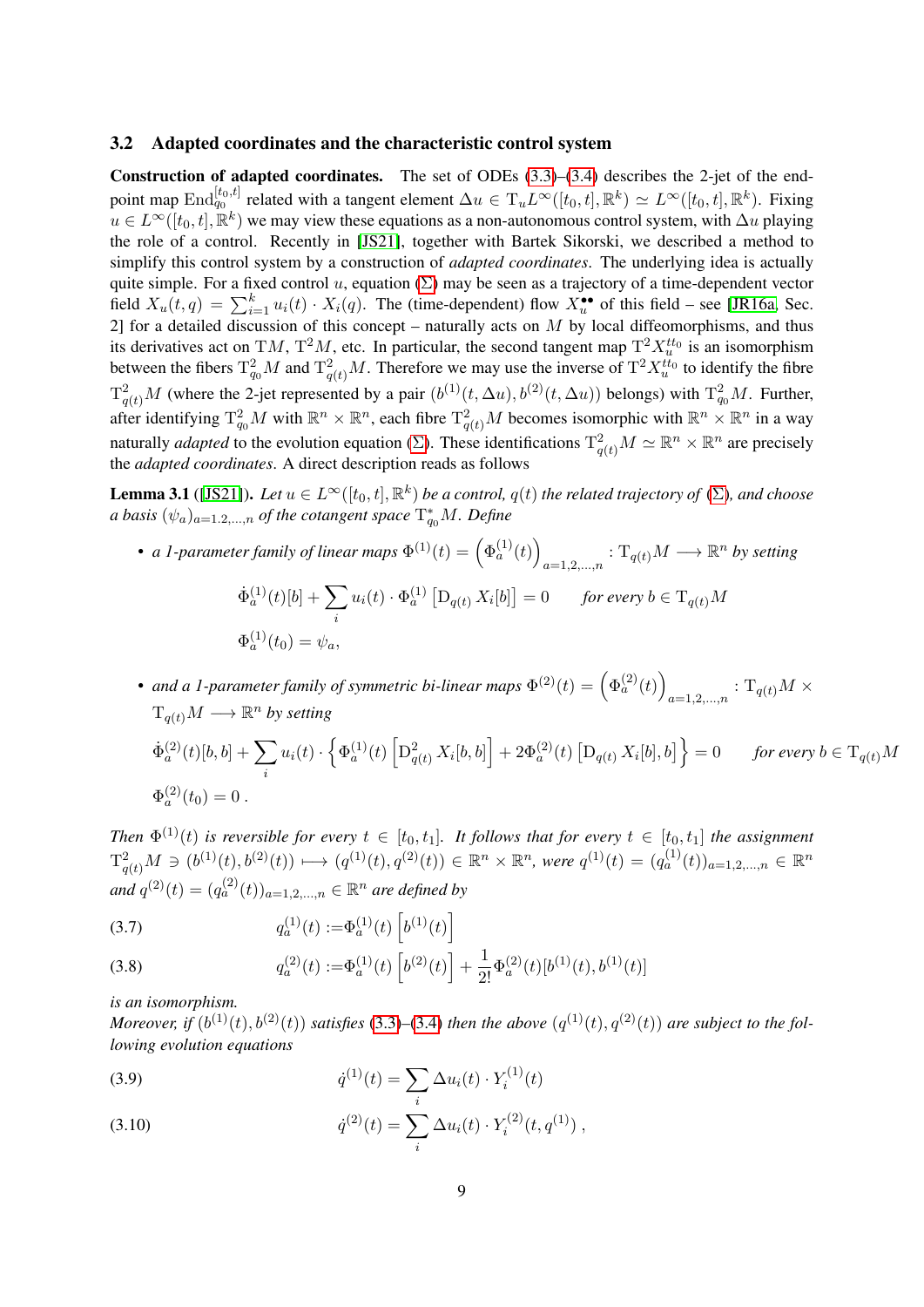where  $Y_i^{(1)}$  $Y_i^{(1)}(t) := \Phi^{(1)}(t) \left[ X_i \big|_{q(t)} \right]$ , and after denoting the inverse of  $\Phi^{(1)}(t)$  by  $A(t)$ , we have  $Y_i^{(2)}$  $\zeta^{(2)}_i(t,q^{(1)}) :=$  $\{\Phi^{(1)}(t) \left[ \mathcal{D}_{q(t)} X_i[A(t)q^{(1)}] \right] + \Phi^{(2)}(t) \left[ X_i, A(t)q^{(1)} \right] \}.$ 

*Finally, if the control u is of class*  $C^r$ , with  $r = 0_-, 1_-, 1, 2, 3, \ldots$ , then  $\Phi^{(1)}(t)$ , the inverse of  $\Phi^{(1)}(t)$ , and  $\Phi^{(2)}(t)$  are of class  $C^{r+1}$  with respect to t.

The above result can be checked by a direct calculation. The  $C^{r+1}$ -regularity follows easily from the evolution equations for  $\Phi^{(1)}(t)$  and  $\Phi^{(2)}(t)$ . For details and discussion, we refer to the original publication [\[JS21\]](#page-30-8).

**The characteristic control system and its reachable sets.** Since maps  $\Phi^{(1)}(t)$  constructed in Lemma [3.1](#page-8-2) are reversible, a pair  $(q^{(1)}(t), c^{(1)}(t))$  contains the same information as a pair  $(b^{(1)}(t), c^{(1)}(t))$ , describing the first term of the 2-jet expansion of the extended end-point map  $\text{End}_{q_0}^{[t_0,t]}$ . Thanks to the simple form of equation [\(3.7\)](#page-8-0) the evolution of the former pair is, however, much easier to analyse. Therefore to understand the geometry of  $\text{End}_{q_0}^{[t_0,t]}$ , we shall now study the pairs  $(q^{(1)}(t), c^{(1)}(t)) \in \mathbb{R}^n \times \mathbb{R}$ . In accordance with Rem. [2.1](#page-5-4) denote  $q^{(1)}(t) := (q^{(1)}(t), c^{(1)}(t))$  and  $\mathbf{0} := (0_n, 0) \in \mathbb{R}^n \times \mathbb{R}$ .

**Definition 3.2.** By a *characteristic control system* of the trajectory  $q(t)$ , with  $t \in [t_0, t_1]$ , we will understand the following control system in  $\mathbb{R}^{n+1} \ni q^{(1)} = (q^{(1)}, c^{(1)})$ :

<span id="page-9-0"></span>
$$
\dot{q}^{(1)}(t) = \sum_{i} \Delta u_i(t) \cdot Y_i^{(1)}(t)
$$

$$
c^{(1)}(t) = \sum_{i=1}^{k} \Delta u_i(t) \cdot u_i(t)
$$

Here  $Y_i^{(1)}$  $\mathcal{F}_i^{(1)}(t) = \Phi^{(1)}(t) \left[ X_i \big|_{q(t)} \right]$ , and we treat  $\Delta u \in L^\infty([t_0, t_1], \mathbb{R}^k)$  as a control. By  $\mathcal{R}_{(\Lambda_1)}(t_0, \tau)$  we shall denote *time-* $\tau$  *reachable set of the system* ( $\Lambda_1$ ) for the initial conditions  $q^{(1)}(t_0) = 0$ . That is

$$
\mathcal{R}_{(\Lambda_1)}(t_0,\tau) := \{ \mathbf{q}^{(1)}(\tau) \mid \mathbf{q}^{(1)}(t) \text{ satisfy } (\Lambda_1) \text{ for some } \Delta u \in L^{\infty}([t_0,\tau],\mathbb{R}^k) \text{ with } \mathbf{q}^{(1)}(t_0) = \mathbf{0} \}
$$

<span id="page-9-2"></span>**Proposition 3.3.** The reachable sets  $\mathcal{R}_{(\Lambda_1)}(t_0, \tau)$  have the following properties:

- *(i) for each*  $\tau \in (t_0, t_1]$ *, the set*  $\mathcal{R}_{(\Lambda_1)}(t_0, \tau)$  *is a linear subspace of*  $\mathbb{R}^{n+1}$ *;*
- <span id="page-9-1"></span>(*ii*) if  $\tau < \tau'$  then  $\mathcal{R}_{(\Lambda_1)}(t_0, \tau) \subseteq \mathcal{R}_{(\Lambda_1)}(t_0, \tau')$ ;
- (*iii*) *there exists*  $t'_1 \in (t_0, t_1)$  *such that*  $\mathcal{R}_{(\Lambda_1)}(t_0, \tau) = \mathcal{R}_{(\Lambda_1)}(t_0, t_1)$  *for every*  $\tau \in (t'_1, t_1]$ *.*

*Proof.* The first point is obvious as the system is linear. So is the second, since each control  $u$  defined on  $[t_0, \tau]$  can be extended to a control on  $[t_0, \tau']$  by setting  $u(t) = 0$  on  $(\tau, \tau']$ .

The third point follows from [\(ii\)](#page-9-1) and the fact that the monotonous integer-valued function  $\tau\mapsto\dim\mathcal{R}_{(\Lambda_1)}(t_0,\tau)$ is left semi-continuous. Indeed, assume that for some  $\tau_0 \in [t_0, t_1]$  we have  $\dim \mathcal{R}_{(\Lambda_1)}(t_0, \tau_0)$  $\dim \mathcal{R}_{(\Lambda_1)}(t_0, \tau)$  for all  $\tau < \tau_0$ . If this is the case then there exist a covector  $\psi \in (\mathbb{R}^{n+1})^*$  annihilating  $\mathcal{R}_{(\Lambda_1)}(t_0,\tau)$  for every  $\tau < t_0$ , but not-vanishing on  $\mathcal{R}_{(\Lambda_1)}(t_0,\tau_0)$ . If so, choose a control  $\Delta u_0$ such that

$$
\big\langle \boldsymbol{\psi}, \boldsymbol{q}^{(1)}(\tau_0, \Delta u_0) \big\rangle \neq 0 \ .
$$

The map  $\tau \mapsto \langle \psi, q^{(1)}(\tau, \Delta u_0) \rangle$  is, however, defined by an integral of a MB function over  $[t_0, \tau]$  and thus is continuous with respect to  $\tau$ , so necessarily  $\langle \psi, q^{(1)}(\tau, \Delta u_0) \rangle \neq 0$  for some  $\tau < \tau_0$ . On the other hand,  $q^{(1)}(\tau, \Delta u_0) \in \mathcal{R}_{(\Lambda_1)}(t_0, \tau) \subset \text{ker } \psi$ . The contradiction ends the proof.  $\Box$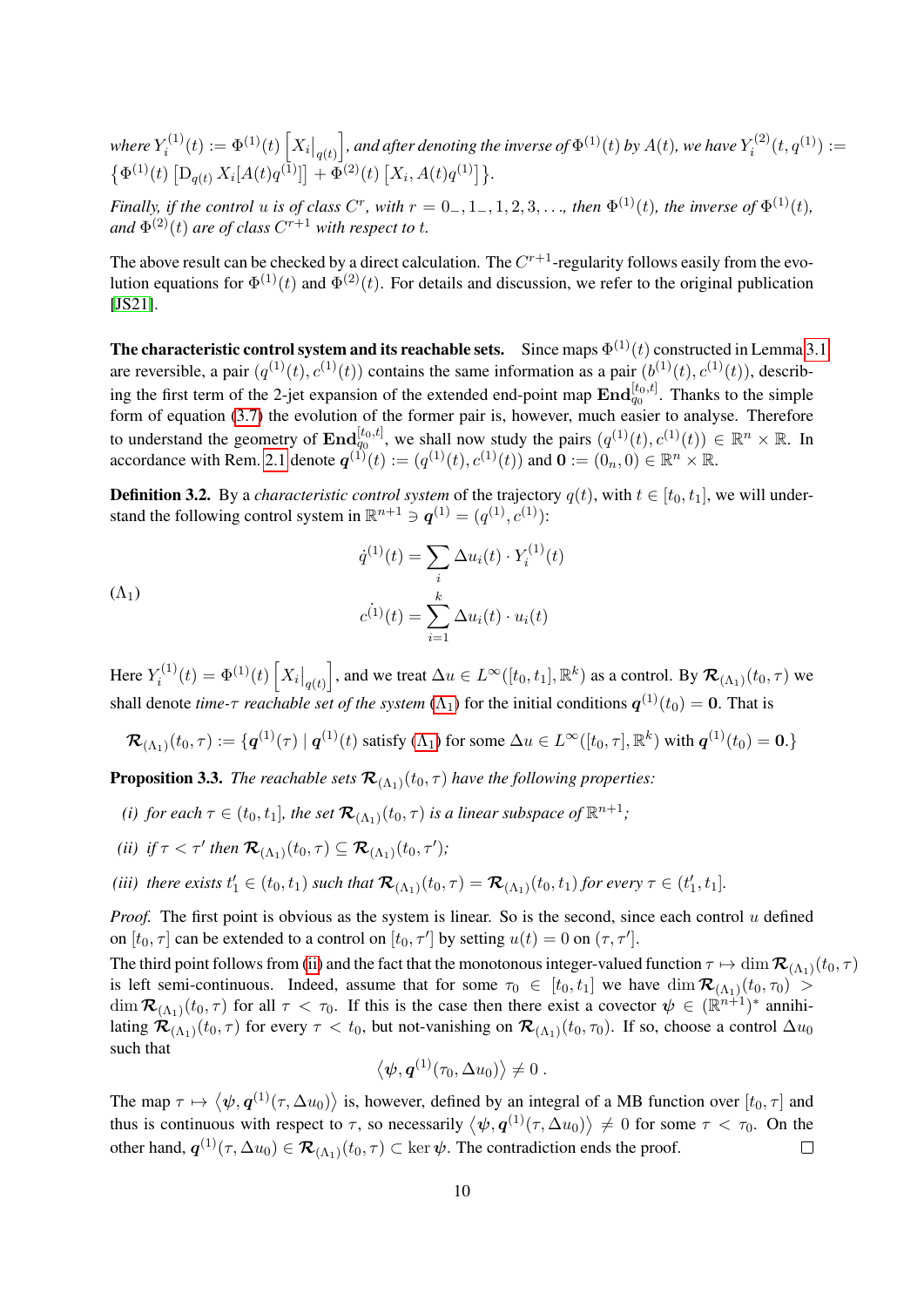

The dimension of the reachable set  $\mathcal{R}_{(\Lambda_1)}(t_0, t)$  grows along the trajectory  $q(t)$ .

Choose  $\tau \in [t_0, t_1]$ . We will say that a vector  $v \in \mathbb{R}^{n+1}$  is *controllable to zero from time*  $\tau$  if there exists a trajectory  $q^{(1)}(t)$  of the control system  $(\Lambda_1)$  with the initial condition  $q^{(1)}(\tau) = v$  such that  $q^{(1)}(t_1) = 0$ . It turns out that after cutting the trajectory to a finite number of pieces all elements of the reachable sets are controllable to zero.

<span id="page-10-1"></span>**Lemma 3.4.** *There exist at most*  $n + 1$ -points  $t_0 = \tau_0 < \tau_1 < \ldots < \tau_s = t_1$  such that for each  $\tau\in[\tau_i,\tau_{i+1})$  all points of the reachable set  $\mathcal{R}_{(\Lambda_1)}(\tau_i,\tau)$  are controllable to zero from time  $\tau.$ 

*Proof.* Denote by  $(\overline{\Lambda_1})$  the control system  $(\Lambda_1)$  with reversed time (i.e we control from  $t_1$  to  $t_0$ ), and let  $\mathcal{R}_{(\overline{\Lambda_1})}(t_1,\tau)$  denote its time  $\tau$ -reachable set. Obviously, a vector  $\boldsymbol{v} \in \mathbb{R}^{n+1}$  is controllable to zero from time  $\tau \in [t_0, t_1]$  if and only if  $\boldsymbol{v} \in \mathcal{R}_{(\overline{\Lambda_1})}(t_1, \tau)$ . Observe that  $\mathcal{R}_{(\overline{\Lambda_1})}(t_1, t_0) = \mathcal{R}_{(\Lambda_1)}(t_0, t_1)$  as both linear spaces are defined by the same integrals differing only by the direction of integration. System  $(\overline{\Lambda_1})$ has properties analogous to those of  $(\Lambda_1)$  stated in Prop. [3.3.](#page-9-2) Therefore there exists a maximal  $\tau_1 > t_0$ such that for every  $\tau \in [t_0, \tau_1)$ 

$$
\boldsymbol{\mathcal{R}}_{(\overline{\Lambda_1})}(t_1,\tau)=\boldsymbol{\mathcal{R}}_{(\overline{\Lambda_1})}(t_1,t_0)=\boldsymbol{\mathcal{R}}_{(\Lambda_1)}(t_0,t_1)\overset{\text{Prop. 3.3 (ii)}}{\supset} \boldsymbol{\mathcal{R}}_{(\Lambda_1)}(t_0,\tau)\;,
$$

Proving the assertion for  $i = 0$ . Now repeat the argument to the system on the new interval  $[\tau_1, t_1]$ . Note that by choosing  $\tau_1$  maximal we have  $\dim \mathcal{R}_{(\Lambda_1)}(\tau_1, t_1) = \dim \mathcal{R}_{(\overline{\Lambda_1})}(t_1, \tau_1) < \dim \mathcal{R}_{(\overline{\Lambda_1})}(t_1, t_0) =$  $\dim \mathcal{R}_{(\Lambda_1)}(t_0,t_1)$ , so the procedure will end in at most n steps when the dimension of the reachable set falls to zero.  $\Box$ 

**Normal and abnormal extremals** Observe that by construction, for each  $t \in [t_0, t_1]$ , the reachable set  $\mathcal{R}_{(\Lambda_1)}(t_0,t)$  equals, up to the linear isomorphism  $(\Phi^{(1)}(t), \mathrm{id}_{\mathbb{R}}): \mathrm{T}_{q(t)}M \times \mathrm{T}_{E^{[t_0,t]}(u)}\mathbb{R} \to \mathbb{R}^n \times \mathbb{R}$ , to the image of the differential of the extended end-point map  $\mathrm{Im} \, \mathrm{D}_u \, \mathrm{End}^{[t_0,t]}_{q_0}$ . Therefore the standard classification of SR trajectories by means of of the properties of he latter space can be easily translated to the language of the characteristic control system  $(Λ<sub>1</sub>)$  $(Λ<sub>1</sub>)$  $(Λ<sub>1</sub>)$ .

<span id="page-10-0"></span>**Definition 3.5.** Consider a sub-Riemannian trajectory  $q(t)$  with  $t \in [t_0, t_1]$  and its characteristic control system ( $\Lambda_1$ ). Curve  $q(t)$  is called an *extremal* if the reachable set  $\mathcal{R}_{(\Lambda_1)}(t_0, t_1)$  is a proper subspace of  $\mathbb{R}^{n+1}$ . An extremal is called *normal* if the reachable set  $\mathcal{R}_{(\Lambda_1)}(t_0, t_1)$  does not contain the subspace  $\{0_n\}\times\mathbb{R}$ . If the reachable set  $\mathcal{R}_{(\Lambda_1)}(t_0, t_1)$  is contained in a space  $V\times\mathbb{R}$ , where  $V\subset\mathbb{R}^n$  is some proper subspace,  $q(t)$  is called *abnormal*. We will say an abnormal extremal has *co-rank* r if  $\mathcal{R}_{(\Lambda_1)}(t_0, t_1)$  is a co-rank *r*-subspace of  $\mathbb{R}^{n+1}$ .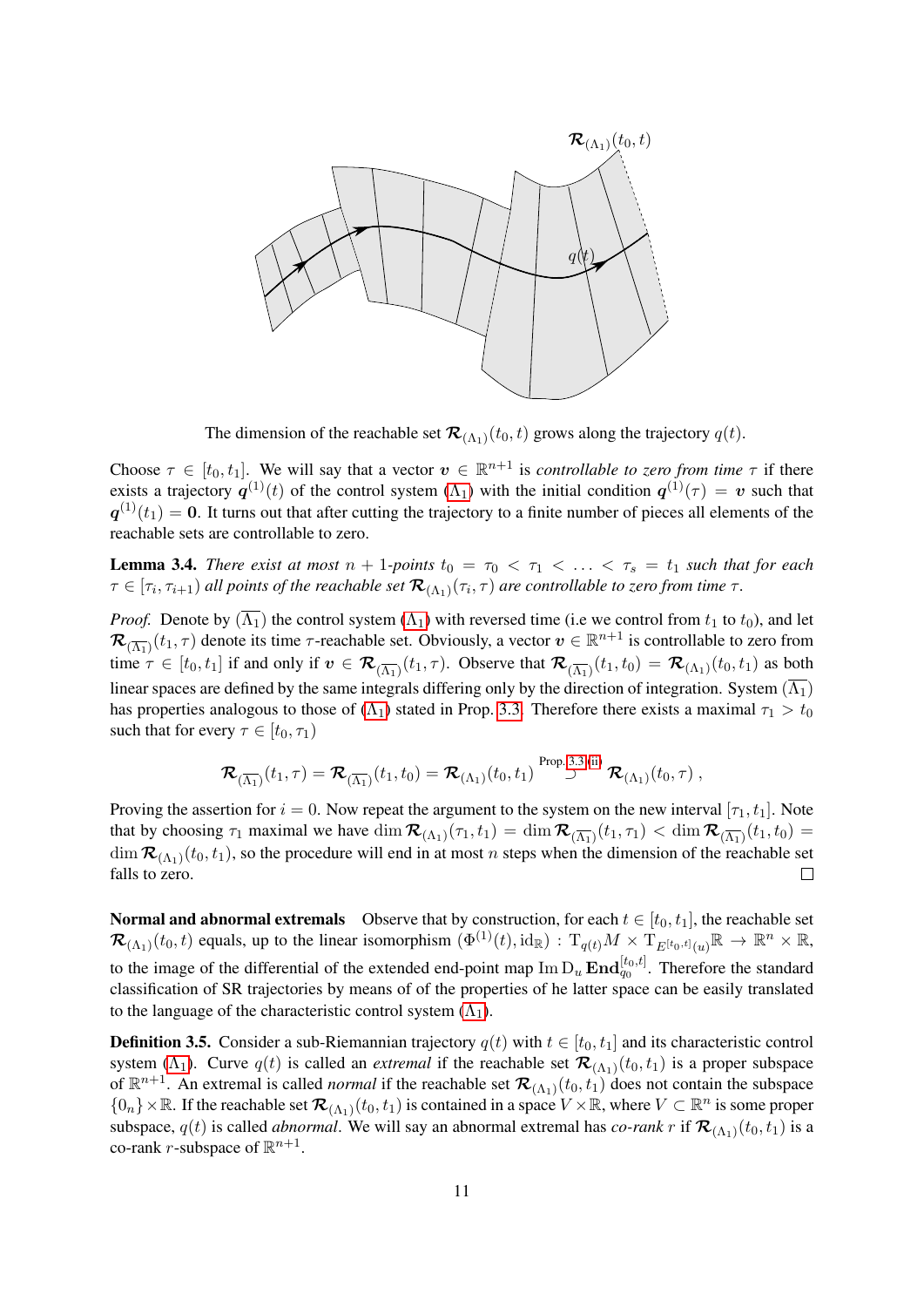*Strictly abnormal* extremals are abnormal extremals which are not normal, that is  $\mathcal{R}_{(\Lambda_1)}(t_0,t_1) = V \times \mathbb{R}$ for some proper subspace  $V \subset \mathbb{R}^n$ .

It is instructive to see that the notions from Definition [3.5](#page-10-0) give the well-known first order optimality condition. For example if  $q(t)$  is an abnormal extremal then there exists a non-zero covector  $\varphi_0 \in (\mathbb{R}^n)^*$ such that  $\varphi_0 + 0 \cdot dr \in (\mathbb{R}^{n+1})^*$  annihilates the reachable set  $\mathcal{R}_{(\Lambda_1)}(t_0, t_1)$ . In more concrete terms  $\langle q^{(1)}(t_1, \Delta u), \varphi_0 \rangle = 0$  for every  $\Delta u \in L^{\infty}([t_0, t_1], \mathbb{R}^k)$ . By [\(3.9\)](#page-8-3) this gives us

$$
0 = \langle \int_{t_0}^{t_1} \sum_i \Delta u_i(t) \cdot Y_i^{(1)}(t) dt, \varphi_0 \rangle = \int_{t_0}^{t_1} \sum_i \Delta u_i(t) \cdot \langle Y_i^{(1)}(t), \varphi_0 \rangle dt
$$

and so for every  $t \in [t_0, t_1]$  and every  $i = 1, 2, \ldots, k$ 

$$
0 = \left\langle Y_i^{(1)}(t), \varphi_0 \right\rangle \stackrel{\text{Lem. 3.1}}{=} \left\langle \Phi^{(1)}(t) \left[ X_i(q(t)) \right], \varphi_0 \right\rangle = \left\langle X_i(q(t)), \Phi^{(1)}(t)^* \varphi_0 \right\rangle.
$$

As we see  $\varphi(t) := \Phi^{(1)}(t)^*\varphi_0 \in T^*_{q(t)}M$  annihilates the whole distribution D along the trajectory  $q(t)$ . Note that thanks to the evolution equations of  $\Phi^{(1)}(t)$ ,  $\varphi(t)$  defined in such a way is a *Pontryagin covector*, i.e. it is subject to an ODE

$$
\left\langle b,\dot{\varphi}(t)\right\rangle+\left\langle \sum_i u_i(t)\cdot \mathcal{D}_{q(t)}\,X_i[b],\varphi(t)\right\rangle=0 \quad \text{for every } b\in \mathrm{T}_{q(t)}M.
$$

At the end of the day we arrived at the standard conditions for an abnormal extremal [\[Mon06\]](#page-30-2).

# <span id="page-11-0"></span>4 Optimality conditions of degree two

So far we studied only the first-order part of the expansion [\(3.1\)](#page-7-2). Now it is time to bring the second term  $b^{(2)}(t,\Delta u)$  (or, actually,  $q^{(2)}(t,\Delta u)$  which we prefer to analyze) into play. In general, we would like to relate non-controllability of the system  $(q^{(1)}(t), q^{(2)}(t))$  evolving according to  $(\Lambda_1)$  and [\(3.10\)](#page-8-4) with the optimality of an abnormal trajectory  $q(t)$ . This relation will be clarified through Agrachev-Sarychev theory [\[AS96\]](#page-30-3).

#### 4.1 The Agrachev-Sarychev Index Lemma

Statement of the Index Lemma Recall that by a *negative index* of a quadratic form we understand the maximal dimension of a subspace on which this form is negatively-defined.

<span id="page-11-1"></span>**Lemma 4.1** (Index Lemma [\[AS96\]](#page-30-3)). Let  $q(t)$ , with  $t \in [t_0, t_1]$ , be an abnormal minimizing SR geodesic *of co-rank r, corresponding to the control*  $u \in L^{\infty}([t_0, t_1], \mathbb{R}^k)$ . Then there exists a non-zero covector  $\varphi_0\in T^*_{q(t_1)}M$  such that  ${\rm Im}\,{\rm D}_u\,{\bf End}^{[t_0,t_1]}_{q_0}\subset \ker\varphi_0$ , and that the negative index of the quadratic form

$$
\big\langle D_u^2 \mathop{\bf End}\nolimits_{q_0}^{[t_0,t_1]}[\cdot,\cdot],\varphi_0 \big\rangle : \ker D_u \mathop{\bf End}\nolimits_{q_0}^{[t_0,t_1]} \times \ker D_u \mathop{\bf End}\nolimits_{q_0}^{[t_0,t_1]} \longrightarrow \mathbb{R}
$$

*is smaller than* r*.*

*Above we identify*  $\varphi_0 \in T^*M$  *with*  $\varphi_0 + 0 \cdot dr \in T^*M \times T^* \mathbb{R}$ *, so that the pairing between*  $\varphi_0$  *and the*  $\epsilon$ lement  ${\rm D}_u\mathop{\bf End}\nolimits_{q_0}^{[t_0,t_1]}[\Delta u]$  or  ${\rm D}_u^2\mathop{\bf End}\nolimits_{q_0}^{[t_0,t_1]}[\Delta u,\Delta u]$  makes sense.

For a concise proof we refer to the recent monograph [\[Rif14,](#page-31-4) Appendix B.].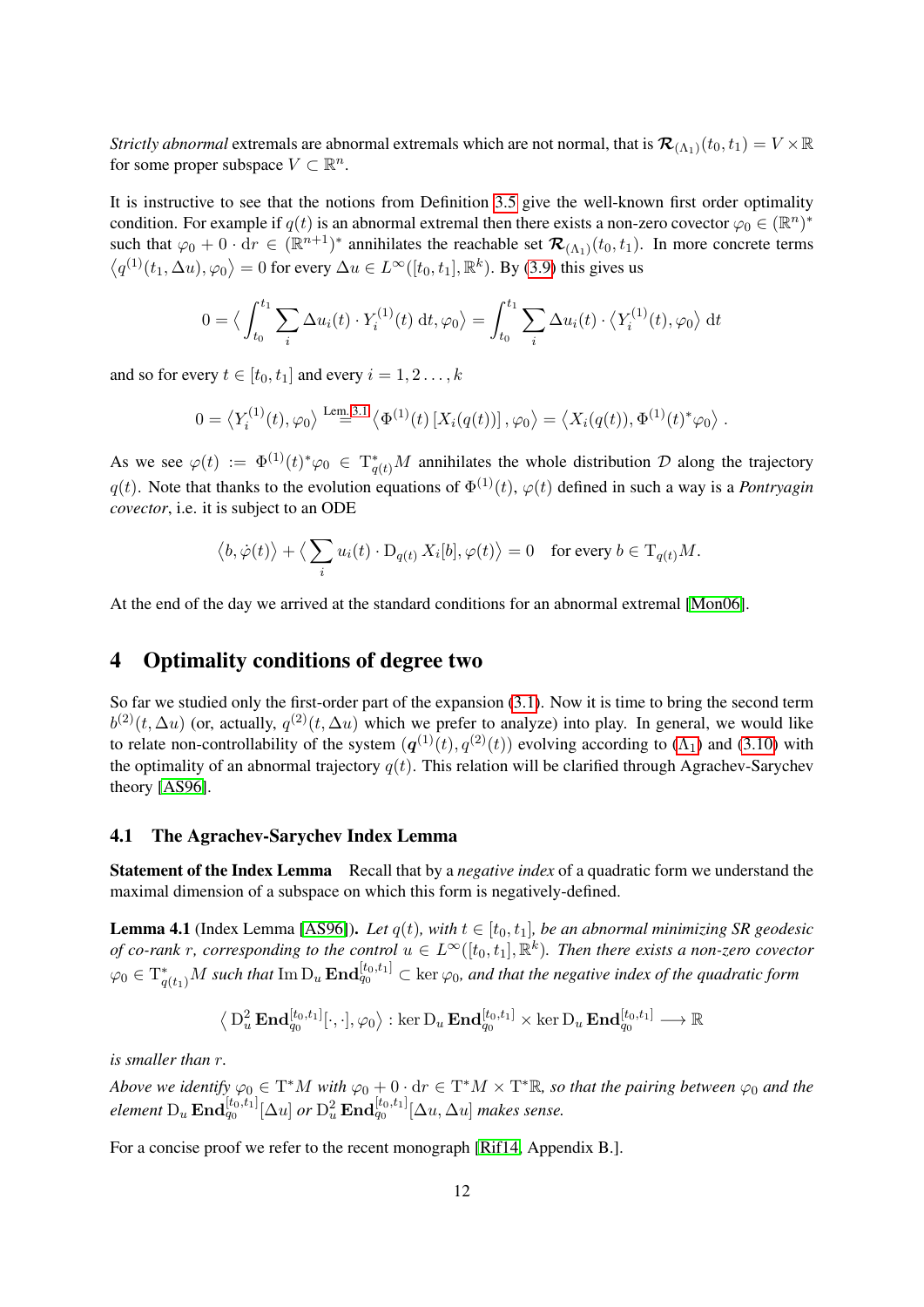Index lemma in adapted coordinates Now we would like translate the results of Lem. [4.1](#page-11-1) to the language of adapted coordinates  $(q^{(1)}, q^{(2)})$ . First of all, let us introduce a new notation for ker  $D_u \textbf{End}_{q_0}^{[t_0,t_1]}$ , which will be more suitable in later application. Denote

$$
\mathcal{U}_0(t_0, t_1) := \{ \Delta u \in L^{\infty}([t_0, t_1], \mathbb{R}^k) \mid b^{(1)}(t_1, \Delta u) = 0, c^{(1)}(t_1, \Delta u) = 0 \}.
$$

Now, note that since  $\varphi_0$  above acts trivially on the TR-direction, then

$$
\left\langle D_u^2 \mathbf{End}^{[t_0,t_1]}_{q_0}[\cdot,\cdot],\varphi_0\right\rangle = \left\langle D_u^2 \mathbf{End}^{[t_0,t_1]}_{q_0}[\cdot,\cdot],\varphi_0\right\rangle.
$$

Now,  $\frac{1}{2} \, \mathrm{D}^2_u \, \mathrm{End}^{[t_0,t_1]}_{q_0} [\Delta u, \Delta u]$  $\frac{1}{2} \, \mathrm{D}^2_u \, \mathrm{End}^{[t_0,t_1]}_{q_0} [\Delta u, \Delta u]$  $\frac{1}{2} \, \mathrm{D}^2_u \, \mathrm{End}^{[t_0,t_1]}_{q_0} [\Delta u, \Delta u]$  is just the second term of the expansion [\(3.1\)](#page-7-2), i.e.  $b^{(2)}(t_1, \Delta u)$ .<sup>1</sup> Therefore we translate the Index Lemma [4.1](#page-11-1) in the following way

<span id="page-12-1"></span>**Proposition 4.2.** *Under the assumptions of Lemma [4.1,](#page-11-1) there exists a non-zero covector*  $\varphi_0 \in T_{q(t_1)}^*M$ *such that*

- $\langle b^{(1)}(t_1, \Delta u), \varphi_0 \rangle = 0$  for every  $\Delta u \in L^\infty([t_0, t_1], \mathbb{R}^k)$  and
- *the quadratic map*

$$
Q_{AS}: \mathcal{U}_0(t_0, t_1) \longrightarrow \mathbb{R}; \qquad Q_{AS}: \Delta u \longmapsto \langle b^{(2)}(t_1, \Delta u), \varphi_0 \rangle
$$

*has a negative index smaller than* r*.*

*Equivalently, in adapted coordinates:*  $\mathcal{U}_0(t_0,t_1) = \{ \Delta u \in L^\infty([t_0,t_1],\mathbb{R}^k) \mid q^{(1)}(t_1,\Delta u) = 0 \}$  and *there exists a non-zero covector*  $\psi_0 \in (\mathbb{R}^n)^*$  *such that* 

• 
$$
\langle q^{(1)}(t_1, \Delta u), \psi_0 \rangle = 0
$$
 for every  $\Delta u \in L^{\infty}([t_0, t_1], \mathbb{R}^k)$  and

• *the quadratic map*

<span id="page-12-2"></span>(4.1) 
$$
Q_{AS}: \mathcal{U}_0(t_0, t_1) \longrightarrow \mathbb{R}; \qquad Q_{AS}: \Delta u \longmapsto \langle q^{(2)}(t_1, \Delta u), \psi_0 \rangle
$$

*has a negative index smaller than* r*.*

The first part of the assertion is just a re-statement of Lem. [4.1](#page-11-1) in terms of the expansion [\(3.1\)](#page-7-2). For the second part take  $\psi_0 := \Phi^{(1)}(t_1)^* \varphi_0$  and recall the definition of adapted coordinates [\(3.7\)](#page-8-0)–[\(3.8\)](#page-8-1).

**Setting the index to zero** Given a covector  $\psi_0$  as above we may repeat the construction of the set  $U_0(t_0,t_1)$  and a map  $\mathcal{Q}_{AS} = \mathcal{Q}_{[t_0,t_1]}$  on subintervals  $[t'_0,t'_1] \subset [t_0,t_1]$  to produce analogous objects:  $U_0(t'_0,t'_1)$  and  $\mathcal{Q}_{[t'_0,t'_1]}$ , respectively. Actually, the extension of an  $L^\infty$ -map  $\Delta u : [t'_0,t'_1] \to \mathbb{R}^k$  by zero on  $[t_0, t'_0) \cup (t'_1, t_1]$  gives us a canonical inclusion  $L^{\infty}([t'_0, t'_1], \mathbb{R}^k) \subset L^{\infty}([t_0, t_1], \mathbb{R}^k)$ , which allows to interpret each  $U_0(t'_0, t'_1)$  as a subset of  $U_0(t_0, t_1)$  and, consequently,  $\mathcal{Q}_{[t'_0, t'_1]}$  as a restriction of  $\mathcal{Q}_{AS} = \mathcal{Q}_{[t_0,t_1]}$  to  $\mathcal{U}_0(t'_0,t'_1)$ . With this simple observation the below result is now easy to prove. It states that the time interval  $[t_0, t_1]$  can be divided into at most r pieces on which the quadratic map  $\mathcal{Q}_{AS}$  is non-negative.

<span id="page-12-0"></span><sup>&</sup>lt;sup>1</sup>In this particular situation, since we restrict our attention to ker  $D_u \text{End}_{q_0}^{[t_0, t_1]}$ , i.e. these controls  $\Delta u \in L^{\infty}([t_0, t_1], \mathbb{R}^k)$ which give  $b^{(1)}(t_1, \Delta u) = 0$  (and also  $c^{(1)}(t_1, \Delta u) = 0$ ), the bare term  $b^{(2)}(t_1, \Delta u)$  makes sense, and so does  $D_u^2$  End $\frac{[t_0, t_1]}{q_0}[\cdot, \cdot]$  (the latter after dividing by the image of  $D_u$  End $\frac{[t_0, t_1]}{q_0}$ , which happens thanks to the pairing with  $\varphi_0$  which annihilates Im  $D_u$  End $q_0^{[t_0, t_1]}$ ). For a detailed discussion see [\[AS04,](#page-30-11) Chap. 20].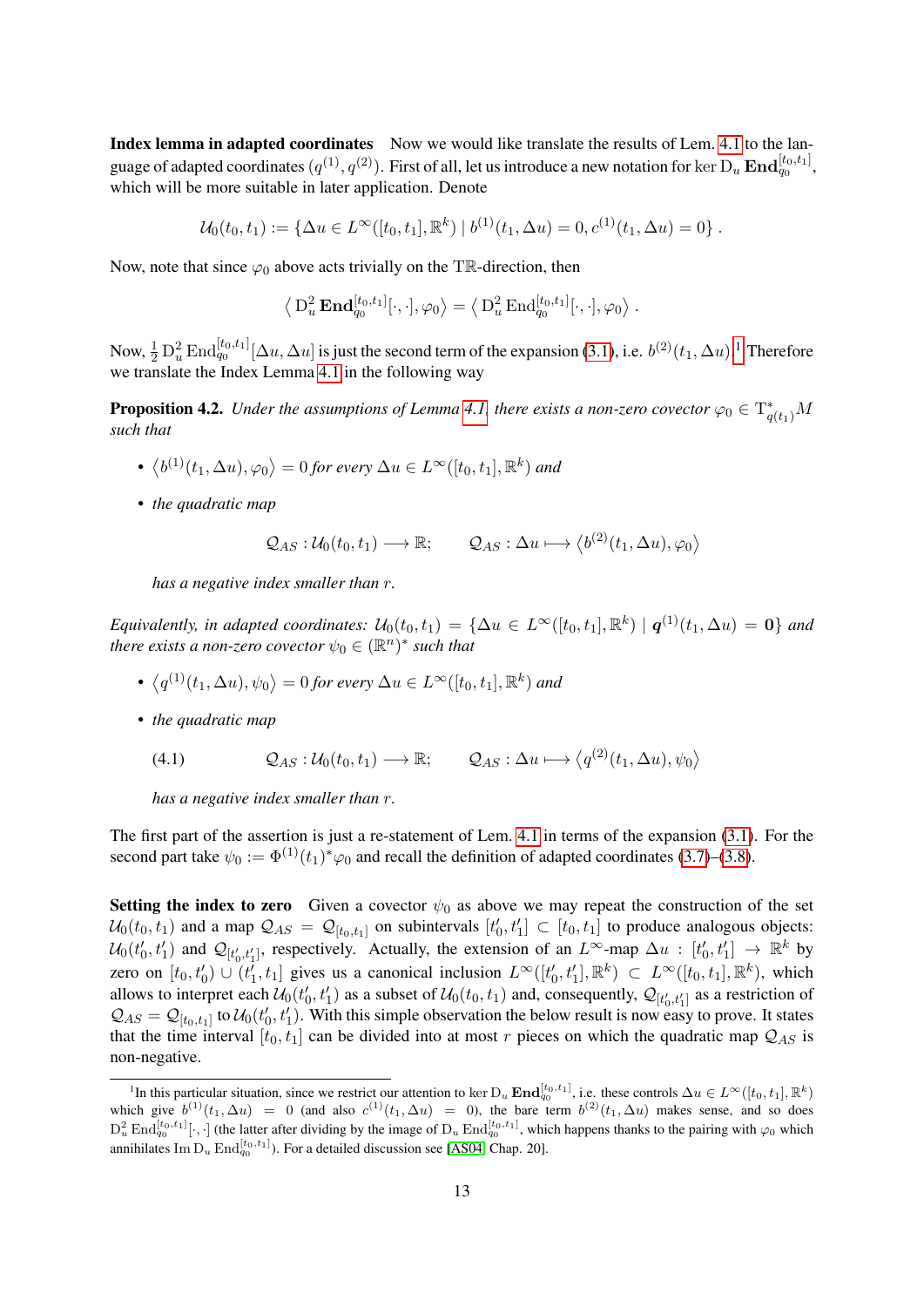<span id="page-13-1"></span>**Lemma 4.3.** *Under the assumptions of Lemma [4.1,](#page-11-1) there exist at most*  $r + 1$  *points*  $\tau_0 = t_0 \le \tau_1 \le \tau_2 \le$  $\ldots \leq \tau_{r'} = t_1$  such that for each subinterval  $[t'_0, t'_1] \subset (\tau_j, \tau_{j+1}]$ , the quadratic map

$$
\mathcal{Q}_{AS}: \mathcal{U}_0(t'_0, t'_1) \longrightarrow \mathbb{R}
$$

*is non-negatively defined.*

*Proof.* Since for  $t < t'$  we have a canonical inclusion  $U_0(t_0, t) \subset U_0(t_0, t')$ , the integer-valued function

$$
I: [t_0, t_1] \ni t \mapsto
$$
 the negative index of  $Q_{AS}$  on  $\mathcal{U}_0(t_0, t)$ 

is non-decreasing. Further, as being negatively defined on a subspace is an open property, I is left semi-continuous. By Prop. [4.2](#page-12-1) the map I has at most  $r - 1$  points of growth. Together with  $t_0$  and  $t_1$  this gives us at most  $r + 1$  points  $\tau_0 = t_0 \le \tau_1 \le \tau_2 \le \ldots \le \tau_{r'} = t_1$ , with the property that I is constant on  $(\tau_j, \tau_{j+1}]$  Take now any  $[t'_0, t'_1] \subset (\tau_j, \tau_{j+1}]$  and assume that  $\mathcal{Q}_{AS}$  is not non-negatively defined on  $U_0(t'_0,t'_1)$ . For  $\tau_j + \varepsilon < t'_0$  the sets  $U_0(t_0,\tau_j + \varepsilon)$  and  $U_0(t'_0,t'_1)$  are  $\mathcal{Q}_{AS}$ -orthogonal (consisting of controls with disjoints supports, for which  $q^{(1)}$  vanishes at the end-points), it follows that the negative index of  $Q_{AS}$  on  $\mathcal{U}_0(t_0, \tau_j + \varepsilon) \cup \mathcal{U}_0(t'_0, t'_1) \subset \mathcal{U}_0(t_0, t'_1)$  is greater than the negative index of  $Q_{AS}$  on  $U_0(t_0, \tau_j + \varepsilon)$ . This is, however, impossible as the index function I had no growth-points between  $\tau_j + \varepsilon$ and  $\tau_{j+1} \geq t'_1$ .  $\Box$ 

#### <span id="page-13-0"></span>4.2 The characteristic optimal control problem.

An optimal control problem involving 2-jets Motivated by our considerations about the index of [\(4.1\)](#page-12-2), we will study the geometry of the second-order expansion of the extended end-point map  $\text{End}_{q_0}^{[t_0,t_1]}$ through the following optimization problem.

**Definition 4.4.** Let  $q(t)$ , with  $t \in [t_0, t_1]$ , be a SR trajectory corresponding to the control  $u \in L^{\infty}([t_0, t_1], \mathbb{R}^k)$ . Choose  $\psi_0 \in (\mathbb{R}^n)^*, \tau \in [t_0, t_1]$  and  $v \in \mathcal{R}_{(\Lambda_1)}(t_0, \tau)$ . By a *characteristic optimal control problem* (*characteristic OCP*, in short) of the trajectory  $q(t)$  we understand a problem of minimizing the functional

$$
Q_\tau[\Delta u] := \bigl\langle q^{(2)}(\tau, \Delta u), \psi_0 \bigr\rangle
$$

in the class of controls  $\Delta u \in L^{\infty}([t_0, \tau], \mathbb{R}^k)$  such that  $q^{(1)}(t_0, \Delta u) = 0$  and  $q^{(1)}(\tau, \Delta u) = v$ . (In other words,  $\Delta u$  steers  $(\Lambda_1)$  from 0 to v on  $[t_0, \tau]$ .) Note that by [\(3.10\)](#page-8-4)

$$
Q_{\tau}[\Delta u] = \int_{t_0}^{\tau} \sum_{i} \Delta u_i(t) \cdot \langle Y_i^{(2)}(t, q^{(1)}(t, \Delta u)), \psi_0 \rangle dt,
$$

hence we are actually solving a Larange-type optimal control problem.

Putting for the moment the question of the existence of solutions aside, define *the minimal 2-jet* to be

$$
\widehat{Q}_{\tau}(\boldsymbol{v}) := \inf \{ Q_{\tau}[\Delta u] \mid \Delta u \in L^{\infty}([t_0, \tau], \mathbb{R}^k) \text{ is a control steering } (\Lambda_1) \text{ from } \boldsymbol{0} \text{ to } \boldsymbol{v} \text{ on } [t_0, \tau] \} .
$$

We admit a possibility that  $\hat{Q}_{\tau}(\boldsymbol{v})$  equals to  $-\infty$ .

Finally, note that the cost functional  $Q_{\tau}[\cdot]$  is quadratic, in the sense that  $Q_{\tau}[\Delta u] = B_{\tau}[\Delta u, \Delta u]$ , where  $B_{\tau}[\cdot,\cdot]: L^{\infty}([t_0,t_1],\mathbb{R}^k) \times L^{\infty}([t_0,t_1],\mathbb{R}^k) \longrightarrow \mathbb{R}$  is a symmetric bilinear map defined by

$$
2 B_{\tau}[\Delta u, \Delta v] := \int_{t_0}^{\tau} \sum_{i} \langle \Delta u_i(t) \cdot Y_i^{(2)}(t, q^{(1)}(t, \Delta v)) + \Delta v_i(t) \cdot Y_i^{(2)}(t, q^{(1)}(t, \Delta u)), \psi_0 \rangle dt.
$$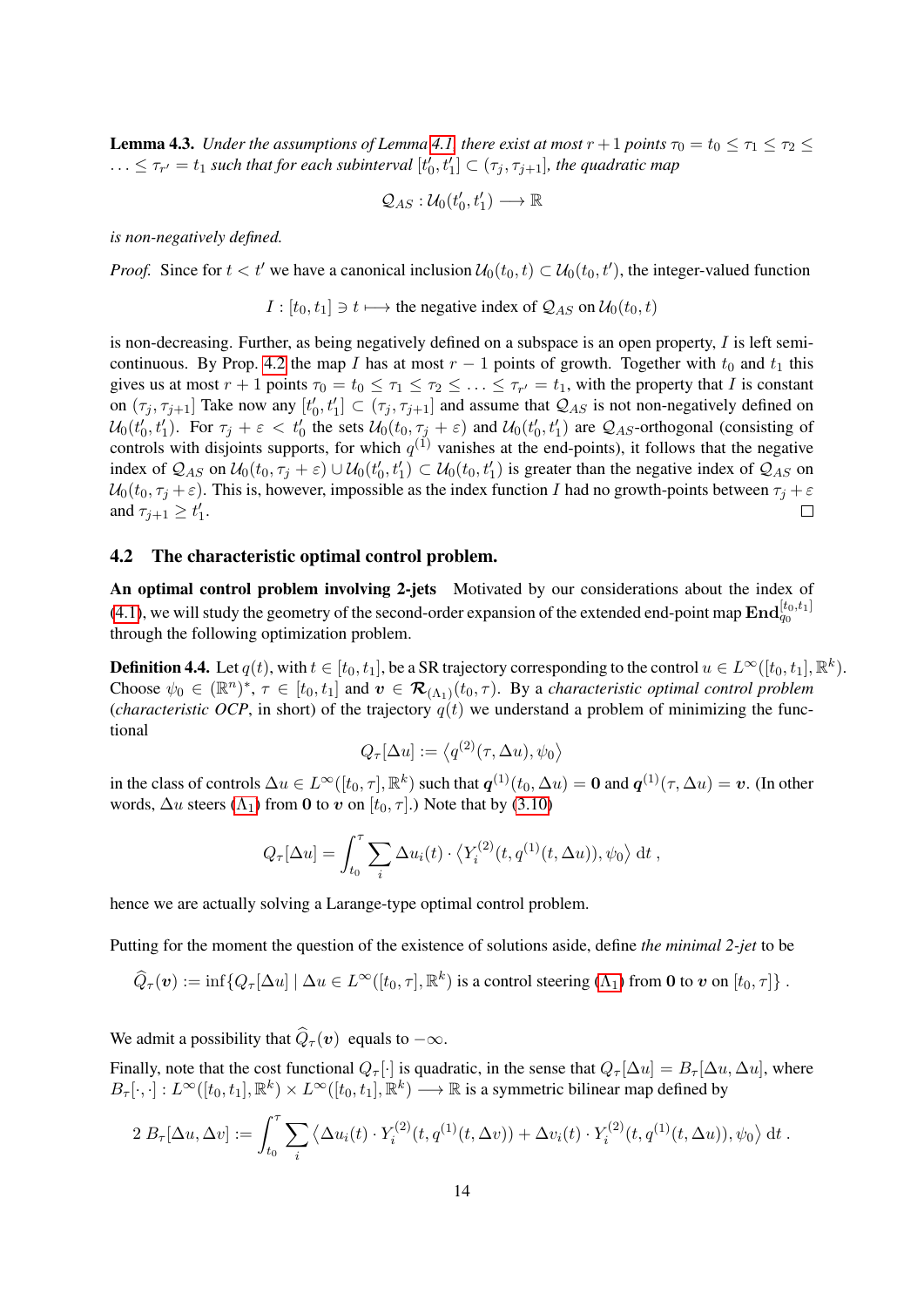**Bellman-like inequalities** The minimal 2-jet  $\hat{Q}_t(\cdot)$  is defined analogously to the Bellman's value function for an optimal control problem. Thus it should not be surprising that it shares its basic properties. Namely, it turns out, that for a fixed control  $\Delta u \in L^{\infty}([t_0, t_1], \mathbb{R}^k)$ , the distance between  $Q_t[\Delta u]$  and the infimum value  $\hat{Q}_t(\mathbf{v} = \mathbf{q}^{(1)}(t, \Delta u))$  is a non-decreasing function of time t. This property will be of crucial importance later.

<span id="page-14-1"></span>**Lemma 4.5** (Bellman's inequality). *For every*  $\Delta u \in L^{\infty}([t_0, t_1], \mathbb{R}^k)$ , function

<span id="page-14-0"></span>
$$
t \longmapsto Q_t[\Delta u] - \widehat{Q}_t(\boldsymbol{q}^{(1)}(t,\Delta u))
$$

*is non-decreasing.*

*Proof.* Fix a control  $\Delta u \in L^{\infty}([t_0, t_1], \mathbb{R}^k)$ , and assume for simplicity that  $Q_t[\Delta u] - \widehat{Q}_t(q^{(1)}(t, \Delta u)) =$ 5, while  $Q_{t'}[\Delta u] - \widehat{Q}_{t'}(q^{(1)}(t', \Delta u)) = 1$  for some  $t_0 \le t < t' \le t_1$ . Since  $\widehat{Q}_t(\cdot)$  is defined as the infimum, there is some control  $\Delta u' \in L^{\infty}([t_0, t], \mathbb{R}^k)$  such that  $q^{(1)}(t, \Delta u) = q^{(1)}(t, \Delta u')$ , while  $Q_t[\Delta u'] - \widehat{Q}_t(q^{(1)}(t, \Delta u)) < 5 - 1 = 4$ . Thus

$$
(4.2) \tQ_t[\Delta u'] - Q_t[\Delta u] < -1 \, .
$$

Now consider a concatenated control  $\widetilde{\Delta u} := \Delta u'|_{[t_0,t]} \circ \Delta u|_{[t,t']} \in L^{\infty}([t_0,t'], \mathbb{R}^k)$ . Obviously,  $q^{(1)}(t, \widetilde{\Delta u}) =$  $q^{(1)}(t, \Delta u') = q^{(1)}(t, \Delta u)$ ; and  $q^{(1)}(t', \Delta u) = q^{(1)}(t', \Delta u)$  as both controls  $\Delta u$  and  $\Delta u$  equal on  $[t, t']$ and share the same initial point  $q^{(1)}(t, \Delta u)$ . On the other hand,

$$
Q_{t'}[\widetilde{\Delta u}] = Q_t[\Delta u'] + \int_t^{t'} \sum \Delta u_i(\tau) \cdot \langle Y_i^{(2)}(\tau, q^{(1)}(\tau, \Delta u)), \psi_0 \rangle d\tau =
$$
  

$$
Q_t[\Delta u'] + Q_{t'}[\Delta u] - Q_t[\Delta u] \stackrel{(4.2)}{<} Q_{t'}[\Delta u] - 1.
$$

It follows that

$$
Q_{t'}[\widetilde{\Delta u}]-\widehat{Q}_{t'}(\boldsymbol{q}^{(1)}(t',\widetilde{\Delta u}))=Q_{t'}[\widetilde{\Delta u}]-\widehat{Q}_{t'}(\boldsymbol{q}^{(1)}(t',\Delta u))
$$

This is a contradiction, with the definition of  $Q_{t'}(\cdot)$  as the infimum.

$$
\Box
$$

A division of the trajectory As a corollary we get a result stating that if we can somehow guarantee that  $Q_{t_1}(\mathbf{0})$  is finite, then, after a division of the curve into a finite number of pieces, we may guarantee the finiteness of  $\hat{Q}_{\tau}(\nu)$  for every v belonging to the reachable set at time  $\tau$ .

<span id="page-14-2"></span>**Lemma 4.6.** *Let*  $q(t)$ , with  $t \in [t_0, t_1]$  *be an abnormal SR trajectory. Assume that*  $Q_{t_1}(\mathbf{0})$  *is finite. Then there exist at most*  $n+1$   $points \tau_0=t_0<\tau_1<\tau_2<\ldots<\tau_s=t_1$  such that for each  $\tau\in[\tau_i,\tau_{i+1})$  the  $value$  of  $\widehat{Q}_{\tau}({\bm v})$  (for the characteristic OCP on a shorter interval  $q\big|_{[\tau_i,t_1]}$ ) is finite at all points  ${\bm v}$  in the *reachable set*  $\mathcal{R}_{(\Lambda_1)}(\tau_i, \tau)$ *.* 

*Proof.* Let points  $\tau_i$ , with  $i = 0, 1, \ldots, s$ , be as in the assertion of Lem. [3.4.](#page-10-1) Choose  $\tau \in [\tau_i, \tau_{i+1})$ and  $v \in \mathcal{R}_{(\Lambda_1)}(\tau_i, \tau)$ . On the one hand we know that  $v = q^{(1)}(\tau, \Delta u)$  for some control  $\Delta u \in$  $L^{\infty}([\tau_i, \tau], \mathbb{R}^k)$ . On the other hand, by Lem. [3.4,](#page-10-1) we know that v is controllable to zero from  $\tau$ , thus there exists a control  $\Delta u' \in L^{\infty}([\tau, t_1], \mathbb{R}^k)$  which steers  $(\Lambda_1)$  from v to 0 on  $[\tau, t_1]$ . We conclude that the concatenated control  $\widetilde{\Delta u} := \Delta u|_{[\tau_i, \tau]} \circ \Delta u'|_{[\tau, t_1]} \in L^{\infty}([\tau_i, t_1], \mathbb{R}^k)$  steers  $(\Lambda_1)$  from 0 to 0 on [ $\tau_i, t_1$ ], taking value v at time  $\tau$ . By Lemma [4.5](#page-14-1) for the characteristic OCP on [ $\tau_i, t_1$ ] we have

$$
Q_{\tau}[\widetilde{\Delta u}] - \widehat{Q}_{\tau}(\boldsymbol{v}) = Q_{\tau}[\widetilde{\Delta u}] - \widehat{Q}_{\tau}(\boldsymbol{q}^{(1)}(\tau, \widetilde{\Delta u})) \le
$$
  

$$
Q_{t_1}[\widetilde{\Delta u}] - \widehat{Q}_{t_1}(\boldsymbol{q}^{(1)}(t_1, \widetilde{\Delta u})) = Q_{t_1}[\widetilde{\Delta u}] - \widehat{Q}_{t_1}(\boldsymbol{0}) < +\infty
$$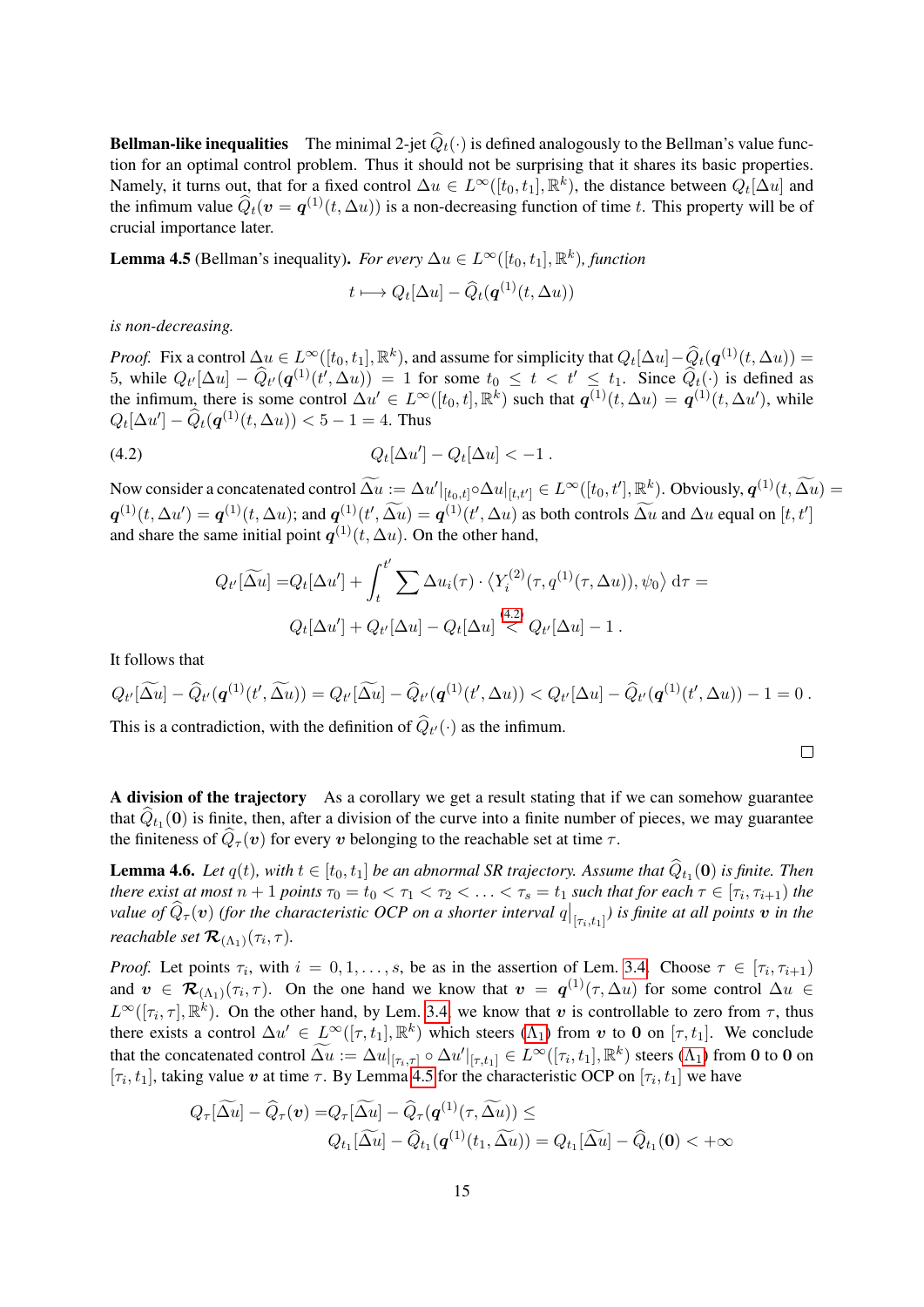(note that  $Q_{t_1}(\mathbf{0})$  is finite also for the characteristic OCP on the shorter interval  $[\tau_i, t_1] \subset [t_0, t_1]$  as decreasing the set cannot increase the set of values of the cost function). This ends the proof.  $\Box$ 

Now note that since for controls  $\Delta u \in \mathcal{U}_0(t_0, t_1)$ , we obviously have  $Q_{t_1}[\Delta u] = \mathcal{Q}_{AS}[\Delta u]$ , we conclude that if  $\mathcal{Q}_{AS}$  is non-negatively defined on  $\mathcal{U}_0(t_0, t_1)$  then  $Q_{t_1}(\mathbf{0}) \ge 0$ . (In fact in that case the trivial control  $\Delta u \equiv 0$  gives us  $Q_{t_1}(\mathbf{0}) = 0$ .) On the other hand, by Lemma [4.3,](#page-13-1) we may guarantee that  $Q_{AS}$  is nonnegatively defined by cutting the interval into at most r-pieces. This, together with the above Lemma [4.6](#page-14-2) gives us

<span id="page-15-0"></span>**Lemma 4.7.** Assume that  $q(t)$ , with  $t \in [t_0, t_1]$ , is a minimizing abnormal SR geodesic of co-rank r. *Then there exists a non-zero covector*  $\psi_0 \in (\mathbb{R}^n)^*$ , and at most  $r(n - r - k + 1) + 1$  points  $\tau_0 = t_0$  <  $\tau_1 < \ldots < \tau_N = t_1$  such that on each sub-interval  $[t'_0, t'_1] \subset (\tau_i, \tau_{i+1})$  the value of  $\widehat{Q}_{\tau}(v)$  (for the  $\alpha$  *characteristic OCP on a shorter curve*  $q|_{[t'_0,t'_1]}$ *) is finite for every*  $\tau\in[t'_0,t'_1]$  *and every*  $\bm v\in\bm{\mathcal R}_{(\Lambda_1)}(t'_0,\tau)$ *.* 

*Proof.* Choose  $\psi_0$  as in Prop. [4.2.](#page-12-1) Then, by Lemma [4.3](#page-13-1) we may divide  $[t_0, t_1]$  into at most r pieces of the form  $(\tau_j, \tau_{j+1}]$  such that the quadratic map  $\mathcal{Q}_{AS}$  is non-negatively defined on every  $[t'_0, \tau_{j+1}] \subset$  $(\tau_j, \tau_{j+1}]$ . In particular this implies that  $\hat{Q}_{\tau_{j+1}}(0) = 0$  (for the characteristic OCP on  $q|_{[t'_0, \tau_{j+1}]}$ ). Now by Lemma [4.6](#page-14-2) we divide  $[t'_0, \tau_{j+1}]$  into at most *n* pieces to guarantee that on each of these  $\hat{Q}_\tau(\boldsymbol{v})$  is finite for all elements  $v$  of the reachable set. Actually, it follows from the proof of Lemma [3.4](#page-10-1) that those new division points are the points at which the dimension of the reachable set  $\mathcal{R}_{(\overline{\Lambda_1})}(\tau_{j+1}, \tau)$  (for system  $(\Lambda_1)$  with reversed time) grows. Thus, first of all, these new division points do not depend on the choice of  $t'_0$ , hence in fact we have a division of the whole  $[\tau_j, \tau_{j+1}]$ . Secondly, the number of pieces of the new division is actually not greater than  $n-r-k+1$ , as the dimension of  $\mathcal{R}_{(\overline{\Lambda_1})}(\tau_{j+1},\tau)$  is at most  $n+1-r$ (by the assumption that  $q(t)$  is of co-rank r) and at least k (as  $(\Lambda_1)$  is controlled by k independent vector fields). This ends the proof.  $\Box$ 

#### <span id="page-15-1"></span>4.3 The shape of the minimal 2-jet

Now let us address the situation when the minimal 2-jet  $\hat{Q}_{\tau}(v)$  is finite for all possible choices of  $\tau \in$  $[t_0, t_1]$  and  $v \in \mathcal{R}_{(\Lambda_1)}(t_0, \tau)$ . By the results of Lemma [4.7](#page-15-0) such a situation can be achieved by dividing a minimizing abnormal geodesics into a finite number of pieces. Our goal is to derive the properties of  $Q_\tau (\mathbf{v})$  in such a situation. We will begin by proving the following simple result

<span id="page-15-3"></span>**Proposition 4.8.** *If*  $\widehat{Q}_t(\mathbf{0})$  *is finite then it equals to* 0*.* 

*Proof.* Of course taking a trivial control  $\Delta u \equiv 0$  gives us  $Q_t[\Delta u] = 0$ , and hence  $Q_t(\mathbf{0}) \leq 0$ . Assume that there exists some  $\Delta v \in U_0(t_0, t)$  such that  $Q_t[\Delta v] = -c < 0$ . Note that, since  $U_0(t_0, t)$  is a linear space, and since the functional  $Q_t[\cdot]$  is quadratic, for every  $\lambda \in \mathbb{R}$  we have  $\lambda \cdot \Delta v \in \mathcal{U}_0(t_0, t)$  and  $Q_t[\lambda \cdot \Delta v] = -\lambda^2 c$ . Taking  $\lambda \to \infty$  gives us  $\widehat{Q}_t(\mathbf{0}) = -\infty$ . We get a contradiction with the assumption that  $\widehat{Q}_t(\mathbf{0})$  was finite.

<span id="page-15-2"></span>**Theorem 4.9.** *Consider the characteristic OCP of the trajectory*  $q(t)$  *corresponding to the control*  $u \in$  $L^{\infty}([t_0, t_1], \mathbb{R}^k)$ . Assume that for some covector  $\psi_0 \in (\mathbb{R}^n)^*$  the map  $\widehat{Q}_\tau(v)$  is finite for all possible *choices of*  $\tau \in [t_0, t_1]$  and  $\boldsymbol{v} \in \mathcal{R}_{(\Lambda_1)}(t_0, \tau)$ *. Then* 

- $\widehat{Q}_{\tau}(\boldsymbol{v})$  *is quadratic with respect to v*.
- *for a fixed v, function*  $\tau \mapsto \widehat{Q}_{\tau}(v)$  *is non-increasing.*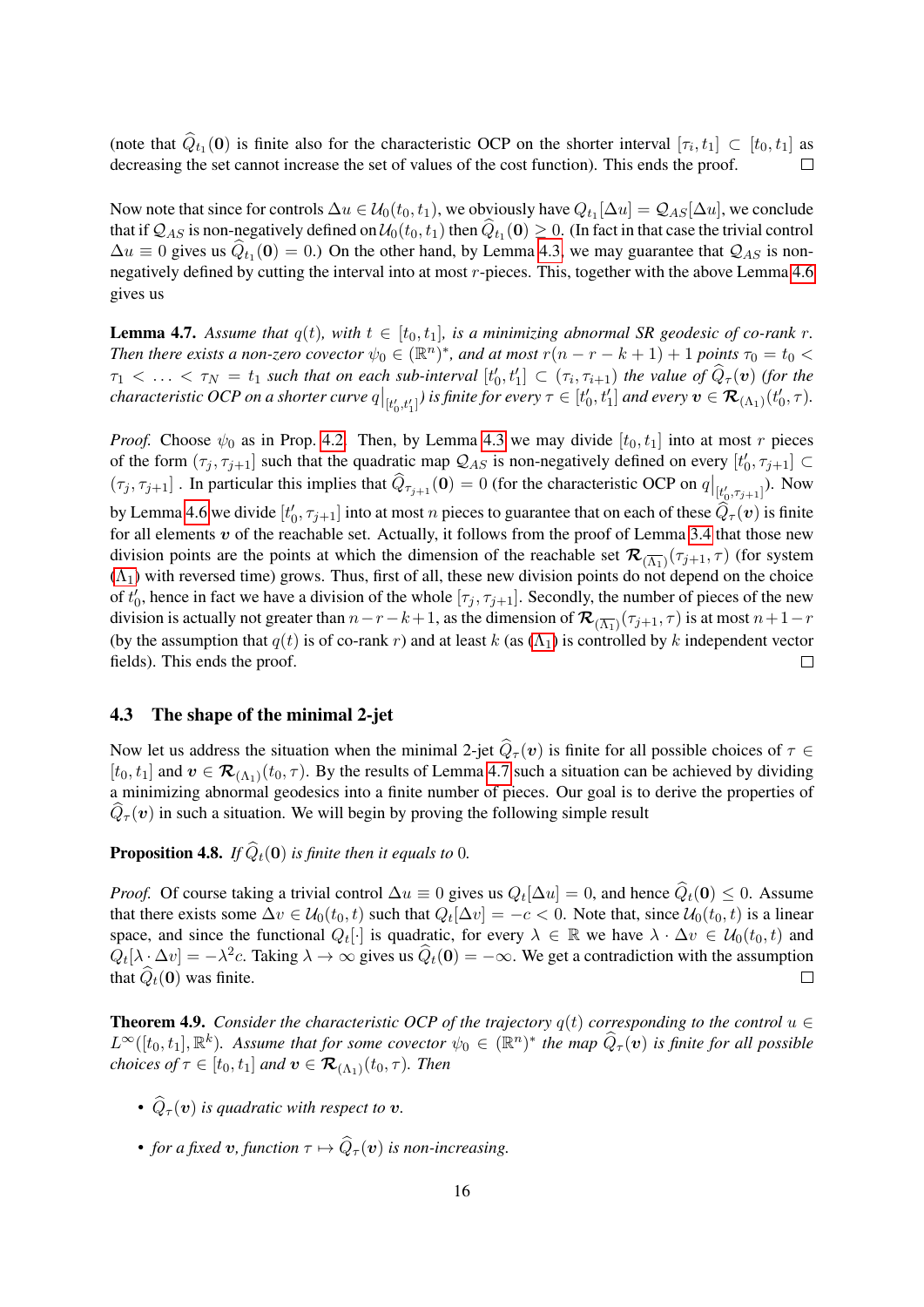*Proof.* To prove the first part of the assertion, fix  $\tau \in [t_0, t_1]$  choose  $\varepsilon > 0$ , and choose any basis  $\{v_1,\ldots,v_s\}$  of  $\mathcal{R}_{(\Lambda_1)}(t_0,\tau)$ . For  $i=1,2,\ldots,s$  denote  $v_{s+i}:=-v_i$  and let P be the convex polygon with vertices  $\pm v_i$ . Since  $Q_\tau(\cdot)$  is defined as an infimum, for every  $j = 1, 2, ..., 2s$  we may find a control  $\Delta u_j \in L^{\infty}([t_0, \tau], \mathbb{R}^k)$  such that  $\mathbf{b}^{(1)}(\tau, \Delta u_j) = v_j$  and  $Q_{\tau}[\Delta u_j] \leq \widehat{Q}_{\tau}(v_j) + \varepsilon$ . Since for every  $\Delta v \in \mathcal{U}_0(t_0, \tau)$  we have

$$
Q_{\tau}[\Delta u_j + \Delta v] = Q_{\tau}[\Delta u_j] + 2B_{\tau}[\Delta u_j, \Delta v] + Q_{\tau}[\Delta v] \ge \widehat{Q}_{\tau}(\mathbf{v}_j = \mathbf{b}^{(1)}(\tau, \Delta u_j + \Delta v)),
$$

the condition  $Q_{\tau}[\Delta u_i] \leq \widehat{Q}_{\tau}(v_i) + \varepsilon$  is equivalent to the following one:

$$
2B_{\tau}[\Delta u_j, \Delta v] + Q_{\tau}[\Delta v] \geq -\varepsilon \quad \text{for every } \Delta v \in \mathcal{U}_0(t_0, \tau).
$$

Now for every convex combination  $\sum_{j=1}^{2s} \lambda_j \cdot \Delta u_j$  consider  $F(\sum_j \lambda_j \cdot \mathbf{v}_j) := Q_\tau[\sum_j \lambda_j \cdot \Delta u_j]$ . Obviously, as  $\bm{b}^{(1)}(\tau,\sum_j\lambda_j\cdot\Delta u_j)=\sum_j\lambda_j\cdot\bm{b}^{(1)}(\tau,\Delta u_j)=\sum_j\lambda_j\cdot\bm{v}_j,$  and  $Q_\tau[\cdot]$  is a quadratic function, then F is a quadratic function on the polygon P. We further claim that  $\widehat{Q}_{\tau}(v) \leq F(v) \leq \widehat{Q}_{\tau}(v)+\varepsilon$ . The first inequality is obvious as  $\overline{Q}_{\tau}(v)$  is the infimum value of the functional  $Q_{\tau}[\cdot]$  and  $F(v) = Q_{\tau}[\sum_{j} \lambda_j \cdot \Delta u_j]$ a particular one. The second inequality follows easily by an addition of analogous inequalities for particular  $\Delta u_i$ 's. Namely for every  $\Delta v \in \mathcal{U}_0(t_0, \tau)$  we have

$$
2B_{\tau}[\sum_{j} \lambda_{j} \cdot \Delta u_{j}, \Delta v] + Q_{\tau}[\Delta v] = 2B_{\tau}[\sum_{j} \lambda_{j} \cdot \Delta u_{j}, \Delta v] + (\sum_{j} \lambda_{j}) \cdot Q_{\tau}[\Delta v] =
$$
  

$$
\sum_{j=1}^{2s} \lambda_{j} \cdot (2B_{\tau}[\Delta u_{j}, \Delta v] + Q_{\tau}[\Delta v]) \ge \sum_{j=1}^{2s} \lambda_{j} \cdot (-\varepsilon) = -\varepsilon.
$$

At the end of the day we showed that the function  $\widehat{Q}_{\tau}(v)$  can be  $\varepsilon$ -uniformly approximated by a quadratic function  $F(v)$  on the polygon  $P \ni v$ . Note that a uniform limit of a sequence of quadratic maps is also a quadratic map, thus  $Q_{\tau}(\cdot)$  is quadratic on P. Since P was arbitrary the assertion follows.

The second part of the assertion is straightforward. As extending a given control  $\Delta u \in L^\infty([t_0,\tau],\mathbb{R}^k)$  to a control  $\Delta u' \in L^{\infty}([t_0, \tau'], \mathbb{R}^k)$  by a concatenation with the zero control, i.e.  $\Delta u' = \Delta u|_{[t_0, \tau]} \circ 0|_{[\tau, \tau']},$ gives  $Q_{\tau}[\Delta u] = Q_{\tau'}[\Delta u']$ , we have  $\widehat{Q}_{\tau}(v) \ge \widehat{Q}_{\tau'}(v)$  for every  $\tau' > \tau$  and  $v \in \mathcal{R}_{(\Lambda_1)}(t_0, \tau)$ .  $\Box$ 

Theorem [4.9,](#page-15-2) in combination with Lemma [4.5,](#page-14-1) has some important consequences.

<span id="page-16-0"></span>**Theorem 4.10.** *Under the assumptions of Theorem [4.9,](#page-15-2) for each*  $t \in [t_0, t_1]$  *there exists a family of*  $symmetric$   $bi$ -linear maps  $\Psi_2(t): (\mathbb{R}^n \times \mathbb{R}) \times (\mathbb{R}^n \times \mathbb{R}) \longrightarrow \mathbb{R}$  such that

$$
\widehat{Q}_t(q^{(1)}, c^{(1)}) = \Psi_2(t) [(q^{(1)}, c^{(1)}), (q^{(1)}, c^{(1)})] = \Psi_2(t) [q^{(1)}, q^{(1)}] + \langle q^{(1)}, \zeta(t) \rangle c^{(1)} + a_2(t) (c^{(1)})^2,
$$

 $\forall x$  where  $\Psi_2(t)$  :  $\mathbb{R}^n \times \mathbb{R}^n$  is a symmetric bi-linear map,  $\zeta(t)$  :  $\mathbb{R}^n \to \mathbb{R}$  a linear map, and  $a_2(t) \in \mathbb{R}$  a *number. These objects satisfy the following conditions:*

• *for very*  $t \in [t_0, t_1]$  and every control  $\Delta u \in L^{\infty}([t_0, t_1], \mathbb{R}^k)$ 

<span id="page-16-1"></span>(4.3) 
$$
\langle \mathbf{q}^{(2)}(t,\Delta u), \psi_0 \rangle - \Psi_2(t) [\mathbf{q}^{(1)}(t,\Delta u), \mathbf{q}^{(1)}(t,\Delta u)] \geq 0,
$$

•  $\Psi_2(t)$ ,  $\zeta(t)$  and  $a_2(t)$  are maps of bounded variation with respect to t, and as such are differen*tiable almost everywhere;*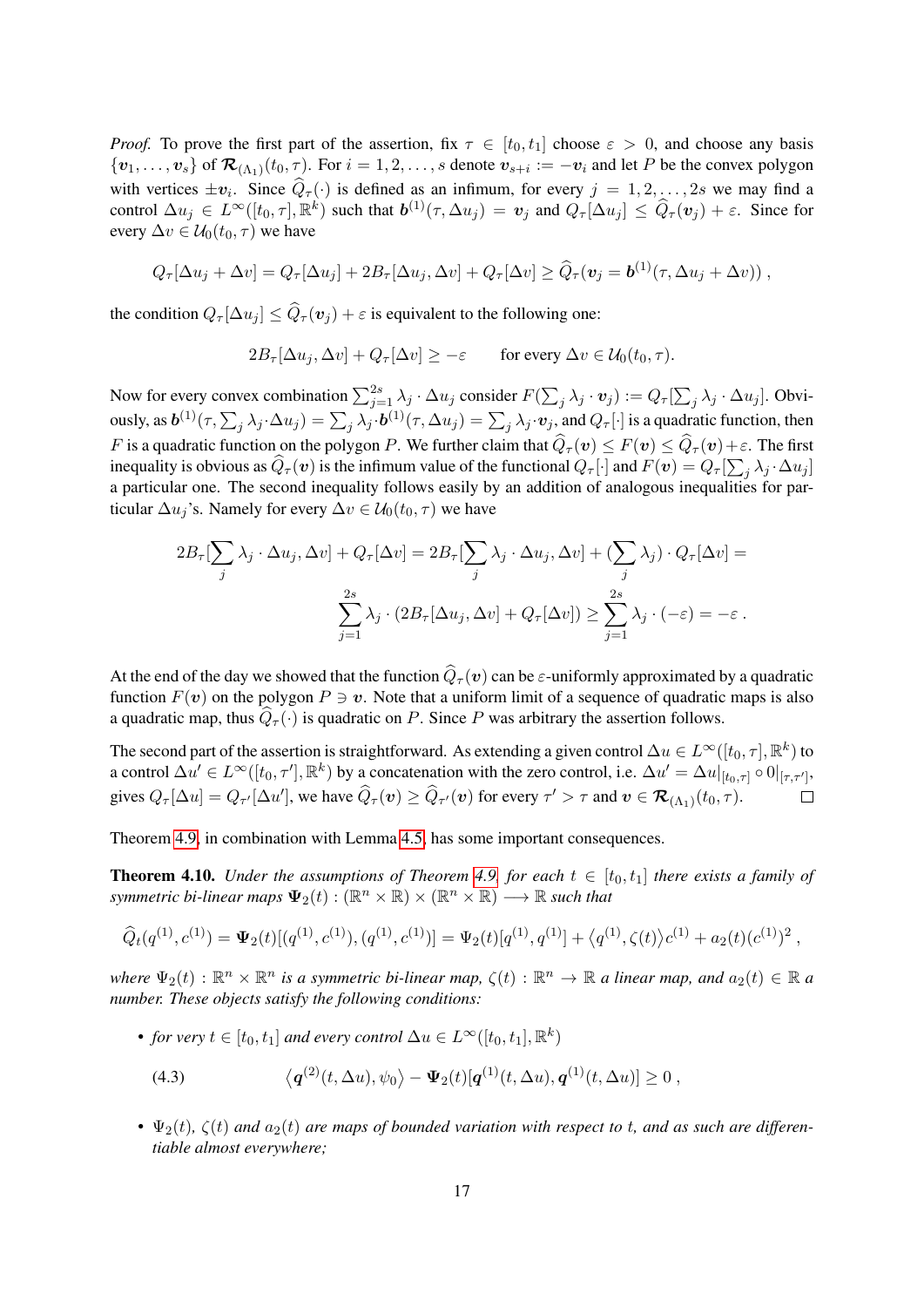• *for almost every*  $t \in [t_0, t_1]$  *the quadratic form* 

$$
(q^{(1)},c^{(1)}) \longmapsto \dot{\Psi}_2(t)[q^{(1)},q^{(1)}] + \langle q^{(1)},\dot{\zeta}(t)\rangle c^{(1)} + \dot{a_2}(t)(c^{(1)})^2
$$

*is non-negatively defined on*  $\mathcal{R}_{(\Lambda_1)}(t_0,t) \ni (q^{(1)}, c^{(1)})$ ;

• *for almost every*  $t \in [t_0, t_1]$  *the following equations are satisfied for every*  $i = 1, 2, \ldots, k$ *, and*  $\textit{every}\ q^{(1)}$  such that  $(q^{(1)},c^{(1)})\in\mathcal{R}_{(\Lambda_{1})}(t_{0},t)$  for some  $c^{(1)}\in\mathbb{R}$ 

<span id="page-17-1"></span>(4.4) 
$$
0 = \langle Y_i^{(2)}(t, q^{(1)}), \psi_0 \rangle - 2 \Psi_2(t) \left[ q^{(1)}, Y_i^{(1)}(t) \right] - \langle q^{(1)}, \zeta(t) \rangle u_i(t)
$$

<span id="page-17-2"></span>(4.5) 
$$
0 = \langle Y_i^{(1)}(t), \zeta(t) \rangle + 2a_2(t) \cdot u_i(t)
$$

*Proof.* By the results of Theorem [4.9](#page-15-2) the map  $\hat{Q}_t(v)$  is quadratic in v and so we may present it in the form

$$
\widehat{Q}_t(q^{(1)}, c^{(1)}) = \Psi_2(t)[(q^{(1)}, c^{(1)}), (q^{(1)}, c^{(1)})] = \Psi_2(t)[q^{(1)}, q^{(1)}] + \langle q^{(1)}, \zeta(t) \rangle c^{(1)} + a_2(t)(c^{(1)})^2.
$$

Further this quadratic form is non-increasing as a function of  $t$ , and so its coefficients are either nonincreasing functions themselves of differences of two such functions. As such they are functions of bounded variation, and thus are differentiable almost everywhere. Further, by Lemma [4.5,](#page-14-1) for every control  $\Delta u \in L^{\infty}([t_0, t_1], \mathbb{R}^k)$  the map  $t \mapsto \langle \psi_0, q^{(2)}(t, \Delta u) \rangle - \widehat{Q}_t(q^{(1)}(t, \Delta u), c^{(1)}(t, \Delta u))$  is nondecreasing (and consequently always non-negative as at  $t = t_0$  it equals zero). Thus its derivative (defined almost everywhere) must be non-negative for every such  $\Delta u$ . By differentiation we get<sup>[2](#page-17-0)</sup>

$$
0 \leq \langle \dot{q}^{(2)}, \psi_0 \rangle - 2\Psi_2(t)[q^{(1)}, \dot{q}^{(1)}] - \langle q^{(1)}, \zeta(t) \rangle \dot{c}_1 - \langle \dot{q}^{(1)}, \zeta(t) \rangle c^{(1)} - 2a_2(t)c^{(1)}c^{(1)} + - \left\{ \dot{\Psi}_2(t)[q^{(1)}, q^{(1)}] + \langle q^{(1)}, \dot{\zeta}(t) \rangle c^{(1)} + \dot{a}_1(t)(c^{(1)})^2 \right\} = \n\langle \sum_i \Delta u_i(t) \cdot Y_i^{(2)}(t, q^{(1)}), \psi_0 \rangle - 2\Psi_2(t) \left[ q^{(1)}, \sum_i \Delta u_i(t) \cdot Y_i^{(1)}(t) \right] + - \langle q^{(1)}, \zeta(t) \rangle \sum_i u_i(t) \cdot \Delta u_i(t) - \langle \sum_i \Delta u_i(t) \cdot Y_i^{(1)}(t), \zeta(t) \rangle c^{(1)} - 2a_2(t)c^{(1)} \sum_i u_i(t) \cdot \Delta u_i(t) + - \left\{ \dot{\Psi}_2(t)[q^{(1)}, q^{(1)}] + \langle q^{(1)}, \dot{\zeta}(t) \rangle c^{(1)} + \dot{a}_1(t)(c^{(1)})^2 \right\}.
$$

Note that the right-hand side of the above inequality consists of two parts. The first depends linearly on  $\Delta u_i$ 's, while the second is quadratic in  $(q^{(1)}, c^{(1)})$  and has no  $\Delta u_i$ -dependence. If the linear part would be non-vanishing then, by a suitable choice of  $\Delta u_i$ 's we would be able to make the whole expression negative. This is, however, impossible. We conclude that the linear part vanishes, and that the remaining quadratic part must be non-negative. The vanishing of the linear part leads to

$$
0 = \langle Y_i^{(2)}(t, q^{(1)}), \psi_0 \rangle - 2\Psi_2(t) \left[ q^{(1)}, Y_i^{(1)}(t) \right] - \langle q^{(1)}, \zeta(t) \rangle u_i(t) +
$$
  
-  $\langle Y_i^{(1)}(t), \zeta(t) \rangle c^{(1)} - 2a_2(t)c^{(1)}u_i(t)$ 

for every  $i=1,2,\ldots,k$  and every  $(q^{(1)},c^{(1)}) \in \mathcal{R}_{(\Lambda_1)}(t_0,t)$ . Now note that the first part of the latter expression is linear in  $q^{(1)}$ , while the second part is linear in  $c^{(1)}$ . Thus both parts separately need to vanish. This ends the proof.  $\Box$ 

<span id="page-17-0"></span><sup>&</sup>lt;sup>2</sup>For conciseness we do not write the dependence of  $q^{(1)}$ ,  $q^{(2)}$  and  $c^{(1)}$  on  $(t, \Delta u)$  in the calculations below.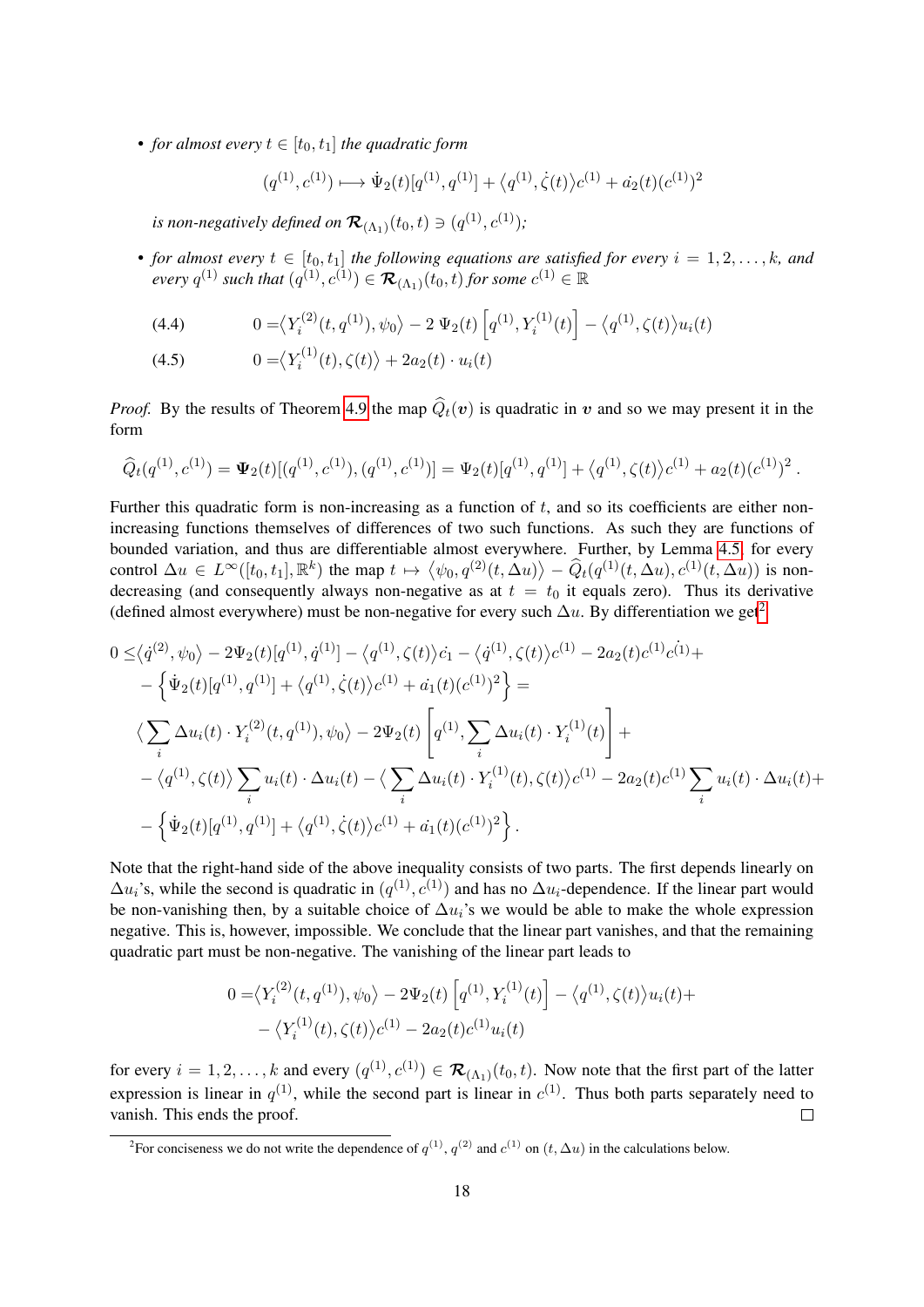We will discuss some consequences of the above result in the next subsection. For now let us observe how equations [\(4.4\)](#page-17-1)–[\(4.5\)](#page-17-2) imply *Goh conditions*. Namely, set  $q^{(1)} = Y_i^{(1)}$  $j^{(1)}(t)$  into the first equation to get the following expression, symmetric in  $i$  and  $j$ :

$$
\langle Y_i^{(2)}(t, Y_j^{(1)}), \psi_0 \rangle = 2 \Psi_2(t) \left[ Y_j^{(1)}, Y_i^{(1)}(t) \right] + \langle Y_j^{(1)}, \zeta(t) \rangle u_i(t) \stackrel{(4.5)}{=} 2 \Psi_2(t) \left[ Y_j^{(1)}, Y_i^{(1)}(t) \right] - 2a_2(t)u_j(t)u_i(t).
$$

However, by definition of the fields  $Y_i^{(2)}$  $Y_i^{(2)}$  and  $Y_j^{(1)}$  $j^{(1)}$  given in Lemma [3.1](#page-8-2) we have

$$
Y_i^{(2)}(t, Y_j^{(1)}) := \left\{ \Phi^{(1)}(t) \left[ D_{q(t)} X_i[X_j] \right] + \Phi^{(2)}(t) \left[ X_i, X_j \right] \right\},
$$

thus anti-symmetrization of  $\langle Y_i^{(2)} \rangle$  $\langle f_i^{(2)}(t, Y_j^{(1)}), \psi_0 \rangle$  in *i* and *j* gives us

$$
0 = \left\langle \Phi^{(1)}(t) \left[ D_{q(t)} X_i[X_j] - D_{q(t)} X_j[X_i] \right], \psi_0 \right\rangle = \left\langle \Phi^{(1)}(t) \left[ X_i, X_j \right], \psi_0 \right\rangle.
$$

### <span id="page-18-1"></span>4.4 Optimality conditions of degree two

**The main result** The results of Thm [4.10](#page-16-0) can be easily translated to the language of 2-jets  $(b^{(1)}(t, \Delta u)$ ,  $\bm{b}^{(2)}(t,\Delta u)$ ) by reversing the transformation to adapted coordinates  $(\bm{q}^{(1)}(t,\Delta u),\bm{q}^{(2)}(t,\Delta u))$  described in Lemma [3.1.](#page-8-2) This, in combination with the results on dividing the trajectory, gives us our main result.

<span id="page-18-0"></span>**Theorem 4.11.** Let  $q(t)$ , with  $t \in [t_0, t_1]$ , be a strictly abnormal minimizing SR geodesic of co-rank r, corresponding to the control  $u \in L^{\infty}([t_0,t_1],\mathbb{R}^k)$ . Then there exists a Pontryagin covector  $\varphi(t) \in$  $\int_{q(t)}^* M$  *and a division of the interval*  $[t_0, t_1]$  *by at most*  $r(n-r-k+1)+1$  *points*  $\tau_0 = t_0 < \tau_1 < \ldots <$  $\tau_N = t_1$  such that on each sub-interval  $[t'_0, t'_1] \subset (\tau_i, \tau_{i+1})$  there exists a family of symmetric bi-linear  $maps\ \Phi_2(t) : \mathrm{T}_{(q(t),E^{[t'_0,t]}[u])}(M\times\mathbb{R})\times \mathrm{T}_{(q(t),E^{[t'_0,t]}[u])}(M\times\mathbb{R}) \longrightarrow \mathbb{R}$  parameterized by  $t\in[t'_0,t'_1]$ , *which we decompose as*

$$
\Phi_2(t)[(b^{(1)},c^{(1)}),(b^{(1)},c^{(1)})]=\Phi_2(t)[b^{(1)},b^{(1)}]+\langle b^{(1)},\xi(t)\rangle c^{(1)}+a_2(t)(c^{(1)})^2,
$$

*where*  $\Phi_2(t)$ :  $T_{q(t)}M \times T_{q(t)}M \to \mathbb{R}$  *is a symmetric bi-linear map,*  $\xi(t)$ :  $T_{(q(t)}M \to \mathbb{R}$  *a linear map, and*  $a_2(t) \in \mathbb{R}$  *a number.* 

*These objects satisfy the following conditions:*

- <span id="page-18-2"></span>• for very  $t \in [t'_0, t'_1]$  and every control  $\Delta u \in L^{\infty}([t'_0, t'_1], \mathbb{R}^k)$ (4.6)  $\left< \bm{b}^{(2)}(t,\Delta u),\varphi(t) \right> - \bm{\Phi}_2(t) [\bm{b}^{(1)}(t,\Delta u),\bm{b}^{(1)}(t,\Delta u)] \geq 0 \ ,$
- *maps*  $\Phi_2(t)$ ,  $\xi(t)$  *and*  $a_2(t)$  *are of bounded variation, hence differentiable almost everywhere.*
- for almost every  $t \in [t'_0, t'_1]$  the quadratic form

<span id="page-18-3"></span>(4.7)  
\n
$$
\langle \sum_{i=1}^{k} u_i(t) D_{q(t)}^2 X_i[b^{(1)}, b^{(1)}], \varphi(t) \rangle - \dot{\Phi}_2(t)[b^{(1)}, b^{(1)}] - 2\Phi_2(t) \left[ \sum_{i=1}^{k} u_i(t) D_{q(t)} X_i[b^{(1)}], b^{(1)} \right] +
$$
\n
$$
- \left( \langle b^{(1)}, \dot{\xi}(t) \rangle + \langle \sum_{i=1}^{k} u_i(t) D_{q(t)} X_i[b^{(1)}], \xi(t) \rangle \right) \cdot c^{(1)} - \dot{a_2}(t) \cdot (c^{(1)})^2
$$

*is non-negative for every*  $(b^{(1)}, c^{(1)}) = b^{(1)}(t, \Delta u)$ .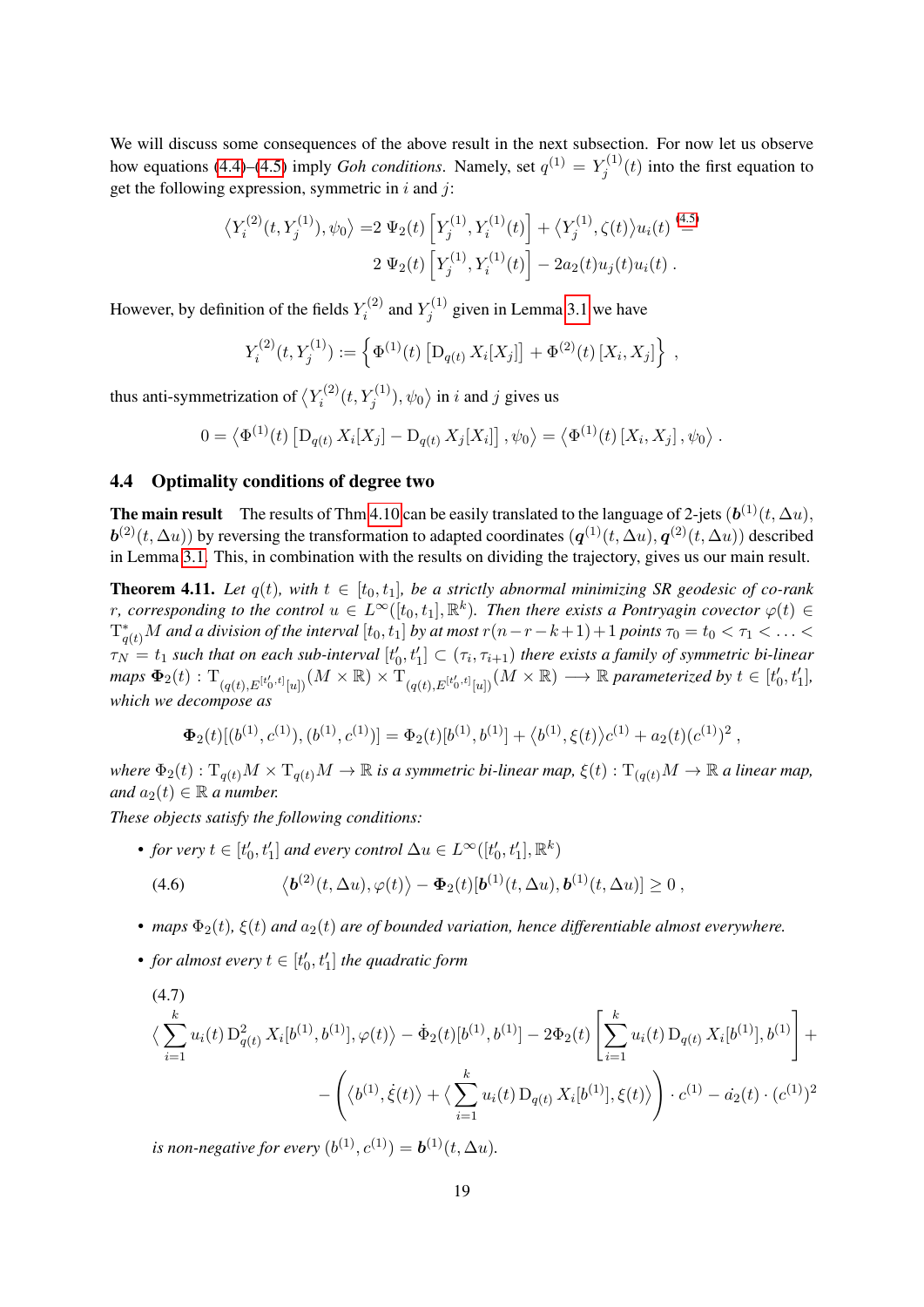$\bullet$  *for almost every*  $t\in[t_0',t_1']$  *the following equations are satisfied for every*  $b^{(1)}\in\text{Im}\left(\mathrm{D}_u\,\mathrm{End}^{[t_0,t]}_{q_0}\right)$ *and each*  $i = 1, 2, \ldots, k$ 

<span id="page-19-0"></span>(4.8) 
$$
\langle X_i|_{q(t)}, \xi(t) \rangle + 2 a_2(t) \cdot u_i(t) = 0
$$

<span id="page-19-1"></span>(4.9) 
$$
2\langle D_{q(t)} X_i[b^{(1)}], \varphi(t) \rangle + 2\Phi_2(t) \left[ X_i \big|_{q(t)}, b^{(1)} \right] + \langle b^{(1)}, \xi(t) \rangle \cdot u_i(t) = 0.
$$

*Proof.* With the results of previous subsections the proof is now very simple. First, pass to the adapted coordinates, where by Proposition [4.2](#page-12-1) (the restatement of Agrachev-Sarychev lemma) we can find a certain covector  $\psi_0 \in (\mathbb{R}^n)^*$ . Later we use Lemma [4.7](#page-15-0) to construct the division points  $\tau_i$  such that within each sub-interval  $[t'_0, t'_1] \subset (\tau_i, \tau_{i+1})$  the characteristic OCP related with the abnormal trajectory  $q(t)$  has a finite minimal 2-jet  $\widehat{Q}\left(\cdot\right)$  (for the above choice of  $\psi_0$ ). By Thm [4.10](#page-16-0) we prove the existence of a quadratic maps  $\Psi_2(t)$ :  $\mathbb{R}^{n+1} \times \mathbb{R}^{n+1} \to \mathbb{R}$  for  $t \in [t'_0, t'_1]$  with properties analogous to the desired properties of  $\Phi_2(t)$ 's.

To end the proof it suffices to use the inverse of the transformation of  $(b^{(1)}, b^{(2)})$  into adapted coordinates  $(q^{(1)}, q^{(2)})$  – see Lemma [3.1.](#page-8-2) We would get

$$
\langle \mathbf{q}^{(2)}(t,\Delta u),\psi_0\rangle - \Psi_2(t)[\mathbf{q}^{(1)}(t,\Delta u),\mathbf{q}^{(1)}(t,\Delta u)] = \langle \mathbf{b}^{(2)}(t,\Delta u),\varphi(t)\rangle - \Phi_2(t)[\mathbf{b}^{(1)}(t,\Delta u),\mathbf{b}^{(1)}(t,\Delta u)]\,,
$$

where  $\varphi(t) = \Phi^{(1)}(t)^* \phi_0$  for  $\psi_0 = \Phi^{(1)}(t_1)^* \phi_0$ , and  $\Phi_2(t)$  is a symmetric bi-linear map on  $T(M \times \mathbb{R})$ . The latter statement follows from the fact that the transformation of adapted coordinates preserves the natural grading associated with  $(b^{(1)}, b^{(2)})$ . The regularity of the new object  $\Phi_2(t)$  is the same as the regularity of  $\Psi_2(t)$ , since we pass from one to another by means of maps  $\Phi^{(1)}(t)$  and  $\Phi^{(2)}(t)$  which, by Lemma [3.1,](#page-8-2) are at least absolutely continuous maps.

Finally note that in order to prove the assertion of Thm [4.10](#page-16-0) we only needed to know [\(4.3\)](#page-16-1) and the fact that the left hand-side of this inequality is a non-decreasing function of  $t$ . In non-adapted coordinates [\(4.3\)](#page-16-1) translates as [\(4.6\)](#page-18-2) and the non-decreasing property remains true. A differentiation analogous to the one in the proof of Thm [4.10](#page-16-0) gives us the assertion.  $\Box$ 

#### Discussion of the main result

<span id="page-19-2"></span>*Remark* 4.12*.* Let us briefly discuss some consequences of Thm [4.11.](#page-18-0)

- (i) If  $a_2(t) \neq 0$  then [\(4.8\)](#page-19-0) gives us an algebraic equation for the controls  $u_i(t)$  (and thus an ODE for the trajectory). Since both  $a_2(t)$ , and  $\xi(t)$  are maps of bounded variation, and  $X_i|_{q(t)}$  shares the same regularity as  $q(t)$ , we can only conclude that  $u_i(t)$ 's are functions of bounded variation. If, however, the time-regularity of the minimal 2-jet in Thm [4.9](#page-15-2) could be improved, we could also improve the regularity of the controls, and thus the SR geodesic.
- (ii) Regardless of the value of  $a_2(t)$ , equations [\(4.8\)](#page-19-0)-[\(4.9\)](#page-19-1) imply *Goh conditions*. The derivation is done by the same argument as in remark following the proof of Thm [4.10.](#page-16-0) Put  $b^{(1)} = X_j$  in [\(4.9\)](#page-19-1)  $(b^{(1)} = X_j$  can always be) to get

$$
2\langle D X_i[X_j],\varphi\rangle \stackrel{(4.9)}{=} -2\Phi_2[X_i,X_j] - \langle X_j,\xi\rangle u_i(t) \stackrel{(4.8)}{=} -2\Phi_2[X_i,X_j] + a_2 \cdot u_j(t)u_i(t) .
$$

The right-hand side of the above expression is symmetric in  $i$  and  $j$ , hence

$$
\langle [X_i, X_j], \varphi \rangle = \langle D X_i[X_j], \varphi \rangle - \langle D X_j[X_i], \varphi \rangle = 0.
$$

The Goh condition may be seen as a vanishing of a non-symmetric part of the derivatives [\(4.8\)](#page-19-0)–[\(4.9\)](#page-19-1) due to the symmetric nature of the quadratic form  $\Phi_2(t)$ .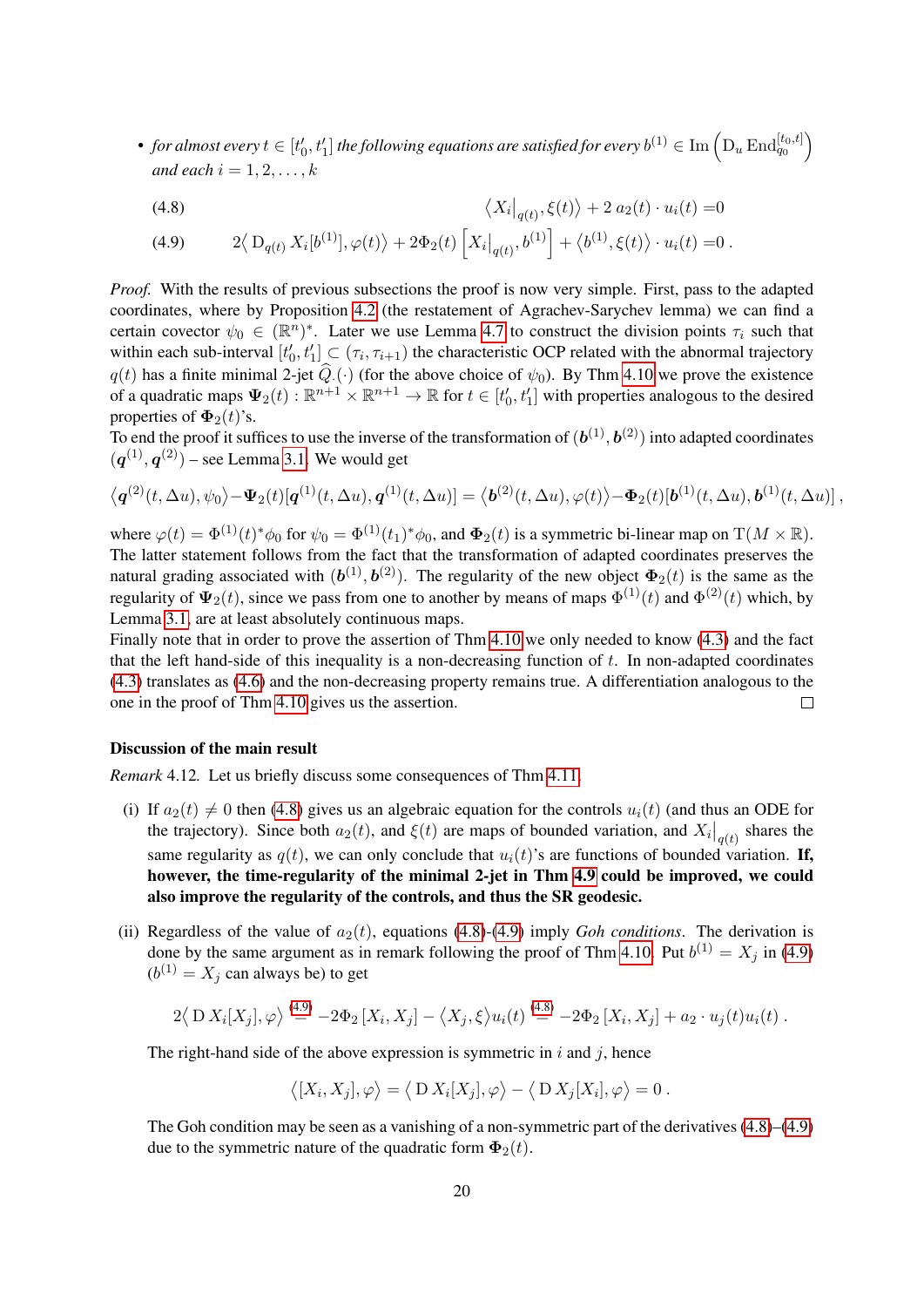(iii) If  $a_2(t) \equiv 0$  (or more generally if  $\dot{a}_2(t) = 0$ ), then the bi-linear form [\(4.7\)](#page-18-3) contains a bare term linear in  $c^{(1)}$ . This term should vanish for every possible choice of  $b^{(1)}$ , since otherwise the form would not be positively-defined. This reasoning gives the evolution equation for  $\xi(t)$ :

<span id="page-20-1"></span>
$$
(4.10)\ \langle b^{(1)}, \dot{\xi}(t) \rangle + \langle \sum_{i=1}^{k} u_i(t) \cdot \mathcal{D}_{q(t)} X_i[b^{(1)}], \xi(t) \rangle = 0 \qquad \text{for every } b^{(1)} \in \text{Im} \left( \mathcal{D}_u \operatorname{End}_{q_0}^{[t_0, t]} \right)
$$

And so,  $\xi(t)$  is a (possibly trivial) *Pontryagin covector* – see page [12.](#page-10-0)

(iv) The question whether the bi-linear form [\(4.7\)](#page-18-3) is strictly positive or has some null-directions is closely related to the question of existence of solutions of the characteristic OCP of the abnormal trajectory. We will discuss it in more detail in Ssec. [4.5.](#page-22-0) At this point note that if the bi-linear form [\(4.7\)](#page-18-3) is constantly zero, and if the objects  $\Phi_2(t)$ ,  $\xi(t)$  and  $a_2(t)$  are absolutely continuous w.r.t. t then, in addition to the above equation [\(4.10\)](#page-20-1), we get  $\dot{a_2}(t) \equiv 0$  and finally evolution equation for  $\Phi_2(2)$ :

$$
(4.11) \ \langle \sum_{i=1}^{k} u_i(t) D_{q(t)}^2 X_i[b^{(1)}, b^{(1)}], \varphi \rangle - \dot{\Phi}_2[b^{(1)}, b^{(1)}] - 2\Phi_2 \left[ \sum_{i=1}^{k} u_i(t) D_{q(t)} X_i[b^{(1)}], b^{(1)} \right] = 0
$$

wchich should hold for every  $b^{(1)} \in \mathrm{Im} \left( \mathrm{D}_u\, \mathrm{End}^{[t_0,t]}_{q_0} \right)$ .

Observe that if  $a_2(t) \neq 0$ , equation [\(4.8\)](#page-19-0) provides information about the controls  $u_i(t)$ . Basing on this fact we propose the following definition:

<span id="page-20-0"></span>**Definition 4.13.** Let  $q(t)$ , with  $t \in [t_0, t_1]$  be a strictly abnormal sub-Riemannian trajectory such that the pair  $(\varphi(t), \Phi_2(t))$  described by Thm [4.11](#page-18-0) exists for every  $t \in (t_0, t_1]$ . If for every  $t \in (t_0, t_1]$  we have  $\Phi_2(t)[(0,1), (0, 1)] = a_2(t) \neq 0$  we call  $q(t)$  a 2-normal extremal. Otherwise we say that  $q(t)$  is an *2-abnormal extremal*.

By the results of Thm [4.11](#page-18-0) every strictly abnormal SR trajectory is either non-minimizing, or can be divided into a finite number of pieces, each of them being either 2-normal or 2-abnormal extremal.

The division of abnormal trajectories into the classes of 2-normal and 2-abnormal extremals proposed above shares some natural similarities with an analogous distinction between normal and abnormal trajectories in degree one. Namely, 2-normal extremals are characterized by a property that the secondorder approximation of their extended end-point map can be strictly separated from the direction of the decreasing cost (see fig. on page [4\)](#page-2-0). Further they satisfy an ODE (although we were not able to prove their regularity from this property). On the other hand, for 2-abnormal extremals this separation may not be strict, and equation [\(4.8\)](#page-19-0) gives us no information about the control  $u(t)$  at the points where  $a_2(t) = 0$ . Note that if  $a_2(t) \equiv 0$ , equations [\(4.10\)](#page-20-1) and [\(4.8\)](#page-19-0) are the same as equations for an abnormal extremal given at page [12.](#page-10-0) Thus we have two abnormal Pontryagin covectors  $\varphi(t)$  and  $\xi(t)$  in that case (although the latter may be trivial).

Finally, note that the classes of 2-normal and 2-abnormal extremals are, in general, not disjoint as an abnormal trajectory of co-rank greater than one may admit several distinct Pontryagin covectors.

**Example - Martinet system** Consider  $M = \mathbb{R}^3 \ni (x, y, z)$  and a distribution D spanned by orthonormal vector fields  $X_1 = \partial_x$ , and  $X_2 = (1-x)\partial_y + \frac{x^2}{2}$  $\frac{z^2}{2}\partial_z$ . Let  $q(t) = (t, 0, 0)$  be a trajectory corresponding to the control  $(u_1(t) \equiv 0, u_2(t) \equiv 1)$ . It is well-known that  $q(t)$  is an abnormal minimizing geodesic, and that  $\phi(t) = dz$  is the related adjoint curve [\[Mon06\]](#page-30-2). We want to see how Thm. [4.11](#page-18-0) works in this case.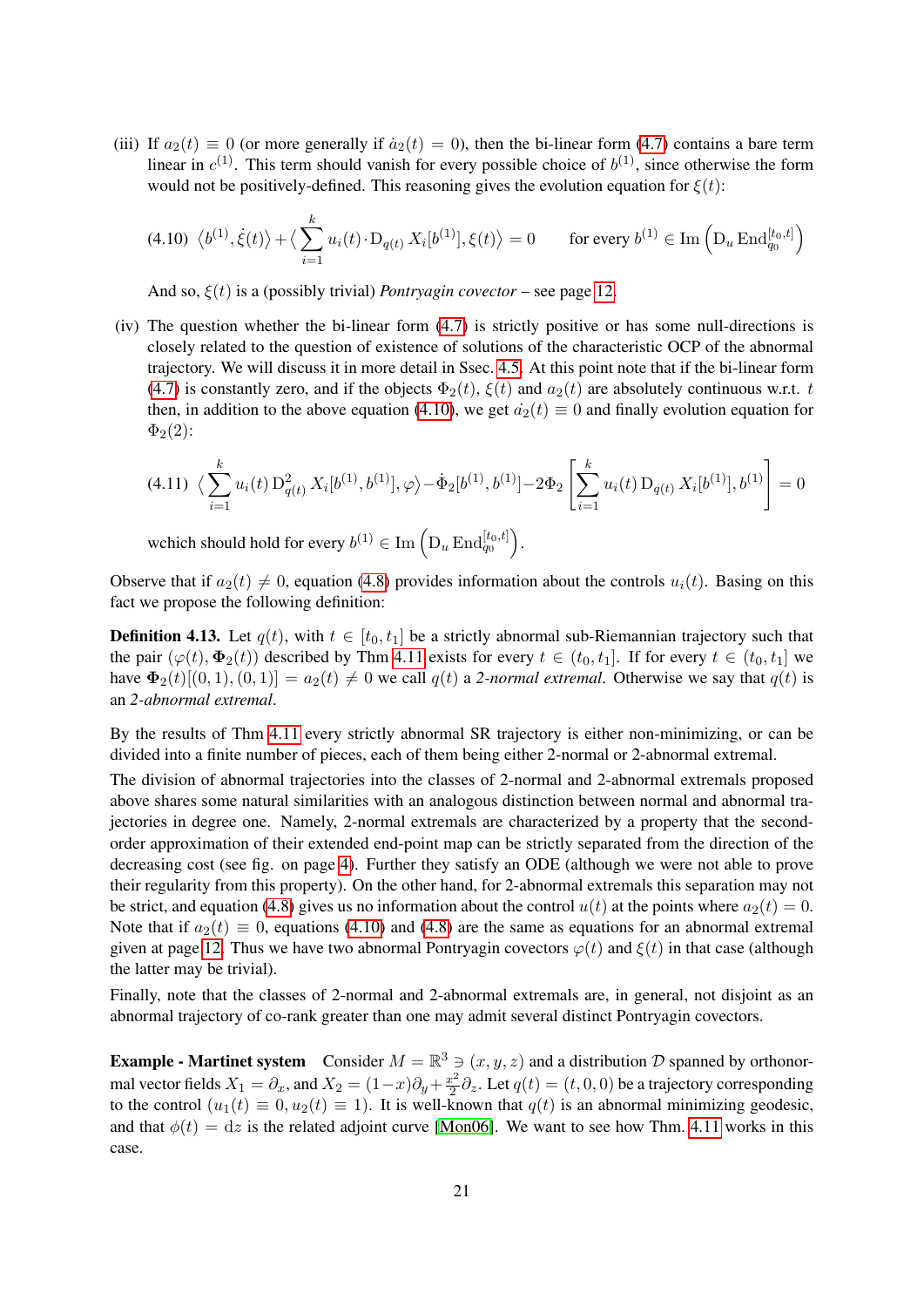First we would like to derive equations [\(3.3\)](#page-7-0) and [\(3.4\)](#page-7-1) for the considered situation. Let us decompose

$$
b^{(1)}(t) = b_x^{(1)}(t) \cdot \partial_x + b_y^{(1)}(t) \cdot \partial_y + b_z^{(1)}(t) \cdot \partial_z \quad \text{and} \quad b^{(2)}(t) = b_x^{(2)}(t) \cdot \partial_x + b_y^{(2)}(t) \cdot \partial_y + b_z^{(2)}(t) \cdot \partial_z.
$$

Now note that

$$
\sum_{i=1}^{2} u_i(t) D_{q(t)} X_i[b^{(1)}] = -\mathrm{d}x[b^{(1)}] \cdot \partial_y \quad \text{and} \quad \sum_{i=1}^{2} u_i(t) D_{q(t)}^2 X_i[b^{(1)}, b^{(1)}] = \mathrm{d}x \otimes \mathrm{d}x[b^{(1)}, b^{(1)}] \cdot \partial_z.
$$

From the above observation equation [\(3.3\)](#page-7-0) reads as

$$
b_x^{(1)}(t) = \Delta u_1(t)
$$
,  $b_y^{(1)}(t) = -b_x^{(1)}(t) + \Delta u_2(t)$ ,  $b_z^{(1)}(t) = 0$ , and  $c^{(1)}(t) = \Delta u_2(t)$ .

In particular,

(4.12) 
$$
b_y^{(1)}(t) = -\int_0^t b_x^{(1)}(\tau) d\tau + \int_0^t \Delta u_2(\tau) d\tau = -\int_0^t b_x^{(1)}(\tau) d\tau + c^{(1)}(t).
$$

Similarly, [\(3.4\)](#page-7-1) gives us

$$
b_x^{(2)}(t) = 0
$$
,  $b_y^{(2)}(t) = -b_x^{(2)}(t) - \Delta u_2(t)b_x^{(1)}(t)$ ,  $b_z^{(1)}(t) = b_x^{(1)}(t)^2$ , and  $c^{(2)}(t) = \Delta u_1(t)^2 + \Delta u_2(t)^2$ .

In consequence, by the Cauchy-Schwarz inequality we can estimate

$$
\langle b^{(2)}(t), \phi(t) \rangle = b_z^{(2)}(t) = \int_0^t b_x^{(1)}(\tau)^2 d\tau \stackrel{\mathbf{C-S}}{\geq} \frac{1}{t} \cdot \left( \int_0^t b_x^{(1)}(\tau) d\tau \right)^2 = \frac{1}{t} \cdot \left[ c^{(1)}(t) - b_y^{(1)}(t) \right]^2.
$$

It is easy to see that the above inequality is always strict, yet on the other hand, it can be satisfied with an arbitrary accuracy. It follows that every minimal 2-jet is finite, but the minimum is never attained. We conclude that  $\widehat{Q}_t(b^{(1)}, c^{(1)}) = \frac{1}{t} \cdot \left[ c^{(1)}(t) - b^{(1)}_y(t) \right]^2$  and, consequently,

$$
\Phi_2(t) = -\frac{1}{t} dy \otimes dy, \quad \xi(t) = -\frac{2}{t} dy \quad \text{and} \quad a_2(t) = \frac{1}{t}.
$$

Since  $a_2(t) \neq 0$  the considered trajectory is a 2-normal extremal in the sense of Definition [4.13.](#page-20-0) We leave to the Reader checking that conditions [\(4.8\)](#page-19-0)-[\(4.9\)](#page-19-1) hold for the above data. Further, condition [\(4.7\)](#page-18-3) reads as

$$
\left(b_x^{(1)}(t) + \frac{1}{t}b_y^{(1)}(t)\right)^2 - \left(\frac{2}{t^2}b_y^{(1)}(t) + \frac{2}{t}b_x^{(1)}(t)\right)c^{(1)}(t) + \frac{1}{t^2}c^{(1)}(t)^2 = \left(b_x^{(1)}(t) + \frac{1}{t}b_y^{(1)}(t) - \frac{1}{t}c^{(1)}(t)\right)^2 \ge 0
$$

and of course holds.

Example – a corner on a free Carnot group The example below was studied by Hakavouri and Le Donne as communicated to us by [\[LD21\]](#page-30-14). It turns out to be a 2-abnormal extremal.

Consider a free Carnot group G or rank 2 and step 4. That is, the Lie algebra of left-invariant vector fields on G is generated by two fields  $X_1, X_2$ , whose Lie brackets of order higher than 4 vanish, and Lie brackets of order less or equal 4 have no relations apart from the obvious ones arising either from the skewsymmetry, or from the Jacobi identity. It follows that all left-invariant vector fields on G are spanned (over R) by fields:  $X_1, X_2, Y := [X_1, X_2], Z_1 := [X_1, Y] = [X_1, [X_1, X_2]], Z_2 := [X_2, -Y] =$  $[X_2, [X_2, X_1]], W_1 := [X_1, Z_1] = [X_1, [X_1, [X_1, X_2]]], W_2 := [X_2, Z_2] = [X_2, [X_2, [X_2, X_1]]],$  and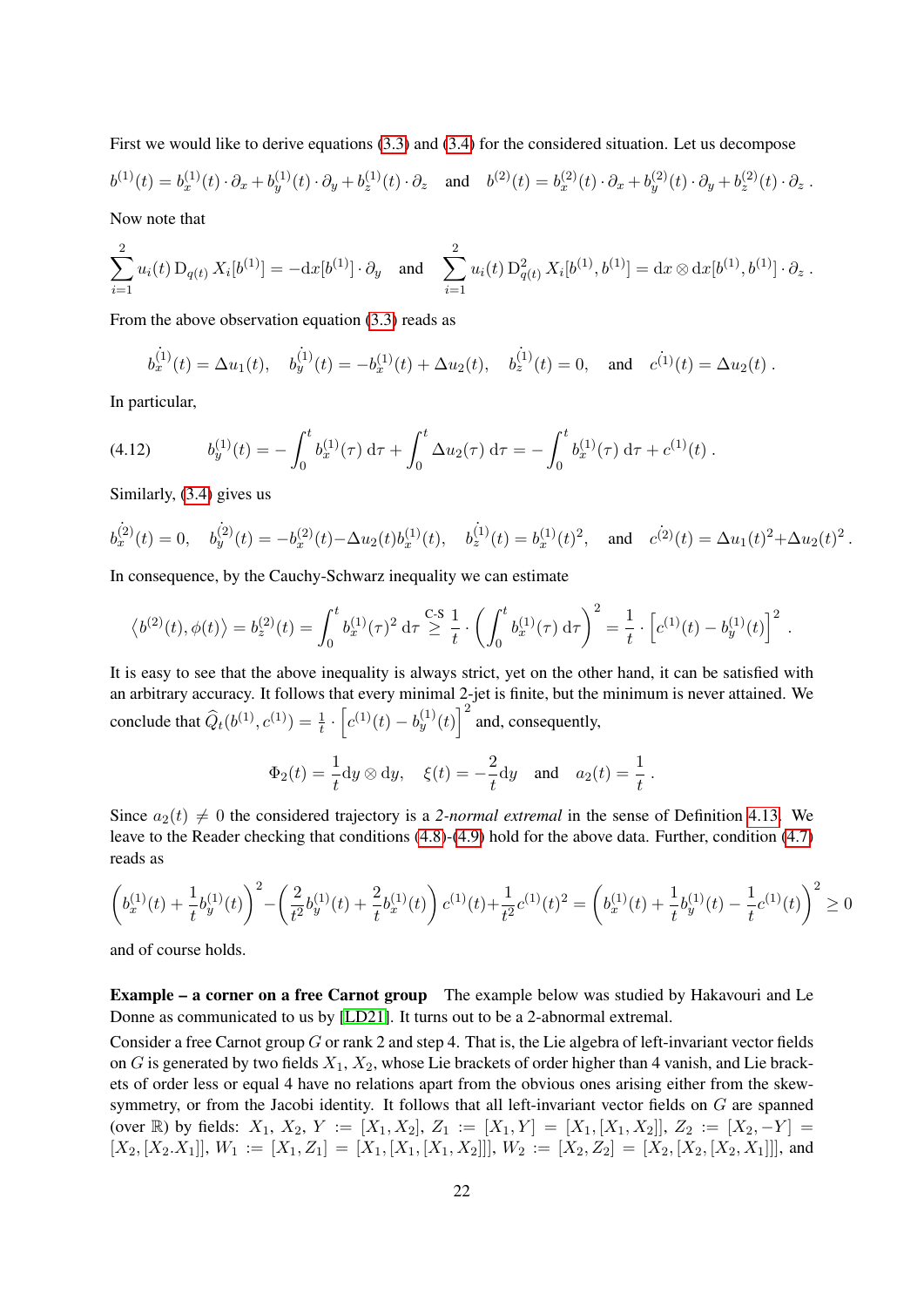$W_3 := [X_2, Z_1] = [X_1, -Z_2] = [X_1, [X_2, [X_1, X_2]]]$ . Let us consider a left-invariant SR geodesic problem on G, constituted by setting  $\mathcal{D}_q = \text{span}_{\mathbb{R}} \{X_1, X_2\} \big|_q$  and the assumption that the fields  $X_1$  and  $X_2$ are orthonormal.

In such a setting let  $q: [-1, 1] \rightarrow G$  be the *corner* controlled by  $u(t) = (\chi_{[-1,0]}(t), \chi_{[0,1]}(t))$ , i.e.

$$
q(t) = \begin{cases} \exp(t \cdot X_1) & \text{for } t \in [-1, 0] \\ \exp(t \cdot X_2) & \text{for } t \in [0, 1] \end{cases}
$$

.

It turns out that  $q(t)$  is a strictly abnormal SR extremal, with

Im D<sub>u</sub> **End**<sup>$$
[-1,1]
$$</sup> = span<sub>R</sub> { $X_1, X_2, Y, Z_1, Z_2, W_1, W_2$ }  $\big|_{q(1)} \oplus \mathbb{R}$ .

In consequence, there is only one (up to rescaling) candidate for the Pontryagin covector  $\varphi(t) \in T^*_{q(t)}G$ uniquely defined by conditions

$$
\left\langle W_3\big|_{q(t)}, \varphi(t)\right\rangle = 1, \text{ and } \left\langle\cdot, \varphi(t)\right\rangle = 0 \text{ on the space } \operatorname{span}_{\mathbb{R}}\{X_1, X_2, Y, Z_1, Z_2, W_1, W_2\}\big|_{q(t)} \subset T_{q(t)}G.
$$

In this particular situation we were able to calculate  $\big\langle \bm{b}^{(2)}(1,\Delta u),\varphi(1)\big\rangle$  for every control  $\Delta u=(\Delta u_1,\Delta u_2)\in$  $L^{\infty}([-1, 1], \mathbb{R}^2)$ . We skip the details of this computation, as it is rather long and would require introduction of some additional theory regarding invariant SR structures on Lie groups. To state our result we need to introduce the function  $f: G \to \mathbb{R}$  defined by

$$
f(\exp(w_3W_3)\exp(w_2W_2)\exp(w_1W_1)\exp(z_2Z_2)\exp(z_1Z_1)\exp(yY)\exp(x_2X_2)\exp(x_1X_1)q(1)) := w_3
$$

(obviously  $D_{q(1)} f = \varphi(1)$ ), and a covector  $\rho \in T^*_{q(1)} G$  defined by conditions

$$
\langle X_1 |_{q(1)}, \rho \rangle = 1, \text{ and } \langle \cdot, \rho \rangle = 0 \text{ on the space } \text{span}_{\mathbb{R}} \{ X_2, Y, Z_1, Z_2, W_1, W_2, W_3 \} |_{q(1)},
$$

i.e.  $\langle b^{(1)}(1,\Delta u), \rho \rangle$  is the X<sub>1</sub>-component of the vector  $b^{(1)}(1,\Delta u) \in T_{q(1)}G$ .

It turns out that for every  $\Delta u \in L^{\infty}([-1,1],\mathbb{R}^2)$  the pair  $(\mathbf{b}^{(1)}(1,\Delta u),\mathbf{b}^{(2)}(1,\Delta u))$  is subject to the following equality

$$
\langle \mathbf{b}^{(2)}(1, \Delta u), \varphi(1) \rangle + D_{q(1)}^2 f[b^{(1)}(1, \Delta u), b^{(1)}(1, \Delta u)] + \frac{1}{2} \langle b^{(1)}(1, \Delta u), \rho \rangle^2 =
$$
  

$$
\int_0^1 t \left( \int_{-1}^t \Delta u_1(s) \, ds \right)^2 dt - \int_{-1}^0 t \left( \int_{-1}^t \Delta u_2(s) \, ds \right)^2 dt.
$$

Clearly the right-hand side is positively defined. We conclude that in the considered case inequality [\(4.6\)](#page-18-2) holds with  $\mathbf{\Phi}_2(1)[(b^{(1)},c^{(1)}),(b^{(1)},c^{(1)})]=-\,\mathrm{D}^2_{q(1)}\,f[b^{(1)},b^{(1)}]-\frac{1}{2}$  $\frac{1}{2} \langle b^{(1)}, \rho \rangle^2$ . As the the dependence on  $c^{(1)}$  is trivial,  $a_2(1) = 0$ , and hence we deal with a 2-*abnormal extremal* in the sense of Definition [4.13.](#page-20-0) It is worth to mention that by the results of [\[HLD18\]](#page-30-5) no corner curve can be a SR geodesic.

### <span id="page-22-0"></span>4.5 On solutions of the characteristic OCP

In Ssec. [4.3](#page-15-1) we were able to describe the shape of the minimal 2-jet  $\hat{Q}_t(v)$ , i.e the infimum of the set of values of  $Q_t[\Delta u]$  under the condition that  $q^{(1)}(t,\Delta u) = v$ . This, in turn, allowed us to prove Thm [4.11](#page-18-0) describing sub-Riemannian optimality conditions of degree two. So far, however, we didn't address the question whether these infimum values are realized by some controls, i.e. if the characteristic OCP actually has solutions. In general this will not happen, as may be seen in the examples discussed in the previous subsection. The reason is that  $\hat{Q}_t(v)$  is defined as an infimum taken over elements  $\Delta u$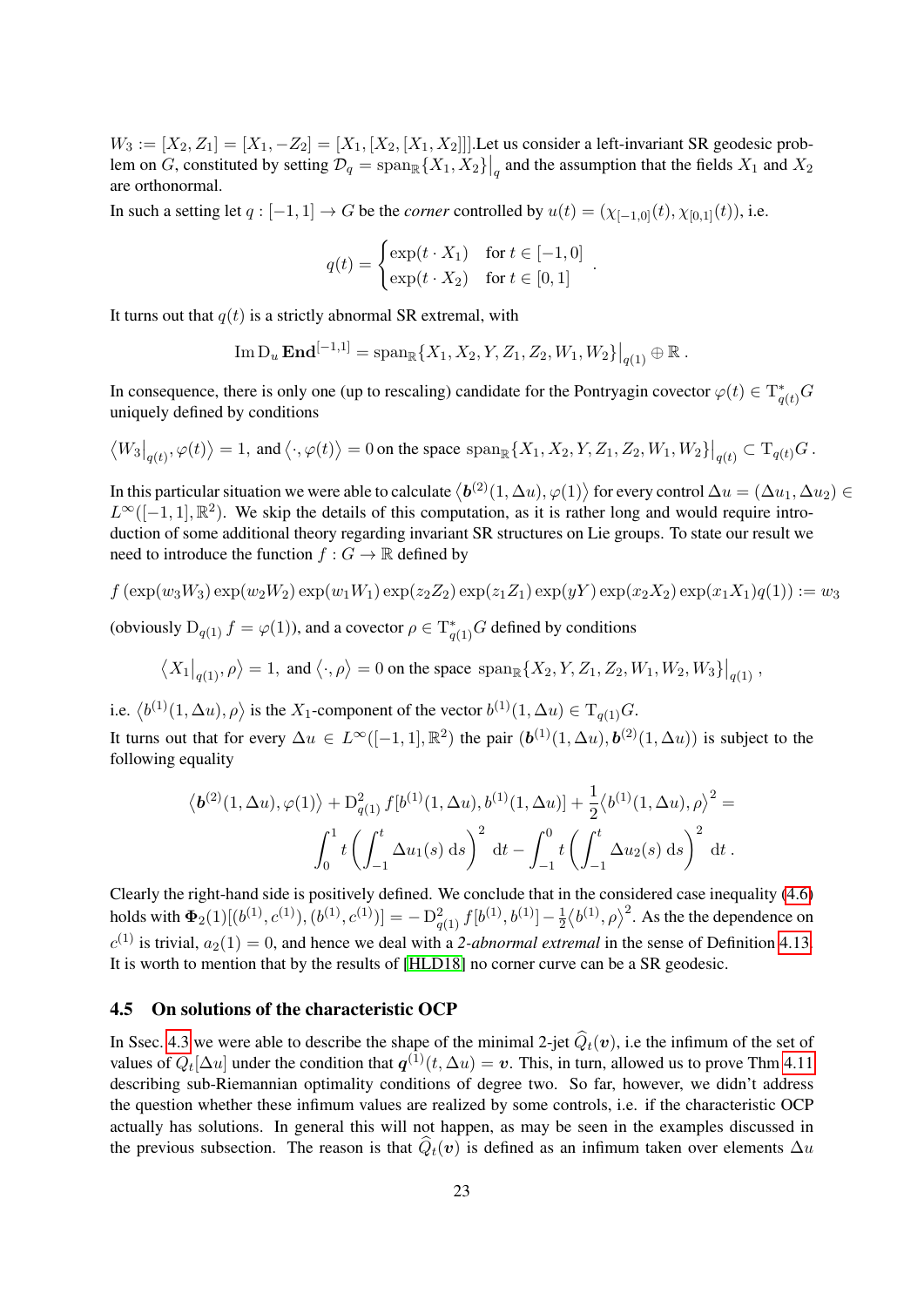belonging to an affine subspace of finite codimension in  $L^{\infty}([t_0, t_1], \mathbb{R}^k)$ . And we lack any sort of universal (weakly) compactness results in such situations. Below we will discuss some conditions that can guarantee the existence of the infimum. They are related with the assumptions used in [\[BMP20\]](#page-30-7) to derive third-order analog of Goh conditions. Later we will show that the existence of solutions of the characteristic OCP imposes strong conditions on underlying the sub-Riemannian trajectory.

Algebraic criteria for the existence of solutions We begin our discussion with a simple algebraic criteria for a control to be a solution of the characteristic OCP.

<span id="page-23-2"></span>**Proposition 4.14.** Let  $\Delta u \in L^{\infty}([t_0, t], \mathbb{R}^k)$  be such that  $q^{(1)}(t, \Delta u) = v$ . Then  $\Delta u$  is a solution of the *characteristic OCP if and only if*

- <span id="page-23-0"></span> $(i)$   $B_t[∆u, ∆v] = 0$  *for every*  $∆v ∈ U_0(t_0, t)$  *and*
- <span id="page-23-1"></span>*(ii)*  $\widehat{Q}_t(\mathbf{0})$  *is finite (hence equal to zero by Prop.* [4.8\)](#page-15-3)*.*

*Proof.* First let us prove that conditions [\(i\)](#page-23-0)–[\(ii\)](#page-23-1) imply optimality of the control  $\Delta u$ . Note that controls  $\Delta u,\Delta u'\in L^\infty([t_0,t],\mathbb{R}^k)$  are such that  $\bm{q}^{(1)}(t,\Delta u)=\bm{q}^{(1)}(t,\Delta u')=\bm{v}$  if and only if  $\Delta v:=\Delta u'-\Delta u$ belongs to  $\mathcal{U}_0(t_0, t)$ . Now by our assumptions  $Q_t[\Delta v] \geq Q_t(\mathbf{0}) = 0$  and  $B_t[\Delta u, \Delta v] = 0$ . Therefore we have

$$
Q_t[\Delta u'] = Q_t[\Delta u + \Delta v] = Q_t[\Delta u] + 2B_t[\Delta u, \Delta v] + Q_t[\Delta v] = Q_t[\Delta u] + Q_t[\Delta v] \ge Q_t[\Delta u],
$$

Since  $\Delta u'$  was arbitrary,  $\Delta u$  is indeed a solution of the characteristic OCP.

Assume now that  $\Delta u$  is a solution of the characteristic OCP. This implies, in particular, that  $\hat{Q}_t(v)$  is finite for  $v = q^{(1)}(t, \Delta u)$ . The latter condition suffices to prove [\(ii\)](#page-23-1). Indeed, take any  $\Delta v \in U_0(t_0, t)$ and any  $\lambda \in \mathbb{R}$ . Then

$$
Q_t[\Delta u + \lambda \Delta v] = Q_t[\Delta u] + 2B_t[\Delta u, \lambda \Delta v] + Q_t[\lambda \Delta v] = Q_t[\Delta u] + 2\lambda \cdot B_t[\Delta u, \Delta v] + \lambda^2 \cdot Q_t[\Delta v].
$$

Thus if  $Q_t[\Delta v]$  would be negative, we could make  $Q_t[\Delta u + \lambda \Delta v]$  as low as possible by taking  $\lambda$  big enough. Therefore the assumption of finteness of  $Q_t(v)$  requires  $Q_t[\Delta v] \ge 0$  for every  $\Delta v \in \mathcal{U}_0(t_0, t)$ . In consequence,  $\widehat{Q}_t(\mathbf{0}) \ge 0$  and thus  $\widehat{Q}_t(\mathbf{0}) = 0$  by Prop. [4.8.](#page-15-3)

To prove point [\(i\)](#page-23-0) take  $\Delta v \in \mathcal{U}_0(t_0,t)$ . Then for each  $\lambda \in \mathbb{R}$  the control  $\Delta u + \lambda \Delta v$  belongs to  $L^{\infty}([t_0,t], \mathbb{R}^k)$ , and ends at  $q^{(1)}(t, \Delta u + \lambda \cdot \Delta v) = v$ . Thus the map

$$
\mathbb{R} \ni \lambda \longmapsto Q_t[\Delta u + \lambda \Delta v] = Q_t[\Delta u] + 2\lambda \cdot B_t[\Delta u, \Delta v] + \lambda^2 \cdot Q_t[\Delta v]
$$

has a minimum at  $\lambda = 0$ , which implies  $B_t[\Delta u, \Delta v] = 0$ .

We conclude that the space of solutions of the characteristic OCP has a simple structure.

Proposition 4.15. *The set of solutions of the characteristic OCP*

$$
\mathrm{Sol}_t := \{ \Delta u \in L^\infty([t_0, t_1], \mathbb{R}^k) \mid Q_t[\Delta u] = \widehat{Q}_t(\mathbf{q}^{(1)}(t, \Delta u)) \}
$$

is a vector space. Further the space of solutions satisfying  $\bm{q}^{(1)}(t,\Delta u) = \bm{v}$ 

$$
\mathrm{Sol}_t(\boldsymbol{v}) := \{ \Delta u \in L^\infty([t_0,t_1],\mathbb{R}^k) \mid Q_t[\Delta u] = \widehat{Q}_t(\boldsymbol{v}), \boldsymbol{q}^{(1)}(t,\Delta u) = \boldsymbol{v} \}
$$

*is an affine space modelled on*

Sol<sub>t</sub> (0) = {
$$
\Delta u \in L^{\infty}([t_0, t_1], \mathbb{R}^k)
$$
 |  $Q_t[\Delta u] = \widehat{Q}_t(0), q^{(1)}(t, \Delta u) = 0$  }.

 $\Box$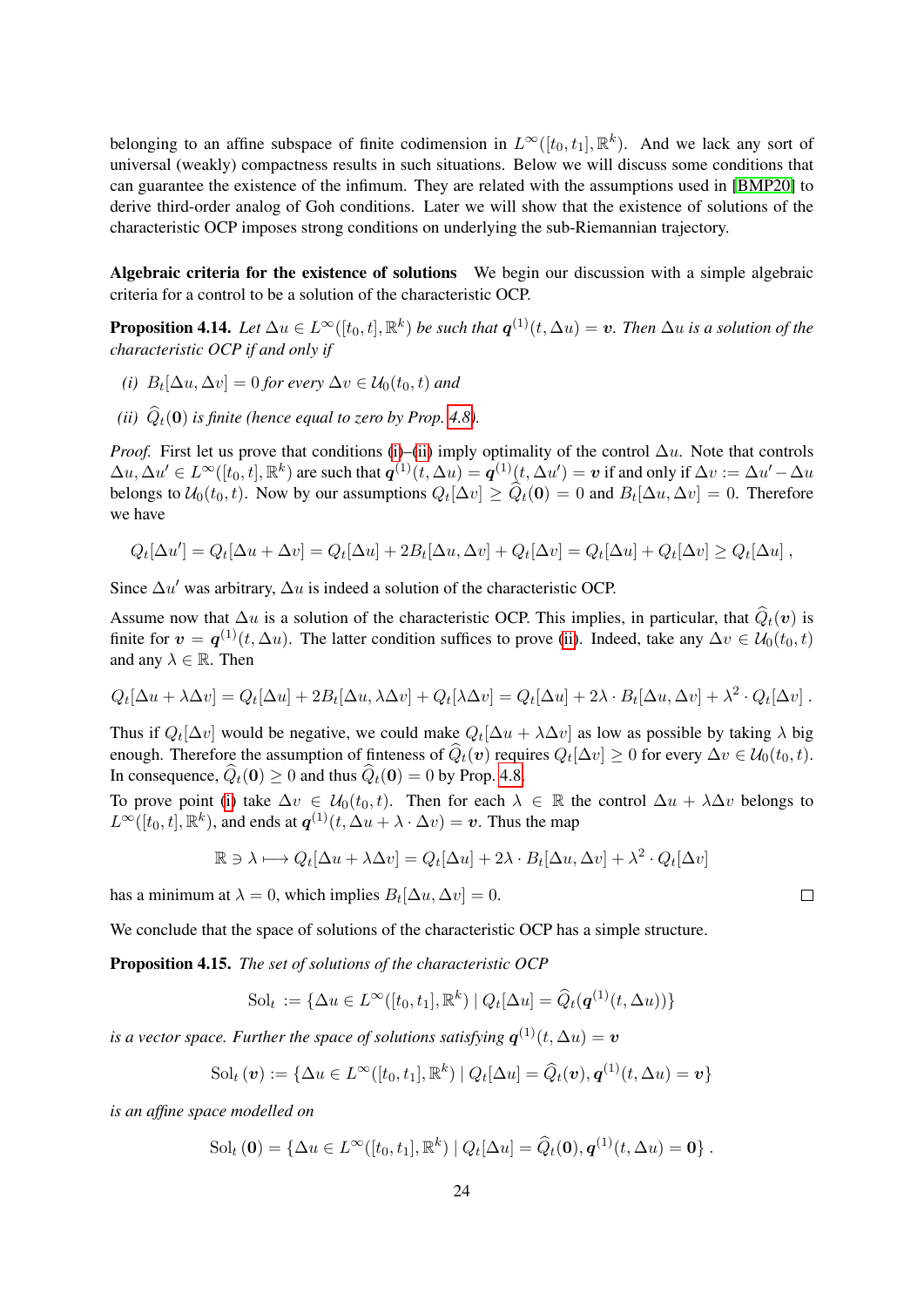*Proof.* By Prop. [4.14,](#page-23-2) each solution  $\Delta u \in L^{\infty}([t_0, t], \mathbb{R}^k)$  is characterized by the condition that the map

$$
B_t[\Delta u, \cdot]: \mathcal{U}_0(t_0, t) \longrightarrow \mathbb{R}
$$

is null. Note that  $B_t[\Delta u, \cdot]$  is linear in  $\Delta u$ . This ends the first part of the proof. Let now  $\Delta u$ ,  $\Delta u'$  be two elements of  ${\rm Sol}_t$  (v). Then, of course  $\Delta v:=\Delta u'-\Delta u$  satisfies  $\bm{q}^{(1)}(t,\Delta v)=$ 0. Further

$$
0 = \widehat{Q}_t(\boldsymbol{v}) - \widehat{Q}_t(\boldsymbol{v}) = Q_t[\Delta u'] - Q_t[\Delta u] = Q_t[\Delta u + \Delta v] - Q_t[\Delta u] = 2B_t[\Delta u, \Delta v] + Q_t[\Delta v].
$$

By the results of Prop. [4.14](#page-23-2) the bilinear term vanishes, and so  $Q_t[\Delta v] = 0 = \hat{Q}_t(\mathbf{0})$ , i.e.  $\Delta u' - \Delta u \in \mathbb{R}$  $Sol<sub>t</sub> (0)$ . Finally if put  $v = 0$  in the above calculation, we would get that a difference of two elements of  $Sol<sub>t</sub> (0)$  lies in  $Sol<sub>t</sub> (0)$ . We conclude that the latter is a vector space. This ends the proof.  $\Box$ 

The space  $Sol<sub>\tau</sub>(0)$  has some interesting properties.

<span id="page-24-0"></span>**Proposition 4.16.** Assume that the minimal 2-jet  $Q_\tau(v)$  is finite for every  $v \in \mathcal{R}_{(\Lambda_1)}(t_0, \tau)$ . Then for  $every \Delta u \in L^{\infty}([t_0,t_1],{\mathbb R}^k)$ , and every  $\Delta v \in {\rm Sol}_\tau\left(\mathbf{0}\right)$  we have

$$
B_{\tau}[\Delta u, \Delta v] = 0.
$$

*Proof.* Take any such  $\Delta u$  and  $\Delta v$ . Since  $Q_{\tau}[\Delta v] = \widehat{Q}_{\tau}(0) = 0$ , for every  $\lambda \in \mathbb{R}$  we have

$$
Q_{\tau}[\Delta u + \lambda \cdot \Delta v] = Q_{\tau}[\Delta u] + 2\lambda B_{\tau}[\Delta u, \Delta v] + \lambda^{2} Q_{\tau}[\Delta v] = Q_{\tau}[\Delta u] + 2\lambda B_{\tau}[\Delta u, \Delta v]
$$

Note that  $\bm{q}^{(1)}(\tau,\Delta u+\lambda\Delta v)=\bm{q}^{(1)}(\tau,\Delta u)$ , as  $\bm{q}^{(1)}(\tau,\Delta v)=0$ . If  $B_{\tau}[\Delta u,\Delta v]\neq 0$ , then by taking  $\lambda$ big or small enough we would find a control steering ( $\Lambda_1$ ) from 0 to  $q^{(1)}(\tau, \Delta u)$  with arbitrarily small cost. This contradicts the finiteness of  $\widehat{Q}_{\tau} (\boldsymbol{q}^{(1)}(\tau, \Delta u)).$  $\Box$ 

Prop. [4.14](#page-23-2) shows that solutions of the characteristic OCP are related with the kernel of the linear maps  $B_{\tau}[\Delta u, \cdot] : \mathcal{U}_0(t_0, \tau) \to \mathbb{R}$ . On the other hand, the previous Prop. [4.16](#page-24-0) shows that the space  $Sol_{\tau}(0)$ is contained in that kernel. It turns out that if the space  $Sol_\tau(0)$  is big enough it may guarantee the existence of solutions of the characteristic OCP. To formalize this property let us propose the following definition.

<span id="page-24-2"></span>**Definition 4.17.** Let  $q(t)$  with  $t \in [t_0, t_1]$  be a sub-Riemannian trajectory and consider the related characteristic OCP. We say that the trajectory satisfies *Monti's condition* at time  $\tau \in [t_0, t_1]$  if the space Sol<sub>τ</sub> (0) is of finite codimension in  $L^{\infty}([t_0, \tau], \mathbb{R}^k)$  (equivalently: of finite codimension in  $\mathcal{U}_0(t_0, \tau)$ , as the latter is a space of finite codimension in  $L^{\infty}([t_0, \tau], \mathbb{R}^k)$  being the kernel of the linear map  $q^{(1)}$ :  $L^{\infty}([t_0, \tau], \mathbb{R}^k) \to \mathbb{R}^{n+1}$ ).

We propose the name Monti's condition as this is one of the assumptions used in [\[BMP20\]](#page-30-7) to derive the third-order optimality conditions.<sup>[3](#page-24-1)</sup> This assumption is, however, a strong one. Further it may not be satisfied, as is the case in the two examples discussed in Ssec. [4.4.](#page-18-1)

<span id="page-24-1"></span> $3$ Actually, the assumption of [\[BMP20,](#page-30-7) Thm 1.2] translated to the notation of this paper is that the space of elements  ${\rm dom}(\mathcal{D}^3 F):=\{\Delta v\in L^\infty([t_0,\tau],\mathbb{R}^k)\,|\, \boldsymbol{q}^{(1)}(\tau,\Delta v)=0\, \text{and}\, \boldsymbol{q}^{(11)}(\tau,\Delta u,\Delta v)\in {\rm Im}\,\boldsymbol{q}^{(1)}(\tau,\cdot) \text{ for every }\Delta u\in L^\infty([t_0,t],\mathbb{R}^k)\}$ is of finite co-dimension in  $\mathcal{U}_0(t_0,t)$ . Here,  $2\boldsymbol{q}^{(11)}(\tau,\Delta u,\Delta v) := \boldsymbol{q}^{(2)}(\tau,\Delta u+\Delta v) - \boldsymbol{q}^{(2)}(\tau,\Delta u) - \boldsymbol{q}^{(2)}(\tau,\Delta v)$  is the bi-linear form related with the quadratic map  $q^{(2)}(\tau, \cdot)$ .

Note that, in particular, every element  $\Delta v \in \text{dom}(\mathcal{D}^3F)$  satisfies  $\boldsymbol{q}^{(11)}(\tau, \Delta v, \Delta v) = \boldsymbol{q}^{(2)}(t, \Delta v) \in \text{Im}\,\boldsymbol{q}^{(1)}(\tau, \cdot) \subset$ ker  $\psi_0$ , where  $\psi_0$  is as Prop. [4.2.](#page-12-1) Consequently,  $Q_\tau[\Delta v] = \langle \mathbf{q}^{(2)}(\tau, \Delta v), \psi_0 \rangle = 0$  and thus  $Q_\tau[\Delta v] = 0 = \widehat{Q}_\tau(\mathbf{0})$ , i.e.  $\Delta v \in Sol_\tau (0)$  whenever  $\widehat{Q}_\tau (0)$  is finite. Summing up, if  $\widehat{Q}_\tau (0)$  is finite then

$$
\text{dom}(\mathcal{D}^3 F) \subset \text{Sol}_{\tau}(\mathbf{0}) \subset L^{\infty}([t_0, \tau], \mathbb{R}^k)
$$

and thus the condition of Definition [4.17](#page-24-2) is weaker then the assumption made in [\[BMP20\]](#page-30-7).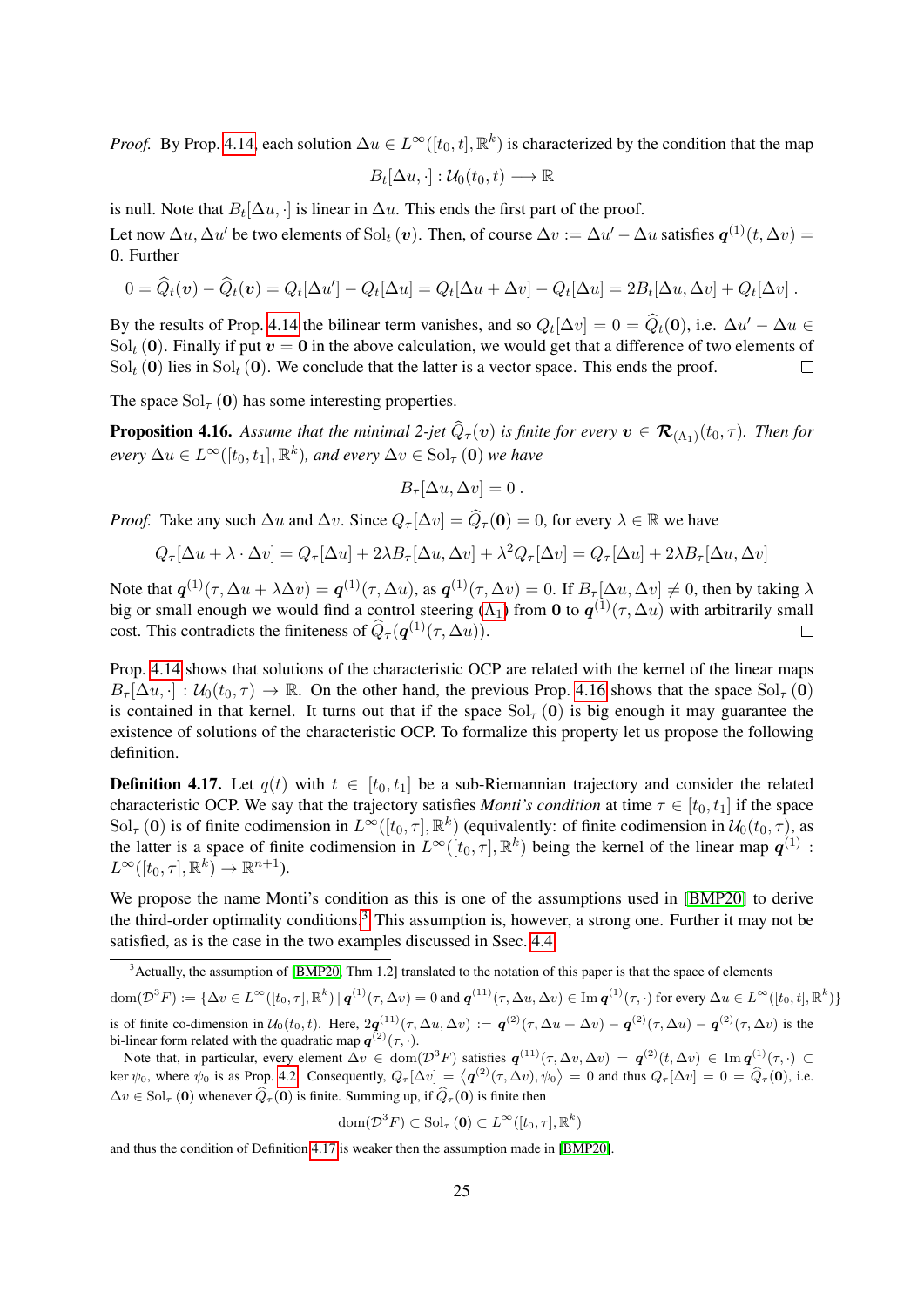<span id="page-25-4"></span>**Lemma 4.18.** Let  $q(t)$  with  $t \in [t_0, t_1]$  be a sub-Riemannian trajectory. Consider the related character*istic OCP and assume that the minimal 2-jet*  $Q_{\tau}(\boldsymbol{v})$  *is finite for every*  $\boldsymbol{v} \in \mathcal{R}_{(\Lambda_1)}(t_0, \tau)$ *. If the trajectory*  $s$ atisfies Monti's condition at time  $\tau$ , then the set  ${\rm Sol}_t$   $(\bm v)$  is non-empty for every  $\bm v\in \bm {\mathcal R}_{(\Lambda_1)}(t_0,\tau).$ 

*Proof.* We will show that Monti's condition actually reduces the characteristic OCP to a finite-dimensional optimization problem.

Consider a control  $\Delta u \in L^{\infty}([t_0, t_1], \mathbb{R}^k)$  satisfying  $q^{(1)}(\tau, \Delta u) = v$ , and let us introduce any splitting  $U_0(t, \tau) = V \oplus Sol_\tau(0)$ , where V is finite-dimensional. The quadratic map  $\Delta v \mapsto Q_\tau[\Delta v] =$  $B_{\tau}[\Delta v, \Delta v]$  is positively-defined on V, and so we may find a  $B_{\tau}[\cdot, \cdot]$ -orthonormal basis  $\{\Delta v_{\alpha}\}_{\alpha \in A}$ of V. Denote  $\lambda_{\alpha} := B_{\tau}[\Delta u, \Delta v_{\alpha}]$  and consider  $\Delta u' = \Delta u - \sum_{\alpha \in A} \lambda_{\alpha} \cdot \Delta v_{\alpha}$ . By construction  $q^{(1)}(\tau, \Delta u') = q^{(1)}(\tau, \Delta u) = v$ , and it is straightforward to check that  $B_{\tau}[\Delta u', \Delta v_{\alpha}] = 0$  for every  $\alpha \in A$ . Since, by Prop. [4.16,](#page-24-0) also  $B_{\tau}[\Delta u', \Delta v] = 0$  for every  $\Delta v \in Sol_{\tau}(0)$ , the linear map  $B_{\tau}[\Delta u', \cdot]$ vanishes on the whole  $U_0(t, \tau) = V \oplus Sol_{\tau} (\mathbf{0})$ , and thus  $Q_{\tau}[\Delta u'] = \widehat{Q}_{\tau}(v)$  by Prop. [4.14.](#page-23-2)  $\Box$ 

Differential conditions Once the existence of solutions of the characteristic OCP is established, we may use the Pontryagin Maximum Principle (PMP, in short) [\[PMBG62\]](#page-31-5) to derive necessary conditions for optimality. They will give us a lot of information on the trajectory. When discussing solutions of the characteristic OCP we will always speak about normal or abnormal *extremals of the characteristic OCP*, not to be confused with the *sub-Riemannian extremal* that constitutes the characteristic OCP itself.

For the characteristic OCP the *Pontryagin Hamiltonian*  $H : \mathbb{R} \times \mathbb{R}^{n+1} \times (\mathbb{R}^{n+1})^* \times \mathbb{R}^k \longrightarrow \mathbb{R}$  is defined as

$$
H(t, (q^{(1)}, c^{(1)}), (\psi, a), \Delta v) = H(t, q^{(1)}, (\psi, a), \Delta v) :=
$$
  

$$
\langle \sum_{i} \Delta v_{i} \cdot Y_{i}^{(1)}(t), \psi \rangle + a \sum_{i} \Delta v_{i} \cdot u_{i}(t) + p_{0} \langle \sum_{i} \Delta v_{i} \cdot Y_{i}^{(2)}(t, q^{(1)}), \psi_{0} \rangle.
$$

Here,  $(\psi, a) \in (\mathbb{R}^{n+1})^*$  is a covector dual to the pair  $(q^{(1)}, c^{(1)}) \in \mathbb{R}^{n+1}$  and  $p_0$  is either -1 (in the normal case) or 0 (in the abnormal case). Actually, we may assume that the pair  $(\psi, a)$  belongs to the dual of the reachable set  $\mathcal{R}_{(\Lambda_1)}(t_0, t_1)$ . Note that since H does not depends on  $c^{(1)}$ , the dual object a will always be constant. The following result is immediate.

<span id="page-25-0"></span>**Proposition 4.19.** Let the control  $\Delta u \in L^{\infty}([t_0, t_1], \mathbb{R}^k)$  together with a covector curve  $(\psi(t), a(t))$ *be an extremal of the the characteristic OCP related with the SR trajectory*  $q(t)$ *, corresponding to the*  $control\ u\in L^{\infty}([t_0,t_1],\mathbb{R}^k)$ . Then in the abnormal case  $(p_0=0)$  both  $\psi(t)$  and  $a(t)$  are constant. In *the normal case (* $p_0 = -1$ *)*  $a(t)$  *is constant, while*  $\psi(t)$  *is subject to the evolution equation* 

<span id="page-25-2"></span>(4.13) 
$$
\langle b, \dot{\psi}(t) \rangle = \langle \sum_{i} \Delta u_i(t) \cdot Y_i^{(2)}(t, b), \psi_0 \rangle
$$

*where*  $b \in \mathbb{R}^n$  *is arbitrary.* 

*Further, as the Hamiltonian*  $H(t, q^{(1)}, (\psi, a), \Delta v)$  *is a linear function of*  $\Delta v$ *, and we have no bounds on the control, the Maximum Principle gives us the following conditions*

<span id="page-25-1"></span>(4.14) 
$$
\langle Y_i^{(1)}(t), \psi(t) \rangle + a \cdot u_i(t) + p_0 \langle Y_i^{(2)}(t, q^{(1)}), \psi_0 \rangle = 0
$$

*for every*  $i = 1, 2, ..., k$ .

The existence of certain extremals of the PMP for the characteristic OCP allows to deduce regularity of the underlying SR trajectory  $q(t)$ .

<span id="page-25-3"></span>Lemma 4.20. *Under the assumptions of Prop. [4.19](#page-25-0)*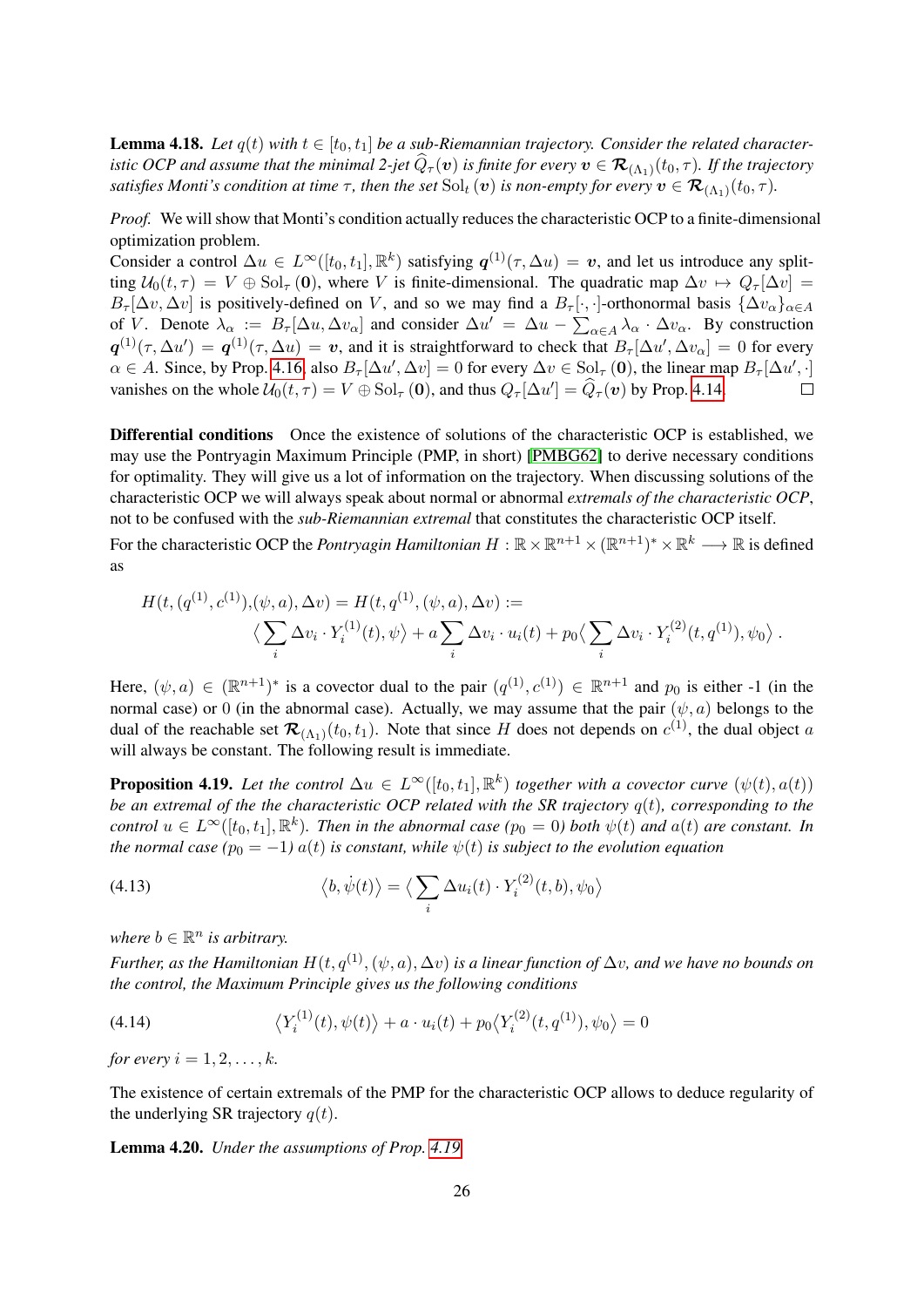- *if*  $\Delta u$  *is an abnormal extremal of the characteristic OCP with*  $a \neq 0$ *, the SR trajectory*  $q(t)$  *has to be normal and thus* C∞*-smooth;*
- *if*  $\Delta u$  *is a normal extremal of the characteristic OCP with*  $a \neq 0$ *, then the SR trajectory*  $q(t)$  *is*  $C^1$ ,
- *if*  $\Delta u$  *is a normal extremal of the characteristic OCP with*  $a \neq 0$ *, and the SR trajectory*  $q(t)$ additionally satisfies Goh conditions, then  $q(t)$  is  $C^2$ .

*Proof.* To prove the first part, let  $(\psi, a) \in (\mathbb{R}^{n+1})^*$  be the abnormal covector curve of the characteristic OCP (it is constant by Prop. [4.19\)](#page-25-0). The Maximum Principle [\(4.14\)](#page-25-1) gives us in this case

$$
\langle Y_i^{(1)}(t), \psi \rangle + a \cdot u_i(t) = 0 \quad \text{for } i = 1, 2, \dots, k.
$$

These are precisely the equations of the normal SR trajectory. In particular we get  $u_i(t) = -\frac{1}{a}$  $\frac{1}{a}\langle Y_i^{(1)}\rangle$  $\langle \tilde{t}^{(1)}(t),\psi\rangle.$ Now note that on the left-hand side we have something of class  $C^r$  (with  $r = 0_-, 1_-, 1, 2, ...)$  while, by the results of Lemma [3.1,](#page-8-2) on the right-hand side something of class  $C^{r+1}$ . Hence  $u_i(t)$  must be  $C^{\infty}$ -smooth by the bootstrap argument.

A similar argument works also for a normal extremal of the characteristic OCP. In that case, by [\(4.14\)](#page-25-1) we have

$$
u_i(t) = -\frac{1}{a} \left( \langle Y_i^{(1)}(t), \psi(t) \rangle - \langle Y_i^{(2)}(t, q^{(1)}(t)), \psi_0 \rangle \right) .
$$

Now note that, if  $u(t)$  was of class  $L^{\infty}$ , then, by Lemma [3.1,](#page-8-2)  $Y_i^{(1)}$  $Y_i^{(1)}(t)$  and  $Y_i^{(2)}$  $\zeta_i^{(2)}(t, \cdot)$  are absolutely continuous with respect to t. Further the covector curve  $\psi(t)$ , as well as the trajectory  $q^{(1)}(t,\Delta u)$  are Lipschitz. Since  $Y_i^{(2)}$  $\mathcal{F}_i^{(2)}(t, q^{(1)})$  depends linearly on  $q^{(1)}$ , we conclude that  $u_i(t)$  is absolutely continuous and, consequently,  $q(t)$  is  $C^1$ . This ends the proof of the second part.

For the last part we differnetiate [\(4.14\)](#page-25-1) (which we now know is possible almost everywhere) to get

$$
a\dot{u}_{i}(t) = -\langle \partial_{t}Y_{i}^{(1)}(t), \psi(t) \rangle - \langle Y_{i}^{(1)}(t), \dot{\psi}(t) \rangle + \langle \partial_{t}Y_{i}^{(2)}(t, q^{(1)}(t)), \psi_{0} \rangle + \langle Y_{i}^{(2)}(t, q^{(1)}(t)), \psi_{0} \rangle \frac{\langle 4.13\rangle \langle \Lambda_{1})}{-\langle \partial_{t}Y_{i}^{(1)}(t), \psi(t) \rangle + \langle \partial_{t}Y_{i}^{(2)}(t, q^{(1)}(t)), \psi_{0} \rangle} - \langle \sum_{j} \Delta u_{j}(t) \cdot Y_{j}^{(2)}(t, Y_{i}^{(1)}(t)), \psi_{0} \rangle + \langle Y_{i}^{(2)}(t, \sum_{j} \Delta u_{j}(t) \cdot Y_{j}^{(1)}(t)), \psi_{0} \rangle =
$$
  

$$
-\langle \partial_{t}Y_{i}^{(1)}(t), \psi(t) \rangle + \langle \partial_{t}Y_{i}^{(2)}(t, q^{(1)}(t)), \psi_{0} \rangle - \sum_{j} \Delta u_{j} \langle Y_{i}^{(2)}(t, Y_{j}^{(1)}(t)) - Y_{j}^{(2)}(t, Y_{i}^{(1)}(t)), \psi_{0} \rangle \stackrel{\text{Lem. 3.1}}{=} - \langle \partial_{t}Y_{i}^{(1)}(t), \psi(t) \rangle + \langle \partial_{t}Y_{i}^{(2)}(t, q^{(1)}(t)), \psi_{0} \rangle + \sum_{j} \Delta u_{j} \langle \Phi^{(1)}(t)[X_{i}, X_{j}], \psi_{0} \rangle,
$$

where the last passage is explained in detail in a remark following the proof of Thm [4.10.](#page-16-0) By Lemma [3.1](#page-8-2) the *t*-dependence of  $Y_i^{(1)}$  $Y_i^{(1)}(t)$  and  $Y_i^{(2)}$  $\chi_i^{(2)}(t, \cdot)$  is  $C^1$  (as  $u_i(t)$ 's are now absolutely continuous), and the term involving the Lie bracket vanishes because of the Goh condition. By repeating our reasoning from the previous point,  $\dot{u}_i(t)$  is absolutely continuous and hence  $q(t)$  is actually  $C^2$ .  $\Box$ 

With a little more effort, combining the information provided by the PMP with our previous results about optimality conditions of degree two, we can prove that actually solutions of the characteristic OCP are precisely the normal extremals of the PMP. Further, the existence of particular solutions of the characteristic OCP guarantees the  $C^2$ -regularity of the underlining SR trajectory.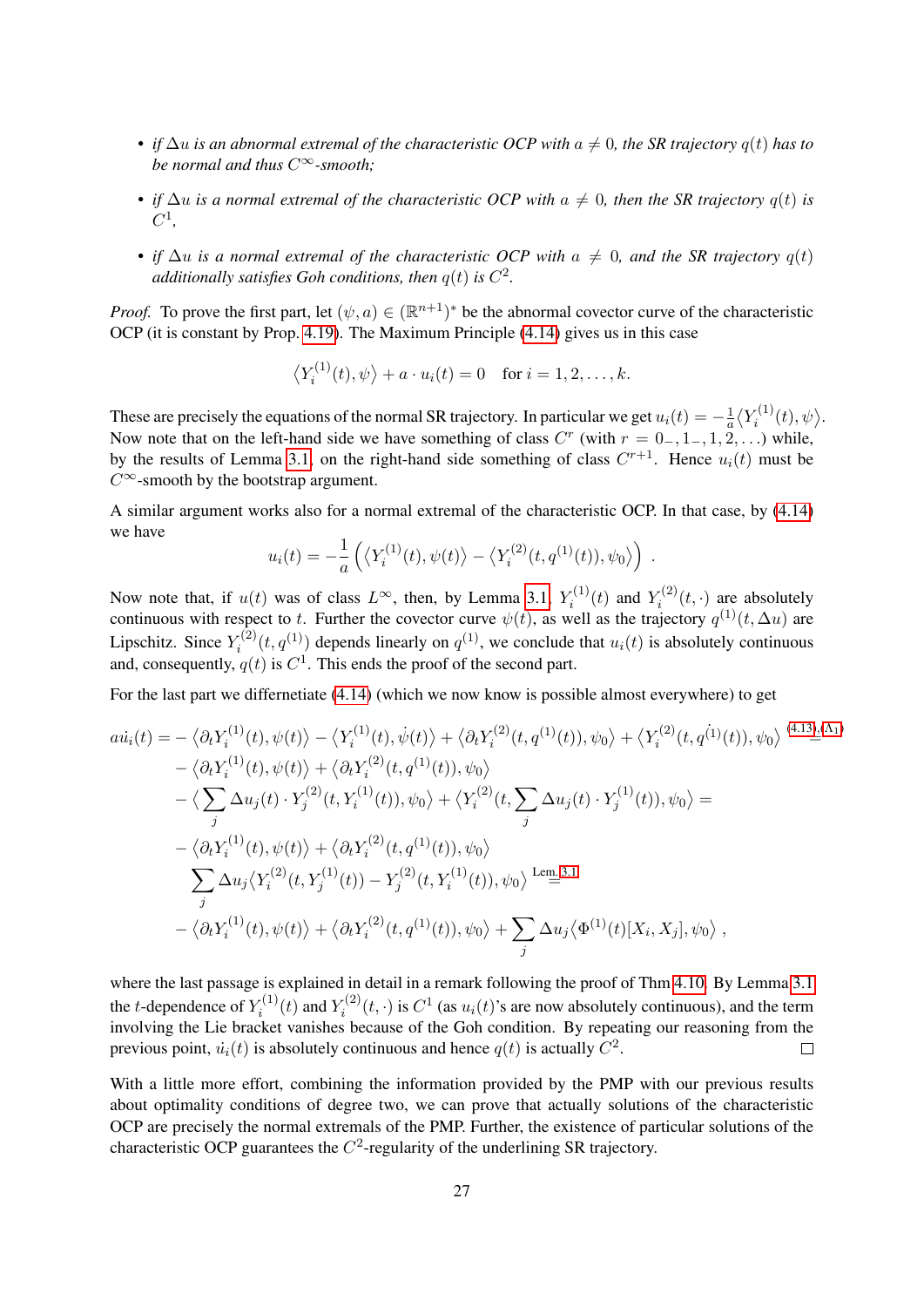<span id="page-27-3"></span>**Lemma 4.21.** *Let*  $q(t)$  *with*  $t \in [t_0, t_1]$  *be a strictly abnormal SR extremal.* 

- <span id="page-27-0"></span>*(i) Assume that*  $\widehat{Q}_t(\mathbf{0})$  *is finite. Then the control*  $\Delta u \in L^\infty([t_0, t], \mathbb{R}^k)$  *is a solution of the characteristic OCP if and only if it is a normal extremal of the characteristic OCP.*
- <span id="page-27-1"></span>*(ii)* Assume that the assertion of Thm [4.10](#page-16-0) holds. In particular, let  $a_2(t) \in \mathbb{R}$  and  $\zeta(t) \in T^*_{q(t)}M$  be *objects defined by this result. Then if the control*  $\Delta u \in L^{\infty}([t_0, t], \mathbb{R}^k)$  *is such a solution of the*  $characteristic~OCP$  that  $\left\langle q^{(1)}(t,\Delta u),\zeta(t)\right\rangle+2a_2(t)\cdot c^{(1)}(t,\Delta u)\neq 0,$  the SR trajectory  $q(t)$  is of  $class C<sup>2</sup>$ .

*Proof.* If  $\Delta u$  is a solution of the characteristic OCP it must be either a normal, or an abnormal extremal of the PMP. The abnormal case can be easily excluded. Indeed, let  $\Delta u$  be an abnormal extremal corresponding to a covector  $(\psi, a) \in (\mathbb{R}^{n+1})^*$ . By the results of previous Lemma 4.20, if  $a \neq 0$ , then  $q(t)$ must be a normal SR extremal, which is impossible since it is assumed to be strictly abnormal.

In the case  $a = 0$ , by [\(4.14\)](#page-25-1) the covector  $\psi$  annihilates all control fields  $Y_i^{(1)}$  $i^{(1)}(t)$  and, in consequence, the whole reachable set of  $(\Lambda_1)$ , so  $\psi = 0$  and  $a = 0$  which is impossible, as the covector defined by the PMP has to be nowhere-vanishing.

Now we can concentrate on the case where  $\Delta u$  is a normal extremal of the characteristic OCP. Let  $(\psi(t), a) \in (\mathbb{R}^{n+1})^*$  be the related covector curve. For any other control  $\Delta v \in L^{\infty}([t_0, t_1], \mathbb{R}^k)$  we would like to calculate the bi-linear form  $B_t[\Delta u, \Delta v]$ . Note that

$$
\langle \sum_{i} \Delta v_i(t) \cdot Y_i^{(2)}(t, q^{(1)}(t, \Delta u)), \psi_0 \rangle \stackrel{(4.14)}{=} \langle \sum_{i} \Delta v_i(t) \cdot Y_i^{(1)}(t), \psi(t) \rangle + a \cdot \sum_{i} \Delta v_i(t) \cdot u_i(t) \stackrel{(\Delta_1)}{=} \langle \dot{q}^{(1)}(t, \Delta v), \psi(t) \rangle + a \cdot c^{(1)}(t, \Delta v) .
$$

On the other hand,

$$
\left\langle \sum_{i} \Delta u_i(t) \cdot Y_i^{(2)}(t, q^{(1)}(t, \Delta v)), \psi_0 \right\rangle \stackrel{(4.13)}{=} \left\langle q^{(1)}(t, \Delta v), \dot{\psi}(t) \right\rangle
$$

By adding the two above equalities and integrating over  $[t_0, t]$  we get

(4.15) 
$$
B_t[\Delta u, \Delta v] = \langle q^{(1)}(t, \Delta v), \psi(t) \rangle + a \cdot c^{(1)}(t, \Delta v).
$$

Our first conclusion is that whenever  $\Delta v \in U_0(t_0, t)$  then  $q^{(1)}(t, \Delta v) = 0$  and  $c^{(1)}(t, \Delta v) = 0$ , and thus  $B_t[\Delta u, \Delta v] = 0$ . By Prop. [4.14](#page-23-2) this (together with the finiteness of  $Q_t(0)$ ) implies that  $\Delta u$  is optimal, proving point [\(i\)](#page-27-0).

To prove [\(ii\)](#page-27-1), take any  $\Delta v \in L^{\infty}([t_0, t_1], \mathbb{R}^k)$ ,  $\varepsilon \in \mathbb{R}$ , and denote  $q^{(1)}(t, \Delta v) = \boldsymbol{v} = (v, c) \in \mathbb{R}^n \times \mathbb{R}$ . We have

$$
Q_t[\Delta u + \varepsilon \cdot \Delta v] = Q_t[\Delta u] + \varepsilon B_t[\Delta u, \Delta v] + \varepsilon^2 Q_t[\Delta v] =
$$
  

$$
\widehat{Q}_t(\boldsymbol{q}^{(1)}(t, \Delta u)) + \varepsilon \langle \boldsymbol{v}, (\psi(t), a) \rangle + \varepsilon^2 Q_t[\Delta v] \ge
$$
  

$$
\widehat{Q}_t(\boldsymbol{q}^{(1)}(t, \Delta u)) + \varepsilon \langle \boldsymbol{v}, (\psi(t), a) \rangle + \varepsilon^2 \widehat{Q}_t(\boldsymbol{v}),
$$

and thus

<span id="page-27-2"></span>(4.16) 
$$
\widehat{Q}_t(\boldsymbol{q}^{(1)}(t,\Delta u)+\varepsilon \boldsymbol{v})\geq \widehat{Q}_t(\boldsymbol{q}^{(1)}(t,\Delta u))+\varepsilon \langle \boldsymbol{v},(\psi(t),a)\rangle+\varepsilon^2 \widehat{Q}_t(\boldsymbol{v}).
$$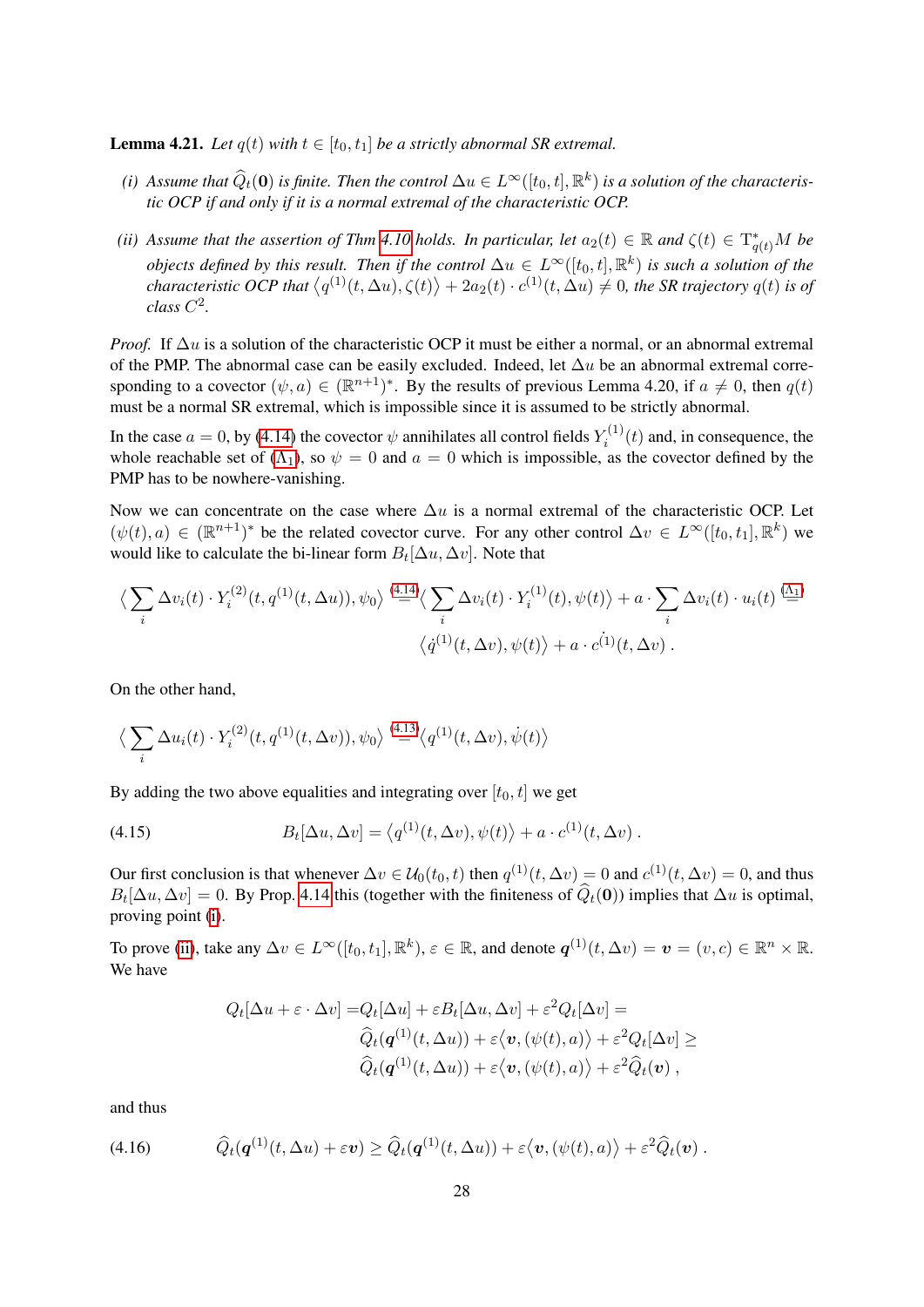On the other hand, by Thm [4.10](#page-16-0) we know that the minimal 2-jet  $\hat{Q}_t(\cdot)$  is a quadratic function and hence

$$
\begin{aligned}\n\widehat{Q}_t(\mathbf{q}^{(1)}(t,\Delta u) + \varepsilon \mathbf{v}) &= \mathbf{\Psi}_2[\mathbf{q}^{(1)}(t,\Delta u) + \varepsilon \mathbf{v}, \mathbf{q}^{(1)}(t,\Delta u) + \varepsilon \mathbf{v}] = \\
& \mathbf{\Psi}_2[\mathbf{q}^{(1)}(t,\Delta u), \mathbf{q}^{(1)}(t,\Delta u)] + 2\varepsilon \mathbf{\Psi}_2[\mathbf{v}, \mathbf{q}^{(1)}(t,\Delta u)] + \varepsilon^2 \mathbf{\Psi}_2[\mathbf{v}, \mathbf{v}] = \\
& \widehat{Q}_t(\mathbf{q}^{(1)}(t,\Delta u)) + 2\varepsilon \mathbf{\Psi}_2[\mathbf{v}, \mathbf{q}^{(1)}(t,\Delta u)] + \varepsilon^2 \widehat{Q}_t(\mathbf{v}) \stackrel{(4.16)}{\geq} \\
& \widehat{Q}_t(\mathbf{q}^{(1)}(t,\Delta u)) + \varepsilon \langle \mathbf{v}, (\psi(t), a) \rangle + \varepsilon^2 \widehat{Q}_t(\mathbf{v}).\n\end{aligned}
$$

As  $\varepsilon$  and  $\mathbf{v} = (v, c)$  were arbitrary, the above inequality may hold if and only if

$$
\langle v, \psi(t) \rangle + c \cdot a = \langle v, (\psi(t), a) \rangle = 2\Psi_2[v, \mathbf{q}^{(1)}(t, \Delta u)] =
$$
  

$$
2\Psi_2(q^{(1)}(t, \Delta u), v) + \langle v, \zeta(t) \rangle c^{(1)}(t, \Delta u) + c \cdot (\langle q^{(1)}(t, \Delta u), \zeta(t) \rangle + 2a_2(t) \cdot c^{(1)}(t, \Delta u)) .
$$

In particular,  $a = \langle q^{(1)}(t, \Delta u), \zeta(t) \rangle + 2a_2(t) \cdot c^{(1)}(t, \Delta u)$ . By Lemma [4.20](#page-25-3) if the latter number is different than zero and the Goh conditions are satisfied (this is a consequence of Thm [4.10\)](#page-16-0), the trajectory  $q(t)$  is of class  $C^2$ .  $\Box$ 

We end our consideration by stating the following consequences of Monti's condition.

<span id="page-28-0"></span>**Lemma 4.22.** Let  $q(t)$ , with  $t \in [t_0, t_1]$ , be a minimizing strictly abnormal SR geodesic. Assume addi*tionally that it satisfies Monti's condition at time*  $t_1$  *(Definition [4.17\)](#page-24-2). Consider the division of* q(t) *into a finite number of pieces provided by Thm [4.11.](#page-18-0) Then on each of these* pieces  $q(t)$  is either a 2-abnormal extremal in the sense of Definition [4.13,](#page-20-0) or of class  $C^2$ .

- *(i) The assertion of Thm [4.11](#page-18-0) holds.*
- *(ii)* Let  $a_2(t) \in \mathbb{R}$  and  $\zeta(t) \in T^*_{q(t)}M$  be objects defined by Thm [4.10.](#page-16-0) Then  $a_2(t_1) \neq 0$  or  $\zeta(t_1) \neq 0$ *then*  $q(t)$  *is of class*  $C^2$ *. Moreover, there exists*  $\tau \in [t_0, t_1)$  *such that*  $q(t)$  *is of class*  $C^{\infty}$  *on*  $[\tau, t_1]$ *.*

*Proof.* By our previous results we may divide  $q(t)$  into pieces  $[\tau_i, \tau_{i+1}]$ , such that inside each of them, i.e on  $[t'_0, t'_1] \subset (\tau_i, \tau_{i+1})$ , the assertion of Thm [4.10](#page-16-0) holds. In particular, we can assure the finteness of the minimal 2-jet  $\hat{Q}_t(\cdot)$ , and the existence of the curve  $a_2(t)$  for  $t \in [t'_0, t'_1]$ . Observe that if the Monti's condition holds at  $t_1$  then also it holds at  $t_1$  on the shorter trajectory as all we have to do is to take the finite-codimensional extension  $Sol_{t_1}(0) \subset L^{\infty}([t_0, t_1], \mathbb{R}^k)$  and interset it with  $L^{\infty}([t'_0, t'_1], \mathbb{R}^k)$ . Consequenlty, we may apply the results of Lemma [4.18,](#page-25-4) which guarantees that the characteristic OCP has solutions on the sub-interval  $[t'_0, t'_1]$ .

Now we have two possibilities, either the piece  $q(t)$ , with  $t \in [t_0, t_1']$ , is a 2-abnormal extremal, or  $a_2(t) \neq 0$  for every t (the 2-normal case). In the latter situation, we simply take any solution of the characteristic OCP described by Lemma [4.21](#page-27-3) point [\(ii\)](#page-27-1) which guarantees that  $q(t)$  is of class  $C^2$  on  $[t'_0, t'_1]$ . This ends the proof.  $\Box$ 

*Remark* 4.23*.* Actually is seems to be possible to further enhance the regularity of the abnormal geodesic if we assume that Monti's condition holds. Namely, note that if  $\Delta u \in L^{\infty}([t_0, t_1], \mathbb{R}^k)$  is a solution of the characteristic OCP then  $\langle \mathbf{q}^{(2)}(t,\Delta u), \psi_0 \rangle - \widehat{Q}_t(\mathbf{q}^{(1)}(t,\Delta u)) = 0$  for every t. In particular, the differential of the latter expression is zero, and, by repeating the argument from the proof of Thm [4.10,](#page-16-0) the quadratic form

$$
\dot{\Psi}_2(t)[q^{(1)},q^{(1)}]+\langle q^{(1)},\dot{\zeta}(t)\rangle c^{(1)}+ \dot{a_2}(t)(c^{(1)})^2
$$

has zero at  $q^{(1)}(t,\Delta u)$ . Consequently if the Monti's condition holds at  $t_1$ , then we may find a solution of the characteristic OCP giving every possible value of  $q^{(1)}(t_1, \Delta u)$ , hence the above quadratic form must be zero at  $t_1$  (and also in some neighbourhood of  $t_1$  by the continuity argument). Hence the bilinear form  $\Psi_2(t)$  defined in the assertion of Thm [4.10](#page-16-0) has a trivial evolution in a neighbourhood of  $t_1$ , and so in the 2-normal case equation [\(4.5\)](#page-17-2) would give us  $C^{\infty}$ -regularity of the control  $u_i(t)$  in a neighbourhood of  $t_1$ .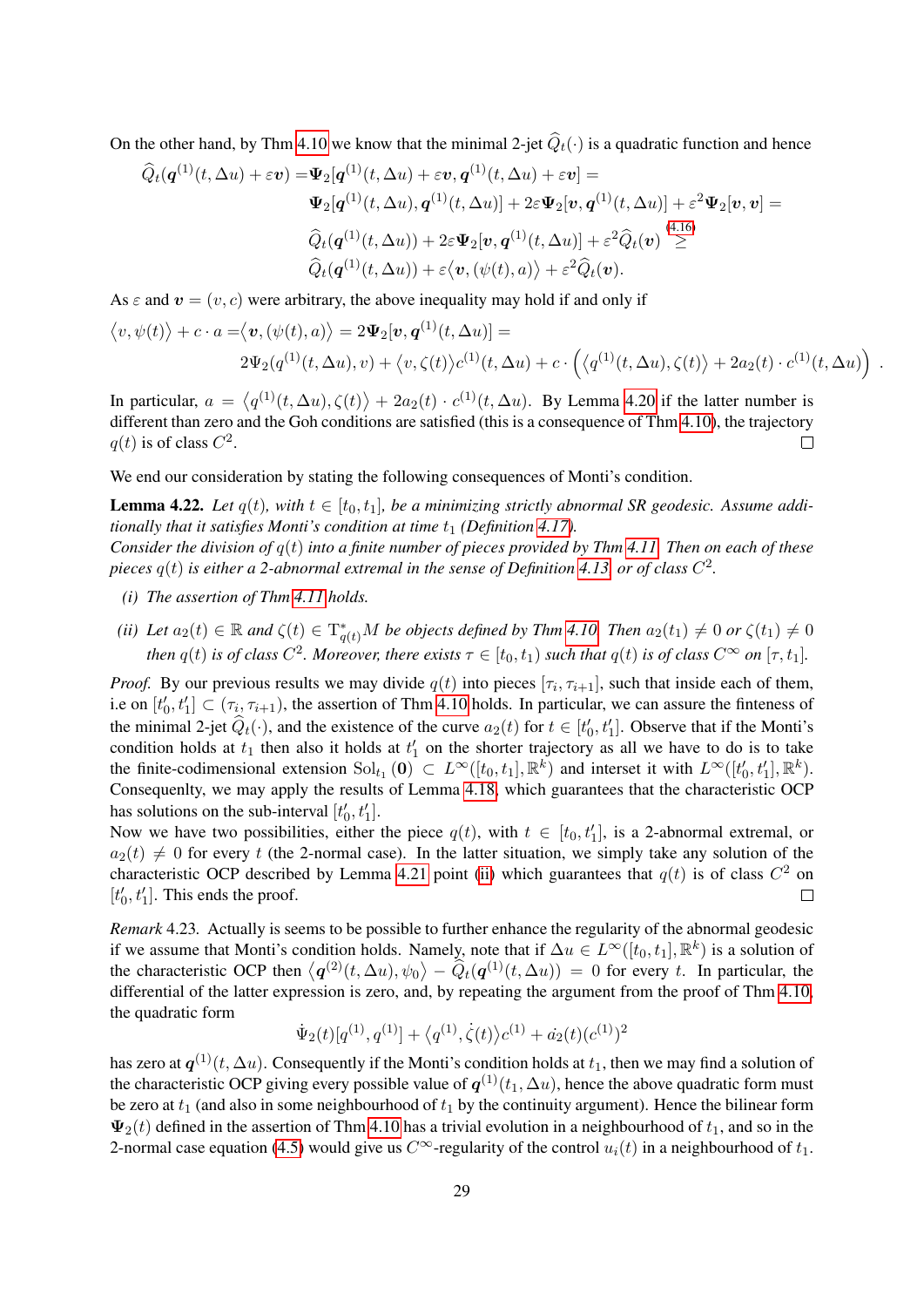# <span id="page-29-0"></span>5 Further study

The presented material provokes a few interesting questions:

• Is it possible to improve the time-regularity of the minimal 2-jet  $\hat{Q}_{\tau}(v)$  in Thm. [4.9?](#page-15-2) Answering this question would be an important step in solving the regularity problem of SR geodesics. Namely, if the  $\tau$ -regularity of  $\hat{Q}_{\tau}(\nu)$  could be improved to, say being of class  $C^k$ , then in the 2-normal case equation [\(4.8\)](#page-19-0) would guarantee that the control  $u(t)$  is also of class  $C<sup>k</sup>$ , and thus the trajectory  $q(t)$  be of class  $C^{k+1}$  on each piece from a finite collection.

We hypothesize that it is possible to prove that if the control  $u(t)$  is of class  $C<sup>r</sup>$  (where  $r =$  $0_-, 1_-, 1, 2, \ldots$ ) then the dependence  $\tau \mapsto \widehat{Q}_{\tau}(v)$  is of class  $C^{r+1}$ . This, by the standard bootstrap argument, will imply that every 2-normal trajectory  $q(t)$  is piece-wise smooth (with a finite number of pieces), thus smooth by the results of [\[HLD16\]](#page-30-4).

- For 2-abnormal trajectories, as equation [\(4.8\)](#page-19-0) does not determines the control  $u(t)$ , the question of regularity remains open regardless of the regularity properties of the minimal 2-jet  $\hat{Q}_{\tau}(\mathbf{v})$ . It seems that for such curves, one needs to understand the geometry of third-order (and higher) order expansion of the extended end-point map. Some research in this direction was initiated in [\[BMP20\]](#page-30-7), yet a fully satisfactory theory is yet to be developed.
- Sub-Riemannian normal extremals are known to be locally minimizing. It is natural to ask whether the same is true for 2-normal extremals. We hypothesize that the answer to this question is positive, and could be provided by extending the methods from [\[JR16b\]](#page-30-15).
- Our proof is based on Agrachev-Sarychev Index Lemma (Lem. [4.1\)](#page-11-1). It seems to us that is is possible to (slightly) modify the proof of this result to guarantee the following result.

**Hypothesis.** Let  $q(t)$ , with  $t \in [t_0, t_1]$  be a minimizing strictly abnormal SR geodesic of co-rank r. Then there exists a covector  $\varphi_0 : T_{q(t_1)}M \to \mathbb{R}$ , and a symmetric 2-form  $\Phi_0 : T_{q(t_1)}(M \times$  $(\mathbb{R}) \times \mathrm{T}_{q(t_1)}(M \times \mathbb{R}) \to \mathbb{R}$  such that:

- $\langle \bm{b}^{(1)}(t_1, \Delta u), \varphi_0 \rangle = 0$  for every  $\Delta u \in L^\infty([t_0,t_1], \mathbb{R}^k)$
- the negative index of the 2-form

$$
L^{\infty}([t_0, t_1], \mathbb{R}^k) \ni \Delta u \longmapsto \langle \boldsymbol{b}^{(2)}(t_1, \Delta u), \varphi_0 \rangle - \boldsymbol{\Phi}_0[\boldsymbol{b}^{(1)}(t_1, \Delta u), \boldsymbol{b}^{(1)}(t_1, \Delta u)]
$$

is at most r.

In the standard version the bi-linear term  $\Phi_0$  is not present, as the 2-form is restricted to a subspace  $\ker \operatorname{D}_u\bm{\mathrm{End}}^{[t_0,t_1]}_{q_0} \subset L^\infty([t_0,t_1],{\mathbb{R}}^k).$ 

It should be also possible to prove that necessarily  $\Phi_0[(0,1),(0,1)] \geq 0$ , and so  $a_2(t)$  described by Thm [4.11](#page-18-0) is always non-negative.

Such an improvement on Agrachev-Sarychev Lemma will allow to simplify the cutting procedure that we used in order to guarantee the finiteness of all minimal 2-jets  $\hat{Q}_{\tau}(v)$ , and thus reduce the estimate on the maximal number of divisions in Thm [4.11.](#page-18-0)

We plan to address these questions in a future series of publications.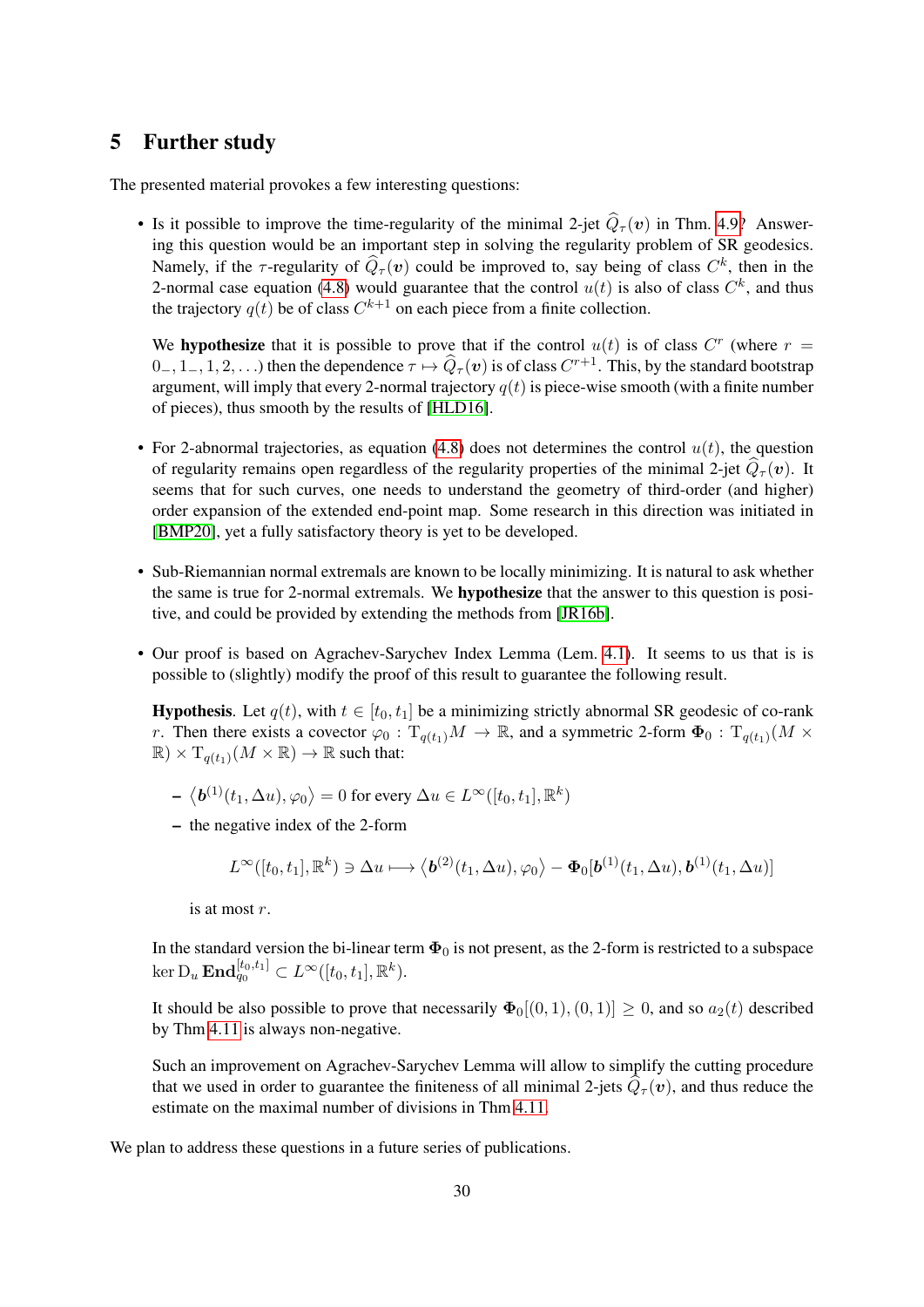# Acknowledgements

I would like to thank Witold Respondek for bringing my attention to the topic of sub-Riemannian geodesics, our initial work on this topic during my stay in Rouen in 2016, and his vast knowledge of control theory which he eagerly shared with me. My special thanks goes to Piotr Mormul for his words of encouragement and support, often expressed in his haiku-like emails.

# References

<span id="page-30-15"></span><span id="page-30-14"></span><span id="page-30-13"></span><span id="page-30-12"></span><span id="page-30-11"></span><span id="page-30-10"></span><span id="page-30-9"></span><span id="page-30-8"></span><span id="page-30-7"></span><span id="page-30-6"></span><span id="page-30-5"></span><span id="page-30-4"></span><span id="page-30-3"></span><span id="page-30-2"></span><span id="page-30-1"></span><span id="page-30-0"></span>

| [Agr14]     | A. A. Agrachev, Some open problems, vol. 5, pp. 1–13, Springer International Publishing,<br>2014.                                                                                |
|-------------|----------------------------------------------------------------------------------------------------------------------------------------------------------------------------------|
| $[AS96]$    | A. A. Agrachev and A. V. Sarychev, Abnormal sub-Riemannian geodesics?: Morse index<br>and rigidity, Ann. Inst. H. Poincaré Anal. Non Linneaire 13 (1996), no. 6, 635–690.        |
| [AS04]      | A. A. Agrachev and Y. L. Sachkov, Control Theory from the Geometric Viewpoint, Ency-<br>clopaedia Math. Sci., vol. 87, Springer, 2004.                                           |
| [BMP20]     | F. Boarotto, R. Monti, and F. Palmurella, Third order open mapping theorems and applica-<br>tions to the end-point map, Nonlinearity $33(2020)$ , no. 9, 4539-4567.              |
| [BP04]      | A. Bressan and B. Piccoli, Introduction to the Mathematical Theory of Control, AIMS Series<br>on Applied Mathematics, vol. 2, Springer, 2004.                                    |
| [GR12]      | J. Grabowski and M. Rotkiewicz, Graded bundles and homogeneity structures, J. Geom.<br>Phys. $62$ (2012), no. 1, 21–36.                                                          |
| [HLD16]     | E. Hakavuori and E. Le Donne, Non-minimality of corners in subriemannian geometry,<br>Invent. Math. 206 (2016), no. 3, 693-704.                                                  |
| [HLD18]     | .Blowups and blowdowns of geodesics in Carnot groups, arXiv: 1806.09375, 2018.                                                                                                   |
| [JR $16a$ ] | M. Jóźwikowski and W. Respondek, A contact covariant approach to optimal control with<br>applications to sub-Riemannian geometry, Math. Control Signals Systems 28 (2016), 1–47. |
| [JR16b]     | sub-Riemannian<br>extremals<br>locally<br>minimizing?,<br>Why<br>normal<br>are<br>arXiv:1610.09738, 2016.                                                                        |
| [JS21]      | M. Jóźwikowski and B. Sikorski, Higher derivatives of the end-point map of a linear control<br>system via adapted coordinates, arXiv:2110.01966, 2021.                           |
| [KMS93]     | I. Kolár, P. W. Michor, and J. Slovák, Natural operations in differential geometry, Springer-<br>Verlag, 1993.                                                                   |
| [LD21]      | E. Le Donne, <i>private communication</i> , 2021.                                                                                                                                |
| [LM08]      | G. P. Leonardi and R. Monti, <i>End-point equations and regularity of sub-Riemannian</i><br><i>geodesics</i> , Geom. Funct. Anal. <b>18</b> (2008), no. 2, 552–582.              |
| [ $Mon94$ ] | R. Montgomery, Abnormal Minimizers, SIAM J. Control Optim. 32 (1994), no. 6, 1605–<br>1620.                                                                                      |
| [Mon06]     | A Tour of Subriemannian Geometries, Their Geodesics and Applications, Mathe-<br>matical Surveys and Monographs, no. 91, American Mathematical Society, 2006.                     |